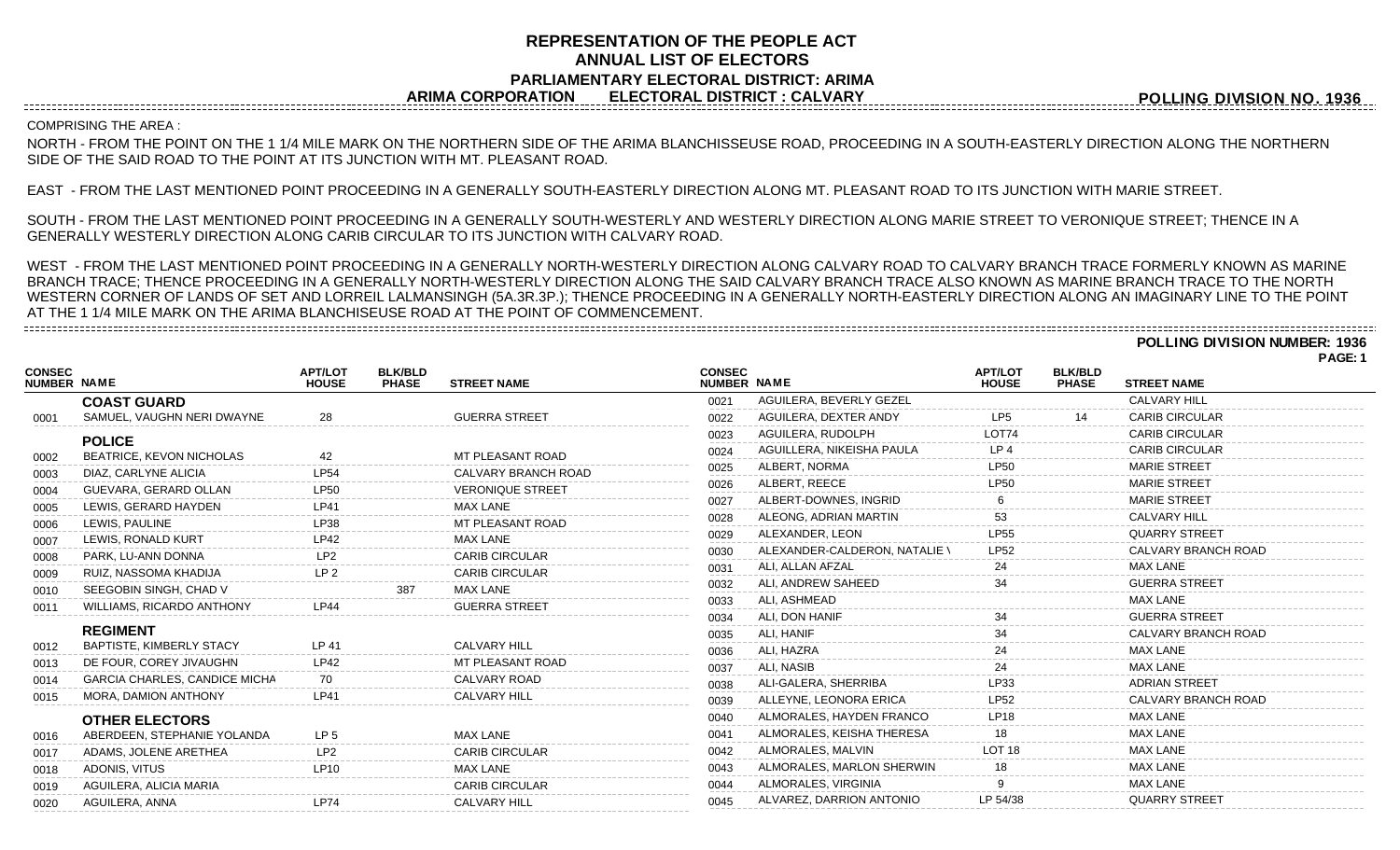| <b>CONSEC</b><br><b>NUMBER NAME</b><br>NUMBER NAME<br><b>STREET NAME</b><br><b>PHASE</b><br><b>STREET NAME</b><br><b>PHASE</b><br><b>HOUSE</b><br><b>HOUSE</b><br><b>LP52</b><br>LP4<br><b>CARIB CIRCULAR</b><br>CALVARY BRANCH ROAD<br>ANDREWS, AALIYAH OCTAVIA ANDF<br>AUGUSTUS, KURVIN SEAN<br>0046<br>0090<br><b>LPA54</b><br><b>LP58</b><br>ANDREWS, ALICE PETRONILLA<br><b>QUARRY STREET</b><br>AUGUSTUS, LAURA MARLENE<br>CALVARY BRANCH ROAD<br>0047<br>0091<br><b>LP52</b><br>ANDREWS, ALISHA MAKAYLA<br>LP4<br><b>CARIB CIRCULAR</b><br>AUGUSTUS, LESLIE ANN JULIET<br>CALVARY BRANCH ROAD<br>0092<br>0048<br><b>LP54</b><br><b>QUARRY STREET</b><br>LP41<br>ANDREWS, ANTHONY VICTOR<br>AUGUSTUS, LOUISA DEBRA<br>CALVARY ROAD<br>0093<br>0049<br><b>LP52</b><br>ANDREWS, FALLON JERMAINE<br>CALVARY BRANCH ROAD<br>AUGUSTUS, MADGE NORA<br>CALVARY BRANCH ROAD<br>14<br>0094<br>0050<br><b>LP41</b><br>ANDREWS-ROBINSON, CRYSTAL JA<br>CALVARY BRANCH ROAD<br>AUGUSTUS, MARLON DAVID<br><b>CALVARY HILL</b><br>14<br>0095<br>0051<br><b>LP41</b><br>ANTOINE, FRANK JOSEPH<br>LP44<br><b>CALVARY HILL</b><br>CALVARY ROAD<br>0096<br>AUGUSTUS, MARY JANELLE MEGAN<br>0052<br>LP42B<br><b>CALVARY HILL</b><br>ANTOINE, HUBERT<br>AUGUSTUS, MATTHEW<br>LP 41<br>CALVARY HILL<br>0097<br>0053<br>LP42<br>CALVARY HILL<br>ANTOINE, RICHARD<br>AUGUSTUS, MATTHEW<br>LP 41<br>CALVARY HILL<br>0098<br>0054<br>42<br>CALVARY HILL<br>ANTOINE, ROGER BERNARD<br>AUGUSTUS, MERKITA GENIEVIA<br>LP 52<br>CALVARY BRANCH ROAD<br>0099<br>0055<br>CALVARY HILL<br>42<br>ANTOINE, WREN ANTHONY<br>AUGUSTUS, MICHAEL RAYMOND<br>LP41<br>CALVARY ROAD<br>0100<br>0056<br><b>LP52</b><br><b>MAX LANE</b><br>LP 41<br><b>CALVARY HILL</b><br>ARMOUR, AKEIL JAMEIL<br><b>AUGUSTUS, MICKEL</b><br>0101<br>0057<br>MT PLEASANT ROAD<br>LP41<br>54<br>AUGUSTUS, NYRON<br>CALVARY ROAD<br>ARMSTRONG, CLIFTON HERMAN<br>0102<br>0058<br>CALVARY ROAD<br>LP41<br><b>CALVARY HILL</b><br>AUGUSTUS, PATRICIA<br>AUGUSTE, JOHANN DEREK<br>0103<br>0059<br><b>LP52</b><br>CALVARY ROAD<br><b>CALVARY HILL</b><br>AUGUSTE, TENNILLE DEIRDRE J<br>AUGUSTUS, PETER<br>0104<br>0060<br><b>LP52</b><br>LP 54<br>AUGUSTUS, ANNA<br>CALVARY BRANCH ROAD<br>AUGUSTUS, PETRONILLA<br>CALVARY BRANCH ROAD<br>0105<br>0061<br>LP 41<br><b>CALVARY HILL</b><br><b>LP52</b><br>AUGUSTUS, ANTHONY CLARENCE<br>AUGUSTUS, PRECIOUS CARMEN<br>CALVARY BRANCH ROAD<br>0106<br>0062<br>LP 52<br>AUGUSTUS, ANTON DOMINIC<br>CALVARY BRANCH ROAD<br>AUGUSTUS, RACHEL SINDY<br>CALVARY BRANCH ROAD<br>0107<br>0063<br>CALVARY HILL<br><b>LP52</b><br>AUGUSTUS, ANTONIO NICK JEROM<br>LP41<br>AUGUSTUS, RAYSHAWN CORDELL I<br>CALVARY BRANCH ROAD<br>0108<br>0064<br><b>LP24</b><br>CALVARY HILL<br>AUGUSTUS, RENEE JENELLE<br>AUGUSTUS, AUGUSTINE<br>12<br>CALVARY BRANCH ROAD<br>0109<br>0065<br><b>LP52</b><br>CALVARY HILL<br>LP52<br>AUGUSTUS, BENJAMIN<br>AUGUSTUS, REON TYRIQUE KENON<br>CALVARY BRANCH ROAD<br>0110<br>0066<br><b>CALVARY HILL</b><br>AUGUSTUS, BERTIE<br>LP41<br>AUGUSTUS, SHARON NIYEL KAYAN<br>41<br>CALVARY HILL<br>0111<br>0067<br>AUGUSTUS, BRAD DANIEL BENJAMI<br>LP53<br><b>GUERRA STREET</b><br>AUGUSTUS, SHAUNNY TRIVINA F<br>LP41<br>CALVARY ROAD<br>0112<br>0068<br><b>CALVARY HILL</b><br>LP 52<br>AUGUSTUS, BRANDON SEAN<br>LP 41<br>AUGUSTUS, SHERISE'S JOANNA<br>CALVARY BRANCH ROAD<br>0113<br>0069<br>LP 52<br>CALVARY BRANCH ROAD<br>LP 52<br><b>GUERRA STREET</b><br>AUGUSTUS, CARLON KESTER LOVE<br>AUGUSTUS, SHIZZEL KERIMA FAYA<br>0114<br>0070<br>LP41<br><b>CALVARY HILL</b><br><b>LP41</b><br><b>CALVARY HILL</b><br>AUGUSTUS, CHRISTIANA CYPRIANA<br>AUGUSTUS, SIMON<br>0115<br>0071<br>LP 52<br>AUGUSTUS, CLEAVE MARCUS<br>CALVARY BRANCH ROAD<br>AUGUSTUS, SIMON<br>LP41<br><b>CALVARY HILL</b><br>0116<br>0072<br>LP 41<br><b>CALVARY HILL</b><br>AUGUSTUS, CODY JUSTIN<br>AUGUSTUS, TINEILLE CASSIE SALIS<br>CALVARY BRANCH ROAD<br>0117<br>LP #53<br>0073<br>LP 41<br><b>CALVARY HILL</b><br>AUGUSTUS, D'ANDRE LUKE<br>AUGUSTUS, TRICHINA CHARLENE<br>LP41<br>CALVARY HILL<br>0118<br>0074<br>LP 41<br><b>CALVARY HILL</b><br>AUGUSTUS, DARIAN KARL<br>AUGUSTUS, TRICIA CHERYL<br>LP41<br>CALVARY BRANCH ROAD<br>0119<br>0075<br><b>CALVARY HILL</b><br>LP 41<br>AUGUSTUS, DENIQUE KANESHA<br>LP 41<br>AUGUSTUS, TYRESE<br>CALVARY ROAD<br>0120<br>0076<br>AUGUSTUS, DESIREE PHILOUEA<br>CALVARY BRANCH ROAD<br>AUGUSTUS, VICTOR<br>LP41<br>CALVARY HILL<br>#91<br>0121<br>0077<br>LP41<br><b>CALVARY HILL</b><br><b>LP52</b><br>AUGUSTUS, EMILY RUBY<br>AUGUSTUS-HOLLINGSWORTH, MAR<br>CALVARY BRANCH ROAD<br>0122<br>0078<br><b>LP41</b><br><b>ADRIAN STREET</b><br><b>LP52</b><br>AUGUSTUS, FELIX RICKY<br>AUGUSTUS-SEETAL, EUPHEMIA<br>CALVARY BRANCH ROAD<br>0123<br>0079<br><b>LP53</b><br>AUGUSTUS, JACQUI BRITNEY<br>CALVARY BRANCH ROAD<br>AUGUSTUS-WARD, JOANNE MARY<br>LP91<br>CALVARY BRANCH ROAD<br>0080<br>0124<br>CALVARY BRANCH ROAD<br>0081<br>AUGUSTUS, JAMES GLEN<br>49<br>0125<br>AZIZULLAH, KHALID EDWARD<br>42<br>CALVARY ROAD<br>CALVARY ROAD<br><b>CALVARY HILL</b><br>AUGUSTUS, JASMIN GABRIELLA<br>LP 41<br>AZIZULLAH, SAIED RICHARDS<br>41<br>0082<br>0126<br>CALVARY ROAD<br><b>CALVARY HILL</b><br>AUGUSTUS, JEREMY DILLON<br>LP 41<br>AZIZULLAH, SALISHA NAGEERAN<br>LP41<br>0127<br>0083<br>LP 53<br><b>CALVARY ROAD</b><br>AUGUSTUS, JOHN<br>CALVARY BRANCH ROAD<br>AZIZULLAH, SARAH NADIRA<br>41<br>0084<br>0128<br><b>LP52</b><br>AZIZULLAH, SHERAZ<br><b>LP41</b><br><b>CALVARY HILL</b><br>AUGUSTUS, JOSEPH GABRIEL<br>CALVARY BRANCH ROAD<br>0085<br>0129<br>CALVARY HILL<br>33<br>AUGUSTUS, KARL ALBERT<br>LP41<br>BAILEY, JAHMOL TARIQ<br>MT PLEASANT STREET<br>0086<br>0130<br>LP 48<br>AUGUSTUS, KEEGAN KAI<br>LP 42<br>JOROPO DRIVE<br><b>BAILEY, MILAN VITUS</b><br>CALVARY ROAD<br>0087<br>0131<br>AUGUSTUS, KIRK CLEAVON<br>LP 66<br>CALVARY BRANCH ROAD<br>BALDWIN, LE JEANNE SAMILLE<br>LP4<br><b>CARIB CIRCULAR</b><br>0132<br>0088<br>AUGUSTUS, KURLEEN TAMARA<br>LP 52<br>CALVARY ROAD<br>CALVARY BRANCH ROAD<br>BAPTISTE, ASHLEY MARIA<br>0133<br>41<br>0089 |        |                |                |  |                |                | PAGE: 2 |
|--------------------------------------------------------------------------------------------------------------------------------------------------------------------------------------------------------------------------------------------------------------------------------------------------------------------------------------------------------------------------------------------------------------------------------------------------------------------------------------------------------------------------------------------------------------------------------------------------------------------------------------------------------------------------------------------------------------------------------------------------------------------------------------------------------------------------------------------------------------------------------------------------------------------------------------------------------------------------------------------------------------------------------------------------------------------------------------------------------------------------------------------------------------------------------------------------------------------------------------------------------------------------------------------------------------------------------------------------------------------------------------------------------------------------------------------------------------------------------------------------------------------------------------------------------------------------------------------------------------------------------------------------------------------------------------------------------------------------------------------------------------------------------------------------------------------------------------------------------------------------------------------------------------------------------------------------------------------------------------------------------------------------------------------------------------------------------------------------------------------------------------------------------------------------------------------------------------------------------------------------------------------------------------------------------------------------------------------------------------------------------------------------------------------------------------------------------------------------------------------------------------------------------------------------------------------------------------------------------------------------------------------------------------------------------------------------------------------------------------------------------------------------------------------------------------------------------------------------------------------------------------------------------------------------------------------------------------------------------------------------------------------------------------------------------------------------------------------------------------------------------------------------------------------------------------------------------------------------------------------------------------------------------------------------------------------------------------------------------------------------------------------------------------------------------------------------------------------------------------------------------------------------------------------------------------------------------------------------------------------------------------------------------------------------------------------------------------------------------------------------------------------------------------------------------------------------------------------------------------------------------------------------------------------------------------------------------------------------------------------------------------------------------------------------------------------------------------------------------------------------------------------------------------------------------------------------------------------------------------------------------------------------------------------------------------------------------------------------------------------------------------------------------------------------------------------------------------------------------------------------------------------------------------------------------------------------------------------------------------------------------------------------------------------------------------------------------------------------------------------------------------------------------------------------------------------------------------------------------------------------------------------------------------------------------------------------------------------------------------------------------------------------------------------------------------------------------------------------------------------------------------------------------------------------------------------------------------------------------------------------------------------------------------------------------------------------------------------------------------------------------------------------------------------------------------------------------------------------------------------------------------------------------------------------------------------------------------------------------------------------------------------------------------------------------------------------------------------------------------------------------------------------------------------------------------------------------------------------------------------------------------------------------------------------------------------------------------------------------------------------------------------------------------------------------------------------------------------------------------------------------|--------|----------------|----------------|--|----------------|----------------|---------|
|                                                                                                                                                                                                                                                                                                                                                                                                                                                                                                                                                                                                                                                                                                                                                                                                                                                                                                                                                                                                                                                                                                                                                                                                                                                                                                                                                                                                                                                                                                                                                                                                                                                                                                                                                                                                                                                                                                                                                                                                                                                                                                                                                                                                                                                                                                                                                                                                                                                                                                                                                                                                                                                                                                                                                                                                                                                                                                                                                                                                                                                                                                                                                                                                                                                                                                                                                                                                                                                                                                                                                                                                                                                                                                                                                                                                                                                                                                                                                                                                                                                                                                                                                                                                                                                                                                                                                                                                                                                                                                                                                                                                                                                                                                                                                                                                                                                                                                                                                                                                                                                                                                                                                                                                                                                                                                                                                                                                                                                                                                                                                                                                                                                                                                                                                                                                                                                                                                                                                                                                                                                                                                                                | CONSEC | <b>APT/LOT</b> | <b>BLK/BLD</b> |  | <b>APT/LOT</b> | <b>BLK/BLD</b> |         |
|                                                                                                                                                                                                                                                                                                                                                                                                                                                                                                                                                                                                                                                                                                                                                                                                                                                                                                                                                                                                                                                                                                                                                                                                                                                                                                                                                                                                                                                                                                                                                                                                                                                                                                                                                                                                                                                                                                                                                                                                                                                                                                                                                                                                                                                                                                                                                                                                                                                                                                                                                                                                                                                                                                                                                                                                                                                                                                                                                                                                                                                                                                                                                                                                                                                                                                                                                                                                                                                                                                                                                                                                                                                                                                                                                                                                                                                                                                                                                                                                                                                                                                                                                                                                                                                                                                                                                                                                                                                                                                                                                                                                                                                                                                                                                                                                                                                                                                                                                                                                                                                                                                                                                                                                                                                                                                                                                                                                                                                                                                                                                                                                                                                                                                                                                                                                                                                                                                                                                                                                                                                                                                                                |        |                |                |  |                |                |         |
|                                                                                                                                                                                                                                                                                                                                                                                                                                                                                                                                                                                                                                                                                                                                                                                                                                                                                                                                                                                                                                                                                                                                                                                                                                                                                                                                                                                                                                                                                                                                                                                                                                                                                                                                                                                                                                                                                                                                                                                                                                                                                                                                                                                                                                                                                                                                                                                                                                                                                                                                                                                                                                                                                                                                                                                                                                                                                                                                                                                                                                                                                                                                                                                                                                                                                                                                                                                                                                                                                                                                                                                                                                                                                                                                                                                                                                                                                                                                                                                                                                                                                                                                                                                                                                                                                                                                                                                                                                                                                                                                                                                                                                                                                                                                                                                                                                                                                                                                                                                                                                                                                                                                                                                                                                                                                                                                                                                                                                                                                                                                                                                                                                                                                                                                                                                                                                                                                                                                                                                                                                                                                                                                |        |                |                |  |                |                |         |
|                                                                                                                                                                                                                                                                                                                                                                                                                                                                                                                                                                                                                                                                                                                                                                                                                                                                                                                                                                                                                                                                                                                                                                                                                                                                                                                                                                                                                                                                                                                                                                                                                                                                                                                                                                                                                                                                                                                                                                                                                                                                                                                                                                                                                                                                                                                                                                                                                                                                                                                                                                                                                                                                                                                                                                                                                                                                                                                                                                                                                                                                                                                                                                                                                                                                                                                                                                                                                                                                                                                                                                                                                                                                                                                                                                                                                                                                                                                                                                                                                                                                                                                                                                                                                                                                                                                                                                                                                                                                                                                                                                                                                                                                                                                                                                                                                                                                                                                                                                                                                                                                                                                                                                                                                                                                                                                                                                                                                                                                                                                                                                                                                                                                                                                                                                                                                                                                                                                                                                                                                                                                                                                                |        |                |                |  |                |                |         |
|                                                                                                                                                                                                                                                                                                                                                                                                                                                                                                                                                                                                                                                                                                                                                                                                                                                                                                                                                                                                                                                                                                                                                                                                                                                                                                                                                                                                                                                                                                                                                                                                                                                                                                                                                                                                                                                                                                                                                                                                                                                                                                                                                                                                                                                                                                                                                                                                                                                                                                                                                                                                                                                                                                                                                                                                                                                                                                                                                                                                                                                                                                                                                                                                                                                                                                                                                                                                                                                                                                                                                                                                                                                                                                                                                                                                                                                                                                                                                                                                                                                                                                                                                                                                                                                                                                                                                                                                                                                                                                                                                                                                                                                                                                                                                                                                                                                                                                                                                                                                                                                                                                                                                                                                                                                                                                                                                                                                                                                                                                                                                                                                                                                                                                                                                                                                                                                                                                                                                                                                                                                                                                                                |        |                |                |  |                |                |         |
|                                                                                                                                                                                                                                                                                                                                                                                                                                                                                                                                                                                                                                                                                                                                                                                                                                                                                                                                                                                                                                                                                                                                                                                                                                                                                                                                                                                                                                                                                                                                                                                                                                                                                                                                                                                                                                                                                                                                                                                                                                                                                                                                                                                                                                                                                                                                                                                                                                                                                                                                                                                                                                                                                                                                                                                                                                                                                                                                                                                                                                                                                                                                                                                                                                                                                                                                                                                                                                                                                                                                                                                                                                                                                                                                                                                                                                                                                                                                                                                                                                                                                                                                                                                                                                                                                                                                                                                                                                                                                                                                                                                                                                                                                                                                                                                                                                                                                                                                                                                                                                                                                                                                                                                                                                                                                                                                                                                                                                                                                                                                                                                                                                                                                                                                                                                                                                                                                                                                                                                                                                                                                                                                |        |                |                |  |                |                |         |
|                                                                                                                                                                                                                                                                                                                                                                                                                                                                                                                                                                                                                                                                                                                                                                                                                                                                                                                                                                                                                                                                                                                                                                                                                                                                                                                                                                                                                                                                                                                                                                                                                                                                                                                                                                                                                                                                                                                                                                                                                                                                                                                                                                                                                                                                                                                                                                                                                                                                                                                                                                                                                                                                                                                                                                                                                                                                                                                                                                                                                                                                                                                                                                                                                                                                                                                                                                                                                                                                                                                                                                                                                                                                                                                                                                                                                                                                                                                                                                                                                                                                                                                                                                                                                                                                                                                                                                                                                                                                                                                                                                                                                                                                                                                                                                                                                                                                                                                                                                                                                                                                                                                                                                                                                                                                                                                                                                                                                                                                                                                                                                                                                                                                                                                                                                                                                                                                                                                                                                                                                                                                                                                                |        |                |                |  |                |                |         |
|                                                                                                                                                                                                                                                                                                                                                                                                                                                                                                                                                                                                                                                                                                                                                                                                                                                                                                                                                                                                                                                                                                                                                                                                                                                                                                                                                                                                                                                                                                                                                                                                                                                                                                                                                                                                                                                                                                                                                                                                                                                                                                                                                                                                                                                                                                                                                                                                                                                                                                                                                                                                                                                                                                                                                                                                                                                                                                                                                                                                                                                                                                                                                                                                                                                                                                                                                                                                                                                                                                                                                                                                                                                                                                                                                                                                                                                                                                                                                                                                                                                                                                                                                                                                                                                                                                                                                                                                                                                                                                                                                                                                                                                                                                                                                                                                                                                                                                                                                                                                                                                                                                                                                                                                                                                                                                                                                                                                                                                                                                                                                                                                                                                                                                                                                                                                                                                                                                                                                                                                                                                                                                                                |        |                |                |  |                |                |         |
|                                                                                                                                                                                                                                                                                                                                                                                                                                                                                                                                                                                                                                                                                                                                                                                                                                                                                                                                                                                                                                                                                                                                                                                                                                                                                                                                                                                                                                                                                                                                                                                                                                                                                                                                                                                                                                                                                                                                                                                                                                                                                                                                                                                                                                                                                                                                                                                                                                                                                                                                                                                                                                                                                                                                                                                                                                                                                                                                                                                                                                                                                                                                                                                                                                                                                                                                                                                                                                                                                                                                                                                                                                                                                                                                                                                                                                                                                                                                                                                                                                                                                                                                                                                                                                                                                                                                                                                                                                                                                                                                                                                                                                                                                                                                                                                                                                                                                                                                                                                                                                                                                                                                                                                                                                                                                                                                                                                                                                                                                                                                                                                                                                                                                                                                                                                                                                                                                                                                                                                                                                                                                                                                |        |                |                |  |                |                |         |
|                                                                                                                                                                                                                                                                                                                                                                                                                                                                                                                                                                                                                                                                                                                                                                                                                                                                                                                                                                                                                                                                                                                                                                                                                                                                                                                                                                                                                                                                                                                                                                                                                                                                                                                                                                                                                                                                                                                                                                                                                                                                                                                                                                                                                                                                                                                                                                                                                                                                                                                                                                                                                                                                                                                                                                                                                                                                                                                                                                                                                                                                                                                                                                                                                                                                                                                                                                                                                                                                                                                                                                                                                                                                                                                                                                                                                                                                                                                                                                                                                                                                                                                                                                                                                                                                                                                                                                                                                                                                                                                                                                                                                                                                                                                                                                                                                                                                                                                                                                                                                                                                                                                                                                                                                                                                                                                                                                                                                                                                                                                                                                                                                                                                                                                                                                                                                                                                                                                                                                                                                                                                                                                                |        |                |                |  |                |                |         |
|                                                                                                                                                                                                                                                                                                                                                                                                                                                                                                                                                                                                                                                                                                                                                                                                                                                                                                                                                                                                                                                                                                                                                                                                                                                                                                                                                                                                                                                                                                                                                                                                                                                                                                                                                                                                                                                                                                                                                                                                                                                                                                                                                                                                                                                                                                                                                                                                                                                                                                                                                                                                                                                                                                                                                                                                                                                                                                                                                                                                                                                                                                                                                                                                                                                                                                                                                                                                                                                                                                                                                                                                                                                                                                                                                                                                                                                                                                                                                                                                                                                                                                                                                                                                                                                                                                                                                                                                                                                                                                                                                                                                                                                                                                                                                                                                                                                                                                                                                                                                                                                                                                                                                                                                                                                                                                                                                                                                                                                                                                                                                                                                                                                                                                                                                                                                                                                                                                                                                                                                                                                                                                                                |        |                |                |  |                |                |         |
|                                                                                                                                                                                                                                                                                                                                                                                                                                                                                                                                                                                                                                                                                                                                                                                                                                                                                                                                                                                                                                                                                                                                                                                                                                                                                                                                                                                                                                                                                                                                                                                                                                                                                                                                                                                                                                                                                                                                                                                                                                                                                                                                                                                                                                                                                                                                                                                                                                                                                                                                                                                                                                                                                                                                                                                                                                                                                                                                                                                                                                                                                                                                                                                                                                                                                                                                                                                                                                                                                                                                                                                                                                                                                                                                                                                                                                                                                                                                                                                                                                                                                                                                                                                                                                                                                                                                                                                                                                                                                                                                                                                                                                                                                                                                                                                                                                                                                                                                                                                                                                                                                                                                                                                                                                                                                                                                                                                                                                                                                                                                                                                                                                                                                                                                                                                                                                                                                                                                                                                                                                                                                                                                |        |                |                |  |                |                |         |
|                                                                                                                                                                                                                                                                                                                                                                                                                                                                                                                                                                                                                                                                                                                                                                                                                                                                                                                                                                                                                                                                                                                                                                                                                                                                                                                                                                                                                                                                                                                                                                                                                                                                                                                                                                                                                                                                                                                                                                                                                                                                                                                                                                                                                                                                                                                                                                                                                                                                                                                                                                                                                                                                                                                                                                                                                                                                                                                                                                                                                                                                                                                                                                                                                                                                                                                                                                                                                                                                                                                                                                                                                                                                                                                                                                                                                                                                                                                                                                                                                                                                                                                                                                                                                                                                                                                                                                                                                                                                                                                                                                                                                                                                                                                                                                                                                                                                                                                                                                                                                                                                                                                                                                                                                                                                                                                                                                                                                                                                                                                                                                                                                                                                                                                                                                                                                                                                                                                                                                                                                                                                                                                                |        |                |                |  |                |                |         |
|                                                                                                                                                                                                                                                                                                                                                                                                                                                                                                                                                                                                                                                                                                                                                                                                                                                                                                                                                                                                                                                                                                                                                                                                                                                                                                                                                                                                                                                                                                                                                                                                                                                                                                                                                                                                                                                                                                                                                                                                                                                                                                                                                                                                                                                                                                                                                                                                                                                                                                                                                                                                                                                                                                                                                                                                                                                                                                                                                                                                                                                                                                                                                                                                                                                                                                                                                                                                                                                                                                                                                                                                                                                                                                                                                                                                                                                                                                                                                                                                                                                                                                                                                                                                                                                                                                                                                                                                                                                                                                                                                                                                                                                                                                                                                                                                                                                                                                                                                                                                                                                                                                                                                                                                                                                                                                                                                                                                                                                                                                                                                                                                                                                                                                                                                                                                                                                                                                                                                                                                                                                                                                                                |        |                |                |  |                |                |         |
|                                                                                                                                                                                                                                                                                                                                                                                                                                                                                                                                                                                                                                                                                                                                                                                                                                                                                                                                                                                                                                                                                                                                                                                                                                                                                                                                                                                                                                                                                                                                                                                                                                                                                                                                                                                                                                                                                                                                                                                                                                                                                                                                                                                                                                                                                                                                                                                                                                                                                                                                                                                                                                                                                                                                                                                                                                                                                                                                                                                                                                                                                                                                                                                                                                                                                                                                                                                                                                                                                                                                                                                                                                                                                                                                                                                                                                                                                                                                                                                                                                                                                                                                                                                                                                                                                                                                                                                                                                                                                                                                                                                                                                                                                                                                                                                                                                                                                                                                                                                                                                                                                                                                                                                                                                                                                                                                                                                                                                                                                                                                                                                                                                                                                                                                                                                                                                                                                                                                                                                                                                                                                                                                |        |                |                |  |                |                |         |
|                                                                                                                                                                                                                                                                                                                                                                                                                                                                                                                                                                                                                                                                                                                                                                                                                                                                                                                                                                                                                                                                                                                                                                                                                                                                                                                                                                                                                                                                                                                                                                                                                                                                                                                                                                                                                                                                                                                                                                                                                                                                                                                                                                                                                                                                                                                                                                                                                                                                                                                                                                                                                                                                                                                                                                                                                                                                                                                                                                                                                                                                                                                                                                                                                                                                                                                                                                                                                                                                                                                                                                                                                                                                                                                                                                                                                                                                                                                                                                                                                                                                                                                                                                                                                                                                                                                                                                                                                                                                                                                                                                                                                                                                                                                                                                                                                                                                                                                                                                                                                                                                                                                                                                                                                                                                                                                                                                                                                                                                                                                                                                                                                                                                                                                                                                                                                                                                                                                                                                                                                                                                                                                                |        |                |                |  |                |                |         |
|                                                                                                                                                                                                                                                                                                                                                                                                                                                                                                                                                                                                                                                                                                                                                                                                                                                                                                                                                                                                                                                                                                                                                                                                                                                                                                                                                                                                                                                                                                                                                                                                                                                                                                                                                                                                                                                                                                                                                                                                                                                                                                                                                                                                                                                                                                                                                                                                                                                                                                                                                                                                                                                                                                                                                                                                                                                                                                                                                                                                                                                                                                                                                                                                                                                                                                                                                                                                                                                                                                                                                                                                                                                                                                                                                                                                                                                                                                                                                                                                                                                                                                                                                                                                                                                                                                                                                                                                                                                                                                                                                                                                                                                                                                                                                                                                                                                                                                                                                                                                                                                                                                                                                                                                                                                                                                                                                                                                                                                                                                                                                                                                                                                                                                                                                                                                                                                                                                                                                                                                                                                                                                                                |        |                |                |  |                |                |         |
|                                                                                                                                                                                                                                                                                                                                                                                                                                                                                                                                                                                                                                                                                                                                                                                                                                                                                                                                                                                                                                                                                                                                                                                                                                                                                                                                                                                                                                                                                                                                                                                                                                                                                                                                                                                                                                                                                                                                                                                                                                                                                                                                                                                                                                                                                                                                                                                                                                                                                                                                                                                                                                                                                                                                                                                                                                                                                                                                                                                                                                                                                                                                                                                                                                                                                                                                                                                                                                                                                                                                                                                                                                                                                                                                                                                                                                                                                                                                                                                                                                                                                                                                                                                                                                                                                                                                                                                                                                                                                                                                                                                                                                                                                                                                                                                                                                                                                                                                                                                                                                                                                                                                                                                                                                                                                                                                                                                                                                                                                                                                                                                                                                                                                                                                                                                                                                                                                                                                                                                                                                                                                                                                |        |                |                |  |                |                |         |
|                                                                                                                                                                                                                                                                                                                                                                                                                                                                                                                                                                                                                                                                                                                                                                                                                                                                                                                                                                                                                                                                                                                                                                                                                                                                                                                                                                                                                                                                                                                                                                                                                                                                                                                                                                                                                                                                                                                                                                                                                                                                                                                                                                                                                                                                                                                                                                                                                                                                                                                                                                                                                                                                                                                                                                                                                                                                                                                                                                                                                                                                                                                                                                                                                                                                                                                                                                                                                                                                                                                                                                                                                                                                                                                                                                                                                                                                                                                                                                                                                                                                                                                                                                                                                                                                                                                                                                                                                                                                                                                                                                                                                                                                                                                                                                                                                                                                                                                                                                                                                                                                                                                                                                                                                                                                                                                                                                                                                                                                                                                                                                                                                                                                                                                                                                                                                                                                                                                                                                                                                                                                                                                                |        |                |                |  |                |                |         |
|                                                                                                                                                                                                                                                                                                                                                                                                                                                                                                                                                                                                                                                                                                                                                                                                                                                                                                                                                                                                                                                                                                                                                                                                                                                                                                                                                                                                                                                                                                                                                                                                                                                                                                                                                                                                                                                                                                                                                                                                                                                                                                                                                                                                                                                                                                                                                                                                                                                                                                                                                                                                                                                                                                                                                                                                                                                                                                                                                                                                                                                                                                                                                                                                                                                                                                                                                                                                                                                                                                                                                                                                                                                                                                                                                                                                                                                                                                                                                                                                                                                                                                                                                                                                                                                                                                                                                                                                                                                                                                                                                                                                                                                                                                                                                                                                                                                                                                                                                                                                                                                                                                                                                                                                                                                                                                                                                                                                                                                                                                                                                                                                                                                                                                                                                                                                                                                                                                                                                                                                                                                                                                                                |        |                |                |  |                |                |         |
|                                                                                                                                                                                                                                                                                                                                                                                                                                                                                                                                                                                                                                                                                                                                                                                                                                                                                                                                                                                                                                                                                                                                                                                                                                                                                                                                                                                                                                                                                                                                                                                                                                                                                                                                                                                                                                                                                                                                                                                                                                                                                                                                                                                                                                                                                                                                                                                                                                                                                                                                                                                                                                                                                                                                                                                                                                                                                                                                                                                                                                                                                                                                                                                                                                                                                                                                                                                                                                                                                                                                                                                                                                                                                                                                                                                                                                                                                                                                                                                                                                                                                                                                                                                                                                                                                                                                                                                                                                                                                                                                                                                                                                                                                                                                                                                                                                                                                                                                                                                                                                                                                                                                                                                                                                                                                                                                                                                                                                                                                                                                                                                                                                                                                                                                                                                                                                                                                                                                                                                                                                                                                                                                |        |                |                |  |                |                |         |
|                                                                                                                                                                                                                                                                                                                                                                                                                                                                                                                                                                                                                                                                                                                                                                                                                                                                                                                                                                                                                                                                                                                                                                                                                                                                                                                                                                                                                                                                                                                                                                                                                                                                                                                                                                                                                                                                                                                                                                                                                                                                                                                                                                                                                                                                                                                                                                                                                                                                                                                                                                                                                                                                                                                                                                                                                                                                                                                                                                                                                                                                                                                                                                                                                                                                                                                                                                                                                                                                                                                                                                                                                                                                                                                                                                                                                                                                                                                                                                                                                                                                                                                                                                                                                                                                                                                                                                                                                                                                                                                                                                                                                                                                                                                                                                                                                                                                                                                                                                                                                                                                                                                                                                                                                                                                                                                                                                                                                                                                                                                                                                                                                                                                                                                                                                                                                                                                                                                                                                                                                                                                                                                                |        |                |                |  |                |                |         |
|                                                                                                                                                                                                                                                                                                                                                                                                                                                                                                                                                                                                                                                                                                                                                                                                                                                                                                                                                                                                                                                                                                                                                                                                                                                                                                                                                                                                                                                                                                                                                                                                                                                                                                                                                                                                                                                                                                                                                                                                                                                                                                                                                                                                                                                                                                                                                                                                                                                                                                                                                                                                                                                                                                                                                                                                                                                                                                                                                                                                                                                                                                                                                                                                                                                                                                                                                                                                                                                                                                                                                                                                                                                                                                                                                                                                                                                                                                                                                                                                                                                                                                                                                                                                                                                                                                                                                                                                                                                                                                                                                                                                                                                                                                                                                                                                                                                                                                                                                                                                                                                                                                                                                                                                                                                                                                                                                                                                                                                                                                                                                                                                                                                                                                                                                                                                                                                                                                                                                                                                                                                                                                                                |        |                |                |  |                |                |         |
|                                                                                                                                                                                                                                                                                                                                                                                                                                                                                                                                                                                                                                                                                                                                                                                                                                                                                                                                                                                                                                                                                                                                                                                                                                                                                                                                                                                                                                                                                                                                                                                                                                                                                                                                                                                                                                                                                                                                                                                                                                                                                                                                                                                                                                                                                                                                                                                                                                                                                                                                                                                                                                                                                                                                                                                                                                                                                                                                                                                                                                                                                                                                                                                                                                                                                                                                                                                                                                                                                                                                                                                                                                                                                                                                                                                                                                                                                                                                                                                                                                                                                                                                                                                                                                                                                                                                                                                                                                                                                                                                                                                                                                                                                                                                                                                                                                                                                                                                                                                                                                                                                                                                                                                                                                                                                                                                                                                                                                                                                                                                                                                                                                                                                                                                                                                                                                                                                                                                                                                                                                                                                                                                |        |                |                |  |                |                |         |
|                                                                                                                                                                                                                                                                                                                                                                                                                                                                                                                                                                                                                                                                                                                                                                                                                                                                                                                                                                                                                                                                                                                                                                                                                                                                                                                                                                                                                                                                                                                                                                                                                                                                                                                                                                                                                                                                                                                                                                                                                                                                                                                                                                                                                                                                                                                                                                                                                                                                                                                                                                                                                                                                                                                                                                                                                                                                                                                                                                                                                                                                                                                                                                                                                                                                                                                                                                                                                                                                                                                                                                                                                                                                                                                                                                                                                                                                                                                                                                                                                                                                                                                                                                                                                                                                                                                                                                                                                                                                                                                                                                                                                                                                                                                                                                                                                                                                                                                                                                                                                                                                                                                                                                                                                                                                                                                                                                                                                                                                                                                                                                                                                                                                                                                                                                                                                                                                                                                                                                                                                                                                                                                                |        |                |                |  |                |                |         |
|                                                                                                                                                                                                                                                                                                                                                                                                                                                                                                                                                                                                                                                                                                                                                                                                                                                                                                                                                                                                                                                                                                                                                                                                                                                                                                                                                                                                                                                                                                                                                                                                                                                                                                                                                                                                                                                                                                                                                                                                                                                                                                                                                                                                                                                                                                                                                                                                                                                                                                                                                                                                                                                                                                                                                                                                                                                                                                                                                                                                                                                                                                                                                                                                                                                                                                                                                                                                                                                                                                                                                                                                                                                                                                                                                                                                                                                                                                                                                                                                                                                                                                                                                                                                                                                                                                                                                                                                                                                                                                                                                                                                                                                                                                                                                                                                                                                                                                                                                                                                                                                                                                                                                                                                                                                                                                                                                                                                                                                                                                                                                                                                                                                                                                                                                                                                                                                                                                                                                                                                                                                                                                                                |        |                |                |  |                |                |         |
|                                                                                                                                                                                                                                                                                                                                                                                                                                                                                                                                                                                                                                                                                                                                                                                                                                                                                                                                                                                                                                                                                                                                                                                                                                                                                                                                                                                                                                                                                                                                                                                                                                                                                                                                                                                                                                                                                                                                                                                                                                                                                                                                                                                                                                                                                                                                                                                                                                                                                                                                                                                                                                                                                                                                                                                                                                                                                                                                                                                                                                                                                                                                                                                                                                                                                                                                                                                                                                                                                                                                                                                                                                                                                                                                                                                                                                                                                                                                                                                                                                                                                                                                                                                                                                                                                                                                                                                                                                                                                                                                                                                                                                                                                                                                                                                                                                                                                                                                                                                                                                                                                                                                                                                                                                                                                                                                                                                                                                                                                                                                                                                                                                                                                                                                                                                                                                                                                                                                                                                                                                                                                                                                |        |                |                |  |                |                |         |
|                                                                                                                                                                                                                                                                                                                                                                                                                                                                                                                                                                                                                                                                                                                                                                                                                                                                                                                                                                                                                                                                                                                                                                                                                                                                                                                                                                                                                                                                                                                                                                                                                                                                                                                                                                                                                                                                                                                                                                                                                                                                                                                                                                                                                                                                                                                                                                                                                                                                                                                                                                                                                                                                                                                                                                                                                                                                                                                                                                                                                                                                                                                                                                                                                                                                                                                                                                                                                                                                                                                                                                                                                                                                                                                                                                                                                                                                                                                                                                                                                                                                                                                                                                                                                                                                                                                                                                                                                                                                                                                                                                                                                                                                                                                                                                                                                                                                                                                                                                                                                                                                                                                                                                                                                                                                                                                                                                                                                                                                                                                                                                                                                                                                                                                                                                                                                                                                                                                                                                                                                                                                                                                                |        |                |                |  |                |                |         |
|                                                                                                                                                                                                                                                                                                                                                                                                                                                                                                                                                                                                                                                                                                                                                                                                                                                                                                                                                                                                                                                                                                                                                                                                                                                                                                                                                                                                                                                                                                                                                                                                                                                                                                                                                                                                                                                                                                                                                                                                                                                                                                                                                                                                                                                                                                                                                                                                                                                                                                                                                                                                                                                                                                                                                                                                                                                                                                                                                                                                                                                                                                                                                                                                                                                                                                                                                                                                                                                                                                                                                                                                                                                                                                                                                                                                                                                                                                                                                                                                                                                                                                                                                                                                                                                                                                                                                                                                                                                                                                                                                                                                                                                                                                                                                                                                                                                                                                                                                                                                                                                                                                                                                                                                                                                                                                                                                                                                                                                                                                                                                                                                                                                                                                                                                                                                                                                                                                                                                                                                                                                                                                                                |        |                |                |  |                |                |         |
|                                                                                                                                                                                                                                                                                                                                                                                                                                                                                                                                                                                                                                                                                                                                                                                                                                                                                                                                                                                                                                                                                                                                                                                                                                                                                                                                                                                                                                                                                                                                                                                                                                                                                                                                                                                                                                                                                                                                                                                                                                                                                                                                                                                                                                                                                                                                                                                                                                                                                                                                                                                                                                                                                                                                                                                                                                                                                                                                                                                                                                                                                                                                                                                                                                                                                                                                                                                                                                                                                                                                                                                                                                                                                                                                                                                                                                                                                                                                                                                                                                                                                                                                                                                                                                                                                                                                                                                                                                                                                                                                                                                                                                                                                                                                                                                                                                                                                                                                                                                                                                                                                                                                                                                                                                                                                                                                                                                                                                                                                                                                                                                                                                                                                                                                                                                                                                                                                                                                                                                                                                                                                                                                |        |                |                |  |                |                |         |
|                                                                                                                                                                                                                                                                                                                                                                                                                                                                                                                                                                                                                                                                                                                                                                                                                                                                                                                                                                                                                                                                                                                                                                                                                                                                                                                                                                                                                                                                                                                                                                                                                                                                                                                                                                                                                                                                                                                                                                                                                                                                                                                                                                                                                                                                                                                                                                                                                                                                                                                                                                                                                                                                                                                                                                                                                                                                                                                                                                                                                                                                                                                                                                                                                                                                                                                                                                                                                                                                                                                                                                                                                                                                                                                                                                                                                                                                                                                                                                                                                                                                                                                                                                                                                                                                                                                                                                                                                                                                                                                                                                                                                                                                                                                                                                                                                                                                                                                                                                                                                                                                                                                                                                                                                                                                                                                                                                                                                                                                                                                                                                                                                                                                                                                                                                                                                                                                                                                                                                                                                                                                                                                                |        |                |                |  |                |                |         |
|                                                                                                                                                                                                                                                                                                                                                                                                                                                                                                                                                                                                                                                                                                                                                                                                                                                                                                                                                                                                                                                                                                                                                                                                                                                                                                                                                                                                                                                                                                                                                                                                                                                                                                                                                                                                                                                                                                                                                                                                                                                                                                                                                                                                                                                                                                                                                                                                                                                                                                                                                                                                                                                                                                                                                                                                                                                                                                                                                                                                                                                                                                                                                                                                                                                                                                                                                                                                                                                                                                                                                                                                                                                                                                                                                                                                                                                                                                                                                                                                                                                                                                                                                                                                                                                                                                                                                                                                                                                                                                                                                                                                                                                                                                                                                                                                                                                                                                                                                                                                                                                                                                                                                                                                                                                                                                                                                                                                                                                                                                                                                                                                                                                                                                                                                                                                                                                                                                                                                                                                                                                                                                                                |        |                |                |  |                |                |         |
|                                                                                                                                                                                                                                                                                                                                                                                                                                                                                                                                                                                                                                                                                                                                                                                                                                                                                                                                                                                                                                                                                                                                                                                                                                                                                                                                                                                                                                                                                                                                                                                                                                                                                                                                                                                                                                                                                                                                                                                                                                                                                                                                                                                                                                                                                                                                                                                                                                                                                                                                                                                                                                                                                                                                                                                                                                                                                                                                                                                                                                                                                                                                                                                                                                                                                                                                                                                                                                                                                                                                                                                                                                                                                                                                                                                                                                                                                                                                                                                                                                                                                                                                                                                                                                                                                                                                                                                                                                                                                                                                                                                                                                                                                                                                                                                                                                                                                                                                                                                                                                                                                                                                                                                                                                                                                                                                                                                                                                                                                                                                                                                                                                                                                                                                                                                                                                                                                                                                                                                                                                                                                                                                |        |                |                |  |                |                |         |
|                                                                                                                                                                                                                                                                                                                                                                                                                                                                                                                                                                                                                                                                                                                                                                                                                                                                                                                                                                                                                                                                                                                                                                                                                                                                                                                                                                                                                                                                                                                                                                                                                                                                                                                                                                                                                                                                                                                                                                                                                                                                                                                                                                                                                                                                                                                                                                                                                                                                                                                                                                                                                                                                                                                                                                                                                                                                                                                                                                                                                                                                                                                                                                                                                                                                                                                                                                                                                                                                                                                                                                                                                                                                                                                                                                                                                                                                                                                                                                                                                                                                                                                                                                                                                                                                                                                                                                                                                                                                                                                                                                                                                                                                                                                                                                                                                                                                                                                                                                                                                                                                                                                                                                                                                                                                                                                                                                                                                                                                                                                                                                                                                                                                                                                                                                                                                                                                                                                                                                                                                                                                                                                                |        |                |                |  |                |                |         |
|                                                                                                                                                                                                                                                                                                                                                                                                                                                                                                                                                                                                                                                                                                                                                                                                                                                                                                                                                                                                                                                                                                                                                                                                                                                                                                                                                                                                                                                                                                                                                                                                                                                                                                                                                                                                                                                                                                                                                                                                                                                                                                                                                                                                                                                                                                                                                                                                                                                                                                                                                                                                                                                                                                                                                                                                                                                                                                                                                                                                                                                                                                                                                                                                                                                                                                                                                                                                                                                                                                                                                                                                                                                                                                                                                                                                                                                                                                                                                                                                                                                                                                                                                                                                                                                                                                                                                                                                                                                                                                                                                                                                                                                                                                                                                                                                                                                                                                                                                                                                                                                                                                                                                                                                                                                                                                                                                                                                                                                                                                                                                                                                                                                                                                                                                                                                                                                                                                                                                                                                                                                                                                                                |        |                |                |  |                |                |         |
|                                                                                                                                                                                                                                                                                                                                                                                                                                                                                                                                                                                                                                                                                                                                                                                                                                                                                                                                                                                                                                                                                                                                                                                                                                                                                                                                                                                                                                                                                                                                                                                                                                                                                                                                                                                                                                                                                                                                                                                                                                                                                                                                                                                                                                                                                                                                                                                                                                                                                                                                                                                                                                                                                                                                                                                                                                                                                                                                                                                                                                                                                                                                                                                                                                                                                                                                                                                                                                                                                                                                                                                                                                                                                                                                                                                                                                                                                                                                                                                                                                                                                                                                                                                                                                                                                                                                                                                                                                                                                                                                                                                                                                                                                                                                                                                                                                                                                                                                                                                                                                                                                                                                                                                                                                                                                                                                                                                                                                                                                                                                                                                                                                                                                                                                                                                                                                                                                                                                                                                                                                                                                                                                |        |                |                |  |                |                |         |
|                                                                                                                                                                                                                                                                                                                                                                                                                                                                                                                                                                                                                                                                                                                                                                                                                                                                                                                                                                                                                                                                                                                                                                                                                                                                                                                                                                                                                                                                                                                                                                                                                                                                                                                                                                                                                                                                                                                                                                                                                                                                                                                                                                                                                                                                                                                                                                                                                                                                                                                                                                                                                                                                                                                                                                                                                                                                                                                                                                                                                                                                                                                                                                                                                                                                                                                                                                                                                                                                                                                                                                                                                                                                                                                                                                                                                                                                                                                                                                                                                                                                                                                                                                                                                                                                                                                                                                                                                                                                                                                                                                                                                                                                                                                                                                                                                                                                                                                                                                                                                                                                                                                                                                                                                                                                                                                                                                                                                                                                                                                                                                                                                                                                                                                                                                                                                                                                                                                                                                                                                                                                                                                                |        |                |                |  |                |                |         |
|                                                                                                                                                                                                                                                                                                                                                                                                                                                                                                                                                                                                                                                                                                                                                                                                                                                                                                                                                                                                                                                                                                                                                                                                                                                                                                                                                                                                                                                                                                                                                                                                                                                                                                                                                                                                                                                                                                                                                                                                                                                                                                                                                                                                                                                                                                                                                                                                                                                                                                                                                                                                                                                                                                                                                                                                                                                                                                                                                                                                                                                                                                                                                                                                                                                                                                                                                                                                                                                                                                                                                                                                                                                                                                                                                                                                                                                                                                                                                                                                                                                                                                                                                                                                                                                                                                                                                                                                                                                                                                                                                                                                                                                                                                                                                                                                                                                                                                                                                                                                                                                                                                                                                                                                                                                                                                                                                                                                                                                                                                                                                                                                                                                                                                                                                                                                                                                                                                                                                                                                                                                                                                                                |        |                |                |  |                |                |         |
|                                                                                                                                                                                                                                                                                                                                                                                                                                                                                                                                                                                                                                                                                                                                                                                                                                                                                                                                                                                                                                                                                                                                                                                                                                                                                                                                                                                                                                                                                                                                                                                                                                                                                                                                                                                                                                                                                                                                                                                                                                                                                                                                                                                                                                                                                                                                                                                                                                                                                                                                                                                                                                                                                                                                                                                                                                                                                                                                                                                                                                                                                                                                                                                                                                                                                                                                                                                                                                                                                                                                                                                                                                                                                                                                                                                                                                                                                                                                                                                                                                                                                                                                                                                                                                                                                                                                                                                                                                                                                                                                                                                                                                                                                                                                                                                                                                                                                                                                                                                                                                                                                                                                                                                                                                                                                                                                                                                                                                                                                                                                                                                                                                                                                                                                                                                                                                                                                                                                                                                                                                                                                                                                |        |                |                |  |                |                |         |
|                                                                                                                                                                                                                                                                                                                                                                                                                                                                                                                                                                                                                                                                                                                                                                                                                                                                                                                                                                                                                                                                                                                                                                                                                                                                                                                                                                                                                                                                                                                                                                                                                                                                                                                                                                                                                                                                                                                                                                                                                                                                                                                                                                                                                                                                                                                                                                                                                                                                                                                                                                                                                                                                                                                                                                                                                                                                                                                                                                                                                                                                                                                                                                                                                                                                                                                                                                                                                                                                                                                                                                                                                                                                                                                                                                                                                                                                                                                                                                                                                                                                                                                                                                                                                                                                                                                                                                                                                                                                                                                                                                                                                                                                                                                                                                                                                                                                                                                                                                                                                                                                                                                                                                                                                                                                                                                                                                                                                                                                                                                                                                                                                                                                                                                                                                                                                                                                                                                                                                                                                                                                                                                                |        |                |                |  |                |                |         |
|                                                                                                                                                                                                                                                                                                                                                                                                                                                                                                                                                                                                                                                                                                                                                                                                                                                                                                                                                                                                                                                                                                                                                                                                                                                                                                                                                                                                                                                                                                                                                                                                                                                                                                                                                                                                                                                                                                                                                                                                                                                                                                                                                                                                                                                                                                                                                                                                                                                                                                                                                                                                                                                                                                                                                                                                                                                                                                                                                                                                                                                                                                                                                                                                                                                                                                                                                                                                                                                                                                                                                                                                                                                                                                                                                                                                                                                                                                                                                                                                                                                                                                                                                                                                                                                                                                                                                                                                                                                                                                                                                                                                                                                                                                                                                                                                                                                                                                                                                                                                                                                                                                                                                                                                                                                                                                                                                                                                                                                                                                                                                                                                                                                                                                                                                                                                                                                                                                                                                                                                                                                                                                                                |        |                |                |  |                |                |         |
|                                                                                                                                                                                                                                                                                                                                                                                                                                                                                                                                                                                                                                                                                                                                                                                                                                                                                                                                                                                                                                                                                                                                                                                                                                                                                                                                                                                                                                                                                                                                                                                                                                                                                                                                                                                                                                                                                                                                                                                                                                                                                                                                                                                                                                                                                                                                                                                                                                                                                                                                                                                                                                                                                                                                                                                                                                                                                                                                                                                                                                                                                                                                                                                                                                                                                                                                                                                                                                                                                                                                                                                                                                                                                                                                                                                                                                                                                                                                                                                                                                                                                                                                                                                                                                                                                                                                                                                                                                                                                                                                                                                                                                                                                                                                                                                                                                                                                                                                                                                                                                                                                                                                                                                                                                                                                                                                                                                                                                                                                                                                                                                                                                                                                                                                                                                                                                                                                                                                                                                                                                                                                                                                |        |                |                |  |                |                |         |
|                                                                                                                                                                                                                                                                                                                                                                                                                                                                                                                                                                                                                                                                                                                                                                                                                                                                                                                                                                                                                                                                                                                                                                                                                                                                                                                                                                                                                                                                                                                                                                                                                                                                                                                                                                                                                                                                                                                                                                                                                                                                                                                                                                                                                                                                                                                                                                                                                                                                                                                                                                                                                                                                                                                                                                                                                                                                                                                                                                                                                                                                                                                                                                                                                                                                                                                                                                                                                                                                                                                                                                                                                                                                                                                                                                                                                                                                                                                                                                                                                                                                                                                                                                                                                                                                                                                                                                                                                                                                                                                                                                                                                                                                                                                                                                                                                                                                                                                                                                                                                                                                                                                                                                                                                                                                                                                                                                                                                                                                                                                                                                                                                                                                                                                                                                                                                                                                                                                                                                                                                                                                                                                                |        |                |                |  |                |                |         |
|                                                                                                                                                                                                                                                                                                                                                                                                                                                                                                                                                                                                                                                                                                                                                                                                                                                                                                                                                                                                                                                                                                                                                                                                                                                                                                                                                                                                                                                                                                                                                                                                                                                                                                                                                                                                                                                                                                                                                                                                                                                                                                                                                                                                                                                                                                                                                                                                                                                                                                                                                                                                                                                                                                                                                                                                                                                                                                                                                                                                                                                                                                                                                                                                                                                                                                                                                                                                                                                                                                                                                                                                                                                                                                                                                                                                                                                                                                                                                                                                                                                                                                                                                                                                                                                                                                                                                                                                                                                                                                                                                                                                                                                                                                                                                                                                                                                                                                                                                                                                                                                                                                                                                                                                                                                                                                                                                                                                                                                                                                                                                                                                                                                                                                                                                                                                                                                                                                                                                                                                                                                                                                                                |        |                |                |  |                |                |         |
|                                                                                                                                                                                                                                                                                                                                                                                                                                                                                                                                                                                                                                                                                                                                                                                                                                                                                                                                                                                                                                                                                                                                                                                                                                                                                                                                                                                                                                                                                                                                                                                                                                                                                                                                                                                                                                                                                                                                                                                                                                                                                                                                                                                                                                                                                                                                                                                                                                                                                                                                                                                                                                                                                                                                                                                                                                                                                                                                                                                                                                                                                                                                                                                                                                                                                                                                                                                                                                                                                                                                                                                                                                                                                                                                                                                                                                                                                                                                                                                                                                                                                                                                                                                                                                                                                                                                                                                                                                                                                                                                                                                                                                                                                                                                                                                                                                                                                                                                                                                                                                                                                                                                                                                                                                                                                                                                                                                                                                                                                                                                                                                                                                                                                                                                                                                                                                                                                                                                                                                                                                                                                                                                |        |                |                |  |                |                |         |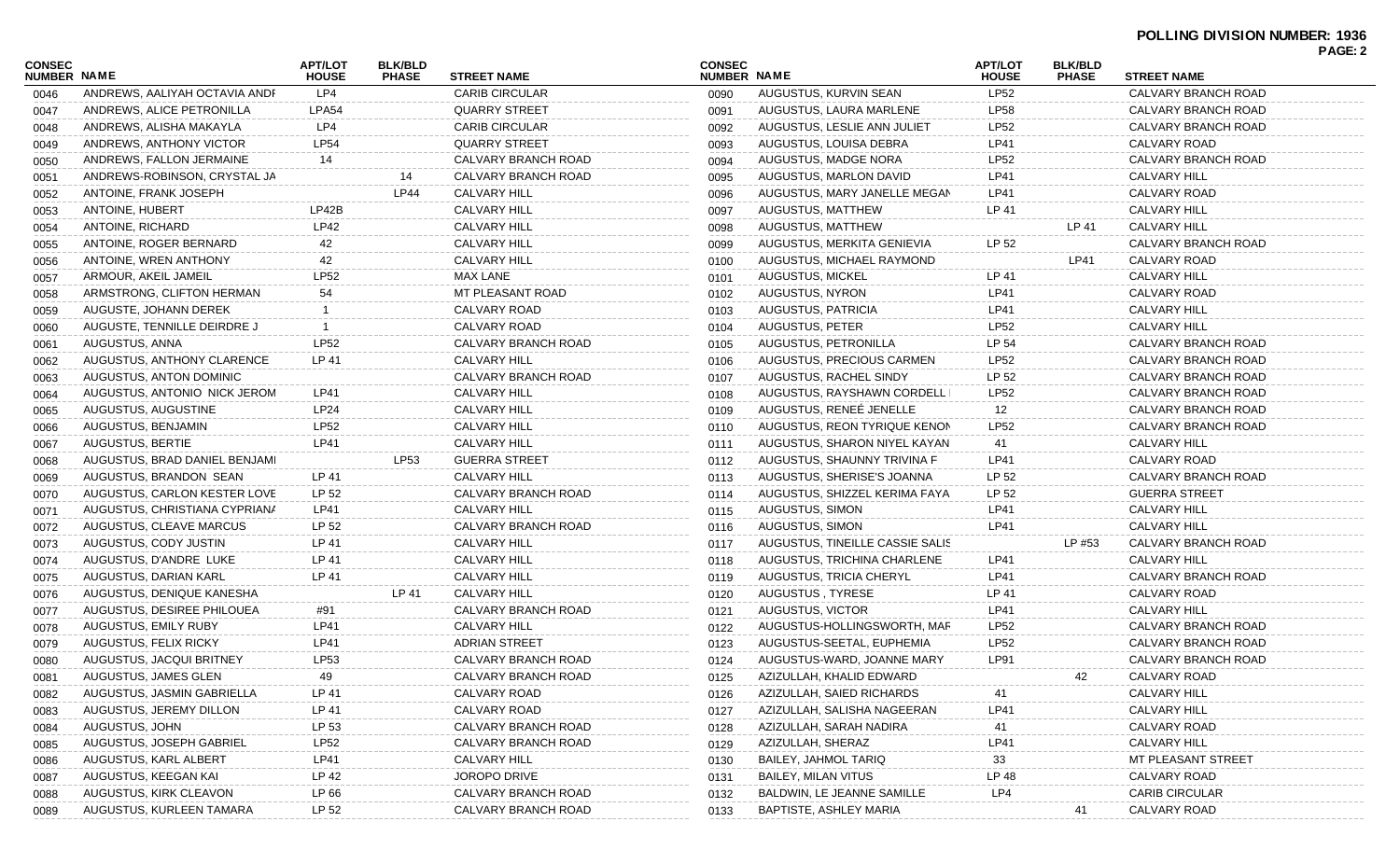|                              |                                   |                                |                                |                       |                                     |                               |                                |                                |                       | 5 A J L. J |
|------------------------------|-----------------------------------|--------------------------------|--------------------------------|-----------------------|-------------------------------------|-------------------------------|--------------------------------|--------------------------------|-----------------------|------------|
| <b>CONSEC</b><br>NUMBER NAME |                                   | <b>APT/LOT</b><br><b>HOUSE</b> | <b>BLK/BLD</b><br><b>PHASE</b> | <b>STREET NAME</b>    | <b>CONSEC</b><br><b>NUMBER NAME</b> |                               | <b>APT/LOT</b><br><b>HOUSE</b> | <b>BLK/BLD</b><br><b>PHASE</b> | <b>STREET NAME</b>    |            |
| 0134                         | BAPTISTE, KERVON LEON SHERWIN     | LP33                           |                                | MT PLEASANT ROAD      | 0178                                | BOODOOSINGH, RHONDA RACHAEL   | LP43                           |                                | MT PLEASANT ROAD      |            |
| 0135                         | BAPTISTE, OSWALD                  |                                | <b>LP 45B</b>                  | <b>CALVARY HILL</b>   | 0179                                | BOODOOSINGH, VICTORIA         | LP43                           |                                | MT PLEASANT ROAD      |            |
| 0136                         | BAPTISTE, RANDY PETER             | LP41                           |                                | CALVARY ROAD          | 0180                                | BRAVO, AGNES                  | LOT# 72                        |                                | <b>CALVARY HILL</b>   |            |
| 0137                         | <b>BAPTISTE, RENEE SHELEEM</b>    | 50                             |                                | JOROPO DRIVE          | 0181                                | BRAVO, BRIAN JOHN             | LP 54                          |                                | <b>MAX LANE</b>       |            |
| 0138                         | <b>BARTLETT, RHENESIA CASSIE</b>  | LP 56                          |                                | CALVARY BRANCH ROAD   | 0182                                | <b>BRAVO, CARISSA KYOMI</b>   | LP 35                          | 72                             | <b>CALVARY HILL</b>   |            |
| 0139                         | BATSON-HENRY, LAURA               | LP <sub>4</sub>                |                                | <b>CARIB CIRCULAR</b> | 0183                                | BRAVO, DARRYL BENEDICT        | 72                             |                                | <b>CALVARY HILL</b>   |            |
| 0140                         | BEATRICE, JEREMIAH SHAKEEM B      | 32                             |                                | MAX LANE              | 0184                                | BRAVO, GERARD RICARDO         | LOT 72                         |                                | <b>CALVARY HILL</b>   |            |
| 0141                         | <b>BEATRICE, KENDELL DEVON</b>    | LP42                           |                                | JOROPO DRIVE          | 0185                                | BRAVO, JEROME JOHN            | 72                             |                                | <b>CARIB CIRCULAR</b> |            |
| 0142                         | BEDDOE, MARISSA AFEISHA           | 3/4 MM                         |                                | MT PLEASANT ROAD      | 0186                                | BRAVO, JUSTIN RICARDO         | 72                             |                                | <b>CALVARY HILL</b>   |            |
| 0143                         | BEHARRY, SEEROMANEE               | 4/41                           |                                | MAX LANE              | 0187                                | <b>BURGESS, VICTOR BRYAN</b>  | LP <sub>2</sub>                |                                | <b>MAX LANE</b>       |            |
| 0144                         | BELCON, JOSEPHINE                 | 27, LP 44                      |                                | CALVARY HILL          | 0188                                | CABRERA, ANGELLE ANGELLO      |                                |                                | <b>MAX LANE</b>       |            |
| 0145                         | <b>BELCON, LEROY</b>              | 27, LP 44                      |                                | CALVARY HILL          | 0189                                | CALDERO, EDMUND               | LP66                           |                                | CALVARY BRANCH ROAD   |            |
| 0146                         | BELCON, RHEA MARIA                | LP #41                         |                                | MT PLEASANT ROAD      | 0190                                | CALDERO, NKESE SANDY          | LP 60                          |                                | CALVARY BRANCH ROAD   |            |
| 0147                         | BELCON, SABRINA NEISHA            | <b>LP44</b>                    |                                | CALVARY ROAD          | 0191                                | CALDERON, ANN MARIE DIANE     | LP A52                         |                                | <b>CALVARY HILL</b>   |            |
| 0148                         | BELCON-GARCIA, PATRICIA DENISE    | LP41                           |                                | <b>CARIB CIRCULAR</b> | 0192                                | CALDERON, ASHTON JEROME       | LP 45                          |                                | <b>CALVARY HILL</b>   |            |
| 0149                         | BELFON, GAIL ANN                  | LP40                           |                                | MT PLEASANT ROAD      | 0193                                | CALDERON, CURTIS GILBERT J    |                                |                                | CALVARY BRANCH ROAD   |            |
| 0150                         | BELFON, MYRON MICHAEL             | LP 40                          |                                | MT PLEASANT ROAD      | 0194                                | CALDERON, DAVID NIGEL         | LP79                           |                                | <b>CALVARY HILL</b>   |            |
| 0151                         | <b>BELFON, NIRONE JASON</b>       | LP 40                          |                                | MT PLEASANT ROAD      | 0195                                | CALDERON, DIANE FLORENCIA     | LP 52                          |                                | CALVARY BRANCH ROAD   |            |
| 0152                         | BENJAMIN-CASTELLANO, MAUREEN      | LP 33                          |                                | MT PLEASANT STREET    | 0196                                | CALDERON, EDWARLIN            |                                |                                | <b>CALVARY HILL</b>   |            |
| 0153                         | BENTLEY, TREVOR DOMINIC B         | LP41                           |                                | MT PLEASANT ROAD      | 0197                                | CALDERON, FRANCILLIA FELICIA  | LP127                          |                                | <b>QUARRY STREET</b>  |            |
| 0154                         | BERNARD, KERWIN KESTON            | 92                             |                                | <b>CARIB CIRCULAR</b> | 0198                                | CALDERON, JELENE ANIKA        | LP 55                          |                                | CALVARY BRANCH ROAD   |            |
| 0155                         | BESSESSAR, AURELIA                | LP <sub>4</sub>                |                                | <b>MAX LANE</b>       | 0199                                | CALDERON, LENNARD             | LP 37                          |                                | CALVARY ROAD          |            |
| 0156                         | BETAUDIER, CANDACE HANNAH-MA      | LP 50-1                        |                                | <b>MAX LANE</b>       | 0200                                | CALDERON, LOUIS EVANGELIST    | LP45                           |                                | QUARRY STREET         |            |
| 0157                         | BHAGAN, SEAN M                    |                                |                                | CALVARY HILL          | 0201                                | CALDERON, LYDIA               | LP45                           |                                | <b>CALVARY HILL</b>   |            |
| 0158                         | <b>BIDESHI, KHALIL JOEL</b>       | # 35                           |                                | CALVARY BRANCH ROAD   | 0202                                | CALDERON, MARY                | LP 38                          |                                | <b>CALVARY HILL</b>   |            |
| 0159                         | BISSOON, CLIFFORD                 | LP #32                         |                                | MT PLEASANT ROAD      | 0203                                | CALDERON, MICHELLE HELEN      | LP 34                          | 19                             | CALVARY BRANCH ROAD   |            |
| 0160                         | BONEO, DALE GERMAIN               | <b>LP54</b>                    |                                | CALVARY BRANCH ROAD   | 0204                                | CALDERON, RAYCARDO MIGUEL     | LP52                           |                                | CALVARY BRANCH ROAD   |            |
|                              | BONEO, FELICIA                    | <b>LP52</b>                    |                                | CALVARY BRANCH ROAD   | 0205                                | CALDERON, ROMANUS             | LP41                           |                                | <b>CALVARY HILL</b>   |            |
| 0161                         | BONEO, JOHN                       |                                |                                | CALVARY BRANCH ROAD   | 0206                                | CALDERON, SELENE CINDY        | LP 64                          |                                | CALVARY BRANCH ROAD   |            |
| 0162                         | BONEO, LESTON                     | <b>LP53</b>                    |                                | <b>GUERRA STREET</b>  |                                     | CALDERON, SHANE ALONZO        | #38                            |                                | CALVARY BRANCH ROAD   |            |
| 0163                         | BONEO, PRECIOUS CHARLENE          | <b>LP56</b>                    |                                | CALVARY BRANCH ROAD   | 0207                                | CALDERON, SHANE MICHAEL LOUIS | LP45                           |                                | <b>CALVARY HILL</b>   |            |
| 0164                         | <b>BONEO, PRINCESS SADIE</b>      |                                |                                |                       | 0208                                |                               |                                |                                |                       |            |
| 0165                         | <b>BONEO, VICTOR</b>              | LP 54                          |                                | CALVARY BRANCH ROAD   | 0209                                | CALDERON, SHELDON ANTHONY     |                                |                                | CALVARY BRANCH ROAD   |            |
| 0166                         |                                   | <b>LP54</b>                    |                                | CALVARY BRANCH ROAD   | 0210                                | CALDERON, SHENELLE TRACEY     | LP 64                          |                                | CALVARY BRANCH ROAD   |            |
| 0167                         | BONEO-LOPEZ, CHRISTINA            | LP 52                          |                                | CALVARY BRANCH ROAD   | 0211                                | CALDERON-MC KENZIE, RENISHA S | LP 65                          |                                | CALVARY BRANCH ROAD   |            |
| 0168                         | BOODOO, DIXIE ANN MARICIA         | 33                             |                                | MT PLEASANT ROAD      | 0212                                | CALLENDER, LEAH MAHALIA       | LP46                           |                                | <b>CALVARY HILL</b>   |            |
| 0169                         | BOODOO, KAMINI KAY                | LP 23                          |                                | <b>MAX LANE</b>       | 0213                                | CAMPO, CELIN DAYNISE          | LP 36                          |                                | MT PLEASANT ROAD      |            |
| 0170                         | BOODOO, SAVITRI                   | 43                             |                                | MT PLEASANT ROAD      | 0214                                | CAMPO, CINDY JENNIFER         | LP 6                           |                                | MT PLEASANT ROAD      |            |
| 0171                         | BOODOO-EDDY, RESHMI               | LP3                            | 23                             | <b>MAX LANE</b>       | 0215                                | CAMPO, DENISE NAVEEN          | LP 36                          |                                | MT PLEASANT ROAD      |            |
| 0172                         | BOODOOSINGH, ANALISA SUNITA       | LP43                           |                                | MT PLEASANT ROAD      | 0216                                | CAMPO, DOMINIC                | <b>LP51</b>                    |                                | <b>GUERRA STREET</b>  |            |
| 0173                         | BOODOOSINGH, ANN MARIE            |                                |                                | MT PLEASANT ROAD      | 0217                                | CAMPO, MARTIN                 | 31/4ML                         |                                | MT PLEASANT ROAD      |            |
| 0174                         | BOODOOSINGH, LALTAPERSAD          | LP 43                          |                                | MT PLEASANT ROAD      | 0218                                | CAMPO, PANCHETA               | 3/4MM                          |                                | MT PLEASANT ROAD      |            |
| 0175                         | BOODOOSINGH, LYNDIAN              | LP43                           |                                | MT PLEASANT ROAD      | 0219                                | CAMPO, RODNEY JAMES           |                                |                                | <b>MAX LANE</b>       |            |
| 0176                         | BOODOOSINGH, MOHARAM              | LP48                           |                                | MT PLEASANT ROAD      | 0220                                | CAMPO, STEPHANIE JUNE         |                                |                                | <b>MAX LANE</b>       |            |
| 0177                         | <b>BOODOOSINGH, NICHOLAS MARK</b> | LP 43                          |                                | MT PLEASANT ROAD      | 0221                                | CAMPO, SUZAN                  | LP4                            |                                | <b>MAX LANE</b>       |            |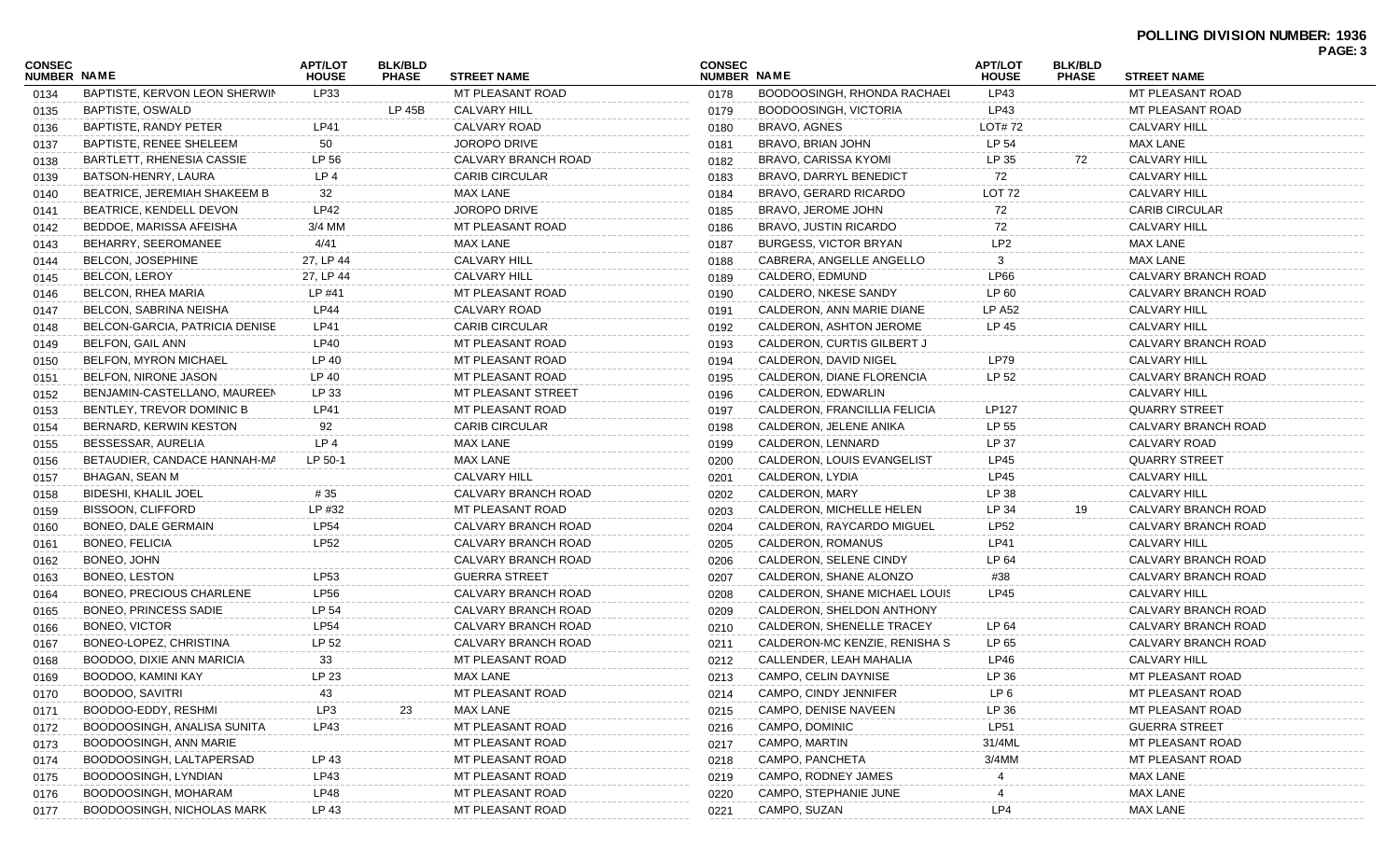|                              |                                  |                                |                                |                      |                                     |                                      |                                |                                |                       | PAGE: 4 |
|------------------------------|----------------------------------|--------------------------------|--------------------------------|----------------------|-------------------------------------|--------------------------------------|--------------------------------|--------------------------------|-----------------------|---------|
| <b>CONSEC</b><br>NUMBER NAME |                                  | <b>APT/LOT</b><br><b>HOUSE</b> | <b>BLK/BLD</b><br><b>PHASE</b> | <b>STREET NAME</b>   | <b>CONSEC</b><br><b>NUMBER NAME</b> |                                      | <b>APT/LOT</b><br><b>HOUSE</b> | <b>BLK/BLD</b><br><b>PHASE</b> | <b>STREET NAME</b>    |         |
| 0222                         | CAMPO, VICTOR                    | LP4                            |                                | <b>MAX LANE</b>      | 0266                                | CHARLES, RAYMOND                     | 26                             |                                | <b>GUERRA STREET</b>  |         |
| 0223                         | CAMPO-SANTOO, VENA EVA           | LP4                            |                                | <b>MAX LANE</b>      | 0267                                | CHARLES, RIA                         | L P 41                         |                                | MT PLEASANT ROAD      |         |
| 0224                         | CARRERA, GORDON                  | LP43                           |                                | CALVARY BRANCH ROAD  | 0268                                | <b>CHARLES, RICONEY RENIA</b>        | 26                             |                                | <b>GUERRA STREET</b>  |         |
| 0225                         | <b>CARRERA, GREGORY MICHAEL</b>  | LP 40                          |                                | CALVARY BRANCH ROAD  | 0269                                | <b>CHARLES, SENATOR AUGUSTINE</b>    | LP <sub>3</sub>                |                                | <b>CARIB CIRCULAR</b> |         |
| 0226                         | CASSIE-MAHARAJ, ANNIE            | 45                             |                                | MT PLEASANT ROAD     | 0270                                | CHARLES, SHERWIN GARNET              |                                |                                | <b>CALVARY HILL</b>   |         |
| 0227                         | CASTELLANO, AADIVAH DEJANAE S    | LP 33                          |                                | MT PLEASANT STREET   | 0271                                | CHARLES, THOMAS                      |                                | 22                             | <b>GUERRA STREET</b>  |         |
| 0228                         | CASTELLANO, ADELIO DARIEN FENT   | LP 33                          |                                | MT PLEASANT STREET   | 0272                                | CIELTO, DANIELLA SELINA              | OPP LP53                       |                                | <b>MARIE STREET</b>   |         |
| 0229                         | CASTELLANO, CHARLENE LISA        | 33                             |                                | MT PLEASANT ROAD     | 0273                                | CIELTO, RICARDO ROBERT               |                                |                                | <b>MAX LANE</b>       |         |
| 0230                         | CASTELLANO, DAREN CURT           | LP33                           |                                | MT PLEASANT STREET   | 0274                                | CLARKE, CHAD LINCOLN                 | 37                             |                                | CALVARY BRANCH ROAD   |         |
| 0231                         | CASTELLANO, KERN DEREK NICHO     | LP33                           |                                | MT PLEASANT ROAD     | 0275                                | CLARKE, CHELSEA MADIKEZELLA          | 37                             |                                | CALVARY BRANCH ROAD   |         |
| 0232                         | CASTELLANO, KESHIA MAUREEN       | LP 33                          |                                | MT PLEASANT STREET   | 0276                                | <b>CLARKE, DILLON NESTA</b>          | 37                             |                                | CALVARY BRANCH ROAD   |         |
| 0233                         | CASTELLANO, LIVIA                | 3                              |                                | <b>MAX LANE</b>      | 0277                                | CLARKE, DONNA MARIA ANNALISE         | LP 52, #37                     |                                | CALVARY BRANCH ROAD   |         |
| 0234                         | CASTELLANO, MELISSA JULIETTE     | 33                             |                                | MT PLEASANT STREET   | 0278                                | CLARKE, JOSIAH ISAAC                 | LP 52                          |                                | <b>MAYPOLE DRIVE</b>  |         |
| 0235                         | CASTELLANO, MICHAEL              | 33                             |                                | MT PLEASANT STREET   | 0279                                | <b>CLARKE, KENWITH KERN JONATHAI</b> | <b>LP41</b>                    |                                | <b>MAYPOLE DRIVE</b>  |         |
| 0236                         | CASTELLANO, SHERDON KURTIS       | LP 33                          |                                | MT PLEASANT ROAD     | 0280                                | CLARKE, RENEL RACHAELINE G           | LP <sub>2</sub>                |                                | CALVARY BRANCH ROAD   |         |
| 0237                         | CASTELLANO, YOLANDA MADONA       |                                |                                | MT PLEASANT ROAD     | 0281                                | <b>CLARKE, SEBASTIAN EUSEBIUS</b>    | LP <sub>2</sub>                |                                | <b>MAX LANE</b>       |         |
| 0238                         | CASTELLANO-BISSOON, CHERRY-A     | LP 32                          |                                | MT PLEASANT ROAD     | 0282                                | <b>CLARKE, SHIRON SEBASTIAN</b>      | <b>LP52</b>                    |                                | CALVARY BRANCH ROAD   |         |
| 0239                         | CASTELLANO-DALY, ALISHA P        | LP 33                          |                                | MT PLEASANT ROAD     | 0283                                | <b>CLARKE, TREVIS RODNEY</b>         | <b>LP41</b>                    |                                | <b>MAYPOLE DRIVE</b>  |         |
| 0240                         | CASTELLANO-DRIGGS, PATSY P       |                                | LP3                            | MAX LANE             | 0284                                | <b>CLARKE, YOLANDE KERRY</b>         | <b>LP41</b>                    |                                | <b>MAYPOLE DRIVE</b>  |         |
| 0241                         | CASTELLANO-GRANT, KERICIA JUST   | 33                             |                                | MT PLEASANT ROAD     | 0285                                | COA, AALIYAH SHANIA                  | LP#2                           |                                | MAX LANE              |         |
| 0242                         | CASTELLANO-RODRIGUEZ, GREGO      | LP34                           |                                | MT PLEASANT ROAD     | 0286                                | <b>COA, ANTHONY SERVULUS</b>         | LP3                            |                                | MT PLEASANT ROAD      |         |
| 0243                         | CASTILLO, FRANCIS                | 3B                             |                                | MT PLEASANT STREET   | 0287                                | COA, DEXTER FRANCIS                  |                                |                                | MAX LANE              |         |
| 0244                         | CASTILLO, STEVE                  |                                |                                | <b>CALVARY HILL</b>  | 0288                                | COA, STEPHAN MAURISE                 | LP# 2 C                        |                                | <b>MAX LANE</b>       |         |
| 0245                         | CEDENO, BRANDON MARK HERBER      | LP53                           |                                | <b>MARIE STREET</b>  | 0289                                | COOPER, LAURA THERESA                | 34                             |                                | CALVARY BRANCH ROAD   |         |
| 0246                         | <b>CEDENO, STEFON BRENT</b>      | <b>LP53</b>                    |                                | <b>MARIE STREET</b>  | 0290                                | COOPER, VIRGINIA FELICIA             | LP2 #34                        |                                | <b>GUERRA STREET</b>  |         |
| 0247                         | <b>CHARLES, AARON SIDNEY</b>     | LP1/41                         |                                | <b>MAX LANE</b>      | 0291                                | CORNWALL, DWAYNE KEVLON              |                                | LP41                           | <b>CALVARY HILL</b>   |         |
| 0248                         | CHARLES, AVELLINO                | 60                             |                                | CALVARY ROAD         | 0292                                | CORNWALL, KEVON CRUZE                | LP41                           |                                | <b>CALVARY HILL</b>   |         |
| 0249                         | CHARLES, CHRISLON JOEL           | LP53                           | 18                             | CALVARY BRANCH ROAD  | 0293                                | COX, TREVOR CLAUDE                   | 27                             |                                | <b>MAX LANE</b>       |         |
| 0250                         | CHARLES, CHRISTOPHER IGNA        | <b>LP54</b>                    |                                | CALVARY BRANCH ROAD  | 0294                                | CRUICKSHANK, RIANNE KIMBERLY         | LP <sub>7</sub>                |                                | <b>MAX LANE</b>       |         |
|                              | CHARLES, DAVID                   | LP39                           |                                | <b>QUARRY STREET</b> | 0295                                | <b>CUMBERBATCH, MICHELLE</b>         | LP4/41                         |                                | <b>MAX LANE</b>       |         |
| 0251                         | CHARLES, EMELIA                  | <b>LP52</b>                    |                                | CALVARY BRANCH ROAD  | 0296                                | DANIEL, MIKHAIL GEORGE HANIFF        | 3                              |                                | <b>MAX LANE</b>       |         |
| 0252                         | CHARLES, HAYDEN                  | LP 1/41                        |                                | <b>MAX LANE</b>      |                                     | DANIEL, PHILLIP VICTOR RAPHAEL       | 3                              |                                | <b>MAX LANE</b>       |         |
| 0253                         | CHARLES, JOSEPH HUGH             | LP20                           |                                | MT PLEASANT ROAD     | 0297                                | DE FOUR. KIMBERLEY JOSANNE           | LP42                           |                                | MT PLEASANT ROAD      |         |
| 0254                         |                                  | <b>LP42</b>                    |                                | MT PLEASANT ROAD     | 0298                                | DE FOUR, RESA MARIA                  | <b>LP42</b>                    |                                | MT PLEASANT ROAD      |         |
| 0255                         | CHARLES, JULIANA                 |                                |                                |                      | 0299                                |                                      | LP <sub>2</sub>                |                                |                       |         |
| 0256                         | CHARLES, KENNEDY NICHOLAS        | 33                             |                                | <b>GUERRA STREET</b> | 0300                                | DE FREITAS, ROSANNA                  |                                |                                | MAX LANE              |         |
| 0257                         | CHARLES, KENNY LEO               | LP42                           |                                | <b>MAX LANE</b>      | 0301                                | DE GALE, ALLISON GREGORY             | LP26                           |                                | CALVARY HILL          |         |
| 0258                         | <b>CHARLES, KERWIN NATHANIEL</b> | 33                             | LP 50                          | <b>GUERRA STREET</b> | 0302                                | DE GANNES, FLORENCIA                 | LP32                           |                                | <b>QUARRY STREET</b>  |         |
| 0259                         | CHARLES, KOBE DANIEL DARIE       | LP51A                          |                                | JOROPO DRIVE         | 0303                                | DE GANNES, JEROME MARK               | 34                             |                                | <b>GUERRA STREET</b>  |         |
| 0260                         | CHARLES, LISA MICHELLE THERES/   | 26                             |                                | <b>GUERRA STREET</b> | 0304                                | DE GANNES, KEITH ANDREW              | LP32                           |                                | <b>QUARRY STREET</b>  |         |
| 0261                         | CHARLES, MICHAEL ANTHONY         | LP 54                          |                                | CALVARY BRANCH ROAD  | 0305                                | DE GANNES, PETER JULIAN              | 32                             |                                | <b>QUARRY STREET</b>  |         |
| 0262                         | <b>CHARLES, NESTOR</b>           | 33                             |                                | CALVARY HILL         | 0306                                | DE LEON, MICHELLE LAVERNE            | LP53                           |                                | <b>QUARRY STREET</b>  |         |
| 0263                         | CHARLES, PAULA                   | 54                             |                                | <b>GUERRA STREET</b> | 0307                                | DE LEON, SANDRA                      | LP53                           |                                | <b>QUARRY STREET</b>  |         |
| 0264                         | <b>CHARLES, PEARL GERTRUDE</b>   | <b>LP52</b>                    |                                | CALVARY HILL         | 0308                                | DE SORMEAUX, VICTOR                  | LP5-25                         |                                | <b>CARIB CIRCULAR</b> |         |
| 0265                         | <b>CHARLES, PHILIP NESTOR</b>    | #33                            |                                | <b>GUERRA STREET</b> | 0309                                | DE VERTEUIL, ALVIN KAREEM G          | LP4                            |                                | <b>CARIB CIRCULAR</b> |         |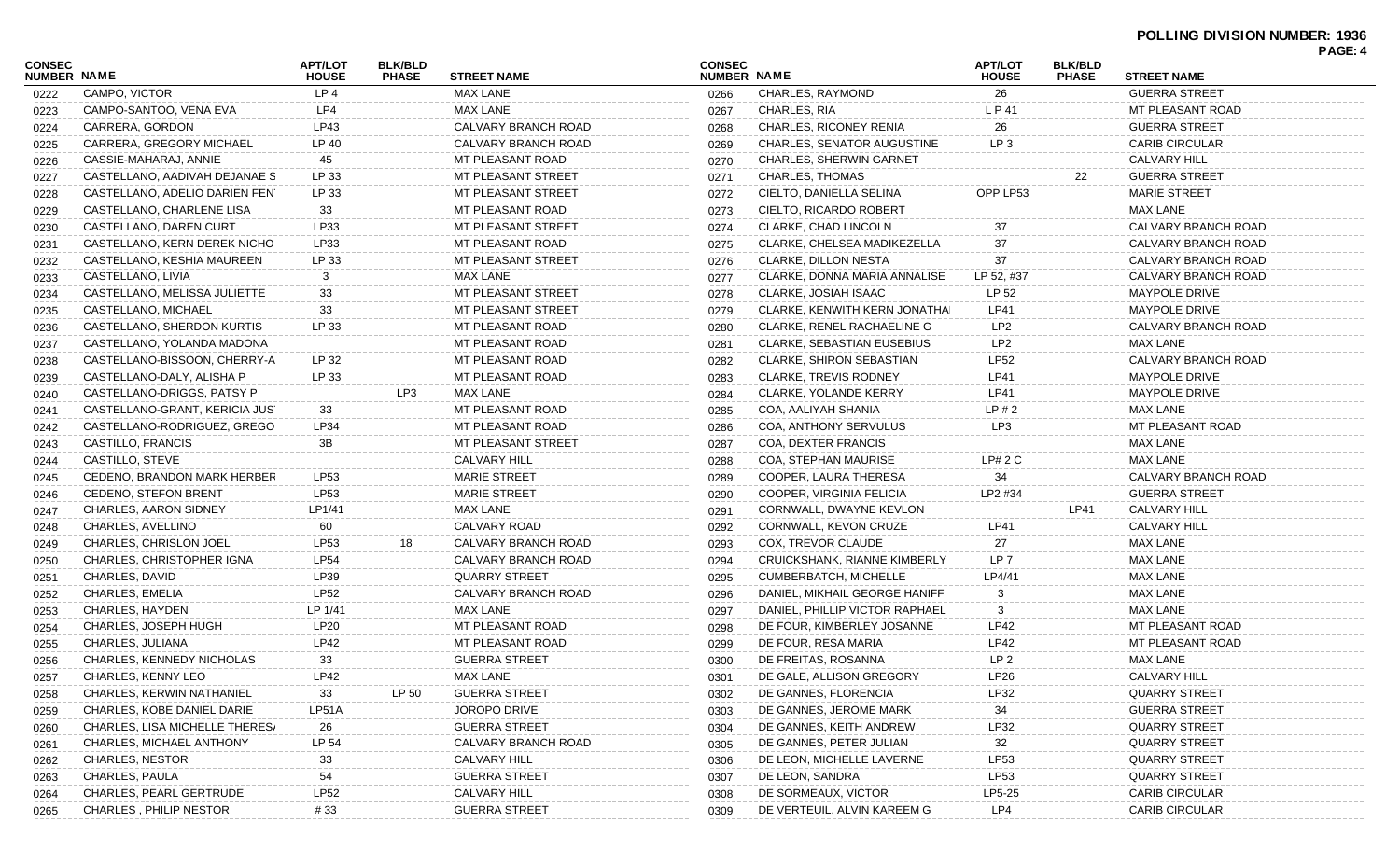|                              |                              |                                |                                |                       |                              |                                 |                                |                                |                       | r AUL. J |
|------------------------------|------------------------------|--------------------------------|--------------------------------|-----------------------|------------------------------|---------------------------------|--------------------------------|--------------------------------|-----------------------|----------|
| CONSEC<br><b>NUMBER NAME</b> |                              | <b>APT/LOT</b><br><b>HOUSE</b> | <b>BLK/BLD</b><br><b>PHASE</b> | <b>STREET NAME</b>    | <b>CONSEC</b><br>NUMBER NAME |                                 | <b>APT/LOT</b><br><b>HOUSE</b> | <b>BLK/BLD</b><br><b>PHASE</b> | <b>STREET NAME</b>    |          |
| 0310                         | DE VERTEUIL, CLINTON JOHN    | <b>LP52</b>                    |                                | MT PLEASANT ROAD      | 0354                         | FARFAN, JOSEPH                  | LP 52                          |                                | <b>CALVARY HILL</b>   |          |
| 0311                         | DE VERTEUIL, HOLLIS LUDGER   | LP41                           |                                | MT PLEASANT ROAD      | 0355                         | FARFAN, LILLIAN NATALIE         |                                |                                | <b>MAYPOLE DRIVE</b>  |          |
| 0312                         | DE VERTEUIL, LEROY           | 222                            |                                | <b>MARIE STREET</b>   | 0356                         | FARFAN, MARIA                   | LP62                           |                                | <b>MAYPOLE DRIVE</b>  |          |
| 0313                         | DE VERTEUIL, PETER LEON      | LP41                           |                                | MT PLEASANT ROAD      | 0357                         | FARFAN, MARIA IRIS              | LOT 62                         | LP 40                          | <b>CALVARY HILL</b>   |          |
| 0314                         | DELPINO, ANTHONY             | LP46                           |                                | <b>CALVARY HILL</b>   | 0358                         | FARFAN, MARVA                   | LP52                           |                                | <b>MAYPOLE DRIVE</b>  |          |
| 0315                         | DELPINO, RACQUEL EUPHENIA    |                                |                                | <b>CALVARY HILL</b>   | 0359                         | FARFAN, MATTHEW MICHAEL         | LP52                           |                                | <b>MAYPOLE DRIVE</b>  |          |
| 0316                         | DIAZ, JASON ANDRE KEVIN      | <b>LP54</b>                    |                                | CALVARY BRANCH ROAD   | 0360                         | FARFAN, MELISSA GERMAINE        | 52                             |                                | <b>MAYPOLE DRIVE</b>  |          |
| 0317                         | DIAZ, RITA                   | LP <sub>4</sub>                |                                | <b>CARIB CIRCULAR</b> | 0361                         | FARFAN, SHELDON JONATHAN        | LP50                           |                                | <b>MAYPOLE DRIVE</b>  |          |
| 0318                         | DIAZ, RUDLEAN BRITNEY A      | 384                            | LP 5                           | MAX LANE              | 0362                         | <b>FARFAN, SIMON</b>            | LP52A                          |                                | <b>CALVARY HILL</b>   |          |
| 0319                         | DIAZ, VERDA                  | LP 42                          |                                | MT PLEASANT ROAD      | 0363                         | <b>FARFAN, TERENCE</b>          | <b>LP60</b>                    |                                | <b>MAYPOLE DRIVE</b>  |          |
| 0320                         | DICKSON, THERESE PHILLIPA    |                                |                                | CALVARY ROAD          | 0364                         | FARFAN-CARTER, SUMMER PSYCHI    | LP <sub>52</sub>               |                                | <b>MAYPOLE DRIVE</b>  |          |
| 0321                         | DOS RAMOS, MARLON            | LP 53                          |                                | <b>GUERRA STREET</b>  | 0365                         | FARFAN-LOPEZ, RHONDA ROXANNI    |                                |                                | MAX LANE              |          |
| 0322                         | DOYLE, KAREEM ANTHONY        | LP41                           |                                | <b>CALVARY HILL</b>   | 0366                         | <b>FELIX, THOMAS</b>            | LP42                           |                                | <b>JOROPO DRIVE</b>   |          |
| 0323                         | DOYLE, TUNISHA MICHAELA      | LP# 41                         |                                | CALVARY ROAD          | 0367                         | FELIX-LOPEZ, BEVERLY SHERMA K   | LP 40                          |                                | <b>CALVARY HILL</b>   |          |
| 0324                         | DRIGGS, CLAYTON JAMES        | LP3                            |                                | MAX LANE              | 0368                         | FERGUSON, DAVID SYLVESTER       | LP36                           |                                | MT PLEASANT ROAD      |          |
| 0325                         | DRIGGS, MARTHA ALTHEA        | LP <sub>2</sub>                |                                | MAX LANE              | 0369                         | FERGUSON, JOAN ANN              | LP 36                          |                                | MT PLEASANT STREET    |          |
| 0326                         | DRIGGS, SHELWINTON DAVID     | LP <sub>3</sub>                |                                | MAX LANE              | 0370                         | FERGUSON, JORDINE NATALIA       | LP35                           |                                | MT PLEASANT ROAD      |          |
| 0327                         | DRIGGS, SHERWYN PETER        | LP3                            |                                | MAX LANE              | 0371                         | FERMIN, FRANCIS CHRISTOPHER     | 29                             |                                | MT PLEASANT ROAD      |          |
| 0328                         | DUNCAN, JOSIAH SAMUEL        | LP 54                          |                                | <b>QUARRY STREET</b>  | 0372                         | FLEARY-JULIEN, PATRICIA         | LP 42                          |                                | CALVARY BRANCH ROAD   |          |
| 0329                         | DUNCAN, SAMUEL GILCHRIST     | LP54A                          |                                | <b>QUARRY STREET</b>  | 0373                         | FODERINGHAM, LARRY              |                                |                                | MT PLEASANT ROAD      |          |
| 0330                         | DURANT, GARY FRANCIS         | <b>LP56</b>                    |                                | <b>CALVARY HILL</b>   | 0374                         | FRANCIS, AHOY GERALDO DOUGLA    | LP 5                           |                                | MAX LANE              |          |
| 0331                         | DURANT, MARK NOEL            | LP 52                          |                                | <b>CALVARY HILL</b>   | 0375                         | <b>FRANCIS, JOSEPH</b>          | 21                             |                                | MAX LANE              |          |
| 0332                         | DURANT, PEARL CRESCEN        | LOT56                          |                                | <b>CALVARY HILL</b>   | 0376                         | <b>FRANCIS, RICKIE</b>          | LP5                            |                                | <b>MAX LANE</b>       |          |
| 0333                         | DURANT, PERRY WAYNE          | 56                             |                                | CALVARY HILL          | 0377                         | FRANCIS, ZUHAR NATASHA          |                                | LP <sub>5</sub>                | MAX LANE              |          |
| 0334                         | DURANT, ROBERT MICHAEL       | 56                             |                                | CALVARY ROAD          | 0378                         | FREDERICK, VERNA VITA           | LP4                            |                                | <b>CARIB CIRCULAR</b> |          |
| 0335                         | DURITY, ANNAKARIN            | <b>LP47</b>                    |                                | CALVARY HILL          | 0379                         | FRIDY, KAMAADA ASHANTI N        | #34                            |                                | <b>GUERRA STREET</b>  |          |
| 0336                         | DURITY, DAMIAN               | LP35B                          |                                | <b>ADRIAN STREET</b>  | 0380                         | FRIDY, KWASI AKENON DOMONIC     | 34                             |                                | <b>GUERRA STREET</b>  |          |
| 0337                         | EUGENE, JOHN SLYVESTER       | LP44                           |                                | <b>GUERRA STREET</b>  | 0381                         | <b>GALERA, CHRISTOPHER</b>      |                                |                                | <b>MAX LANE</b>       |          |
| 0338                         | EVANS, CINDY KATHY ANN       | LP28                           |                                | MAX LANE              | 0382                         | GALERA, HEZEKIAH RICHARD JR     | OPP LP 46                      |                                | CALVARY ROAD          |          |
| 0339                         | EVANS, LISA ANN              | <b>LP50</b>                    |                                | <b>MAYPOLE DRIVE</b>  | 0383                         | <b>GALERA, ISHMAEL ESA</b>      | LP #33                         |                                | <b>ADRIAN STREET</b>  |          |
| 0340                         | EVANS, ROGER ANDY            |                                |                                | MAX LANE              | 0384                         | GALERA, KIMBERLY SHANTELLE      | LP 33                          |                                | <b>ADRIAN STREET</b>  |          |
| 0341                         | EVANS, SHERMAN DALE          |                                |                                | MAX LANE              | 0385                         | GALERA, REANNA CHEVONNE         | LP 46                          |                                | CALVARY ROAD          |          |
| 0342                         | EVANS, SUZIE CANDY           |                                |                                | MAX LANE              | 0386                         | <b>GARCIA, DARRIEN KIRSTEN</b>  | LP42                           |                                | <b>JOROPO DRIVE</b>   |          |
| 0343                         | EVANS, WINFRED               |                                |                                | MT PLEASANT STREET    | 0387                         | GARCIA, GLORIA                  | <b>LP 42B</b>                  |                                | <b>CALVARY HILL</b>   |          |
| 0344                         | FARFAN, BARNEE               | LP39                           |                                | <b>CALVARY HILL</b>   | 0388                         | GARCIA, JUDY MARIA              | <b>LP16</b>                    |                                | MAX LANE              |          |
| 0345                         | FARFAN, COLIN RAWLE          |                                |                                | MAYPOLE DRIVE         |                              | 0389 GARCIA, MELAN              | LP 41                          |                                | CALVARY HILL          |          |
| 0346                         | FARFAN, DALE DARRON KENTON   |                                | LP50                           | MAYPOLE DRIVE         | 0390                         | <b>GARCIA, MICHELLE JULIANA</b> | LP51B                          |                                | <b>JOROPO DRIVE</b>   |          |
| 0347                         | FARFAN, FELIX                | <b>LP50</b>                    |                                | CALVARY ROAD          | 0391                         | GARCIA, MIQUEL KTAZ             | LP 41                          |                                | <b>CALVARY HILL</b>   |          |
| 0348                         | FARFAN, JAMELIA RUTH REBECCA | LP 52                          |                                | <b>CARIB CIRCULAR</b> | 0392                         | GARDNER, MERVYN                 |                                |                                | CALVARY ROAD          |          |
| 0349                         | FARFAN, JEREMIAH             | 60                             |                                | CALVARY HILL          | 0393                         | GEORGE, HILLARY DAVID           | OPP LP 43                      |                                | CALVARY ROAD          |          |
| 0350                         | FARFAN, JERVON O'NEAL CHE    | LP 51A                         |                                | <b>CARIB CIRCULAR</b> | 0394                         | <b>GEORGE, JEREMY FELIX</b>     | # 43                           |                                | <b>CALVARY ROAD</b>   |          |
| 0351                         | FARFAN, JODENE MAKEBA SAMANT | <b>LP52</b>                    |                                | <b>CARIB CIRCULAR</b> | 0395                         | <b>GEORGE, JOEL DAVID</b>       | 43                             |                                | <b>CALVARY HILL</b>   |          |
| 0352                         | FARFAN, JOHN                 | LP50                           |                                | <b>MAYPOLE DRIVE</b>  | 0396                         | <b>GLAUDE, JOHN</b>             | LP31                           |                                | MAX LANE              |          |
| 0353                         | FARFAN, JOHN DESMOND JR      | <b>LP52</b>                    |                                | MAYPOLE DRIVE         | 0397                         | GLOUD, MARCUS WILLIAM JOHN      | LP42                           |                                | <b>JOROPO DRIVE</b>   |          |
|                              |                              |                                |                                |                       |                              |                                 |                                |                                |                       |          |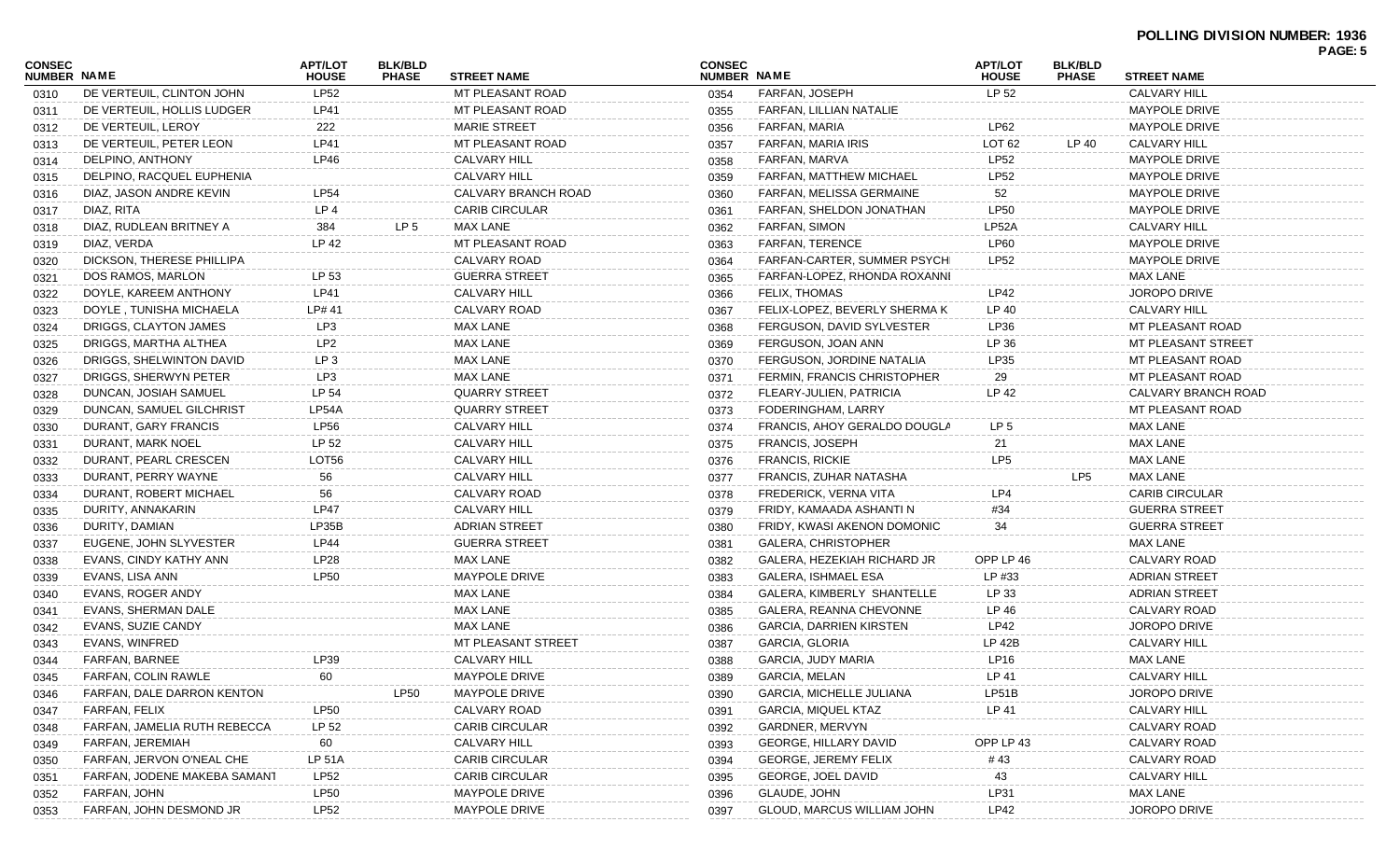### **POLLING DIVISION NUMBER: 1936**

| CONSEC             |                                 | <b>APT/LOT</b>  | <b>BLK/BLD</b> |                            | <b>CONSEC</b>      |                               | <b>APT/LOT</b>  | <b>BLK/BLD</b>  |                         | PAGE: 6 |
|--------------------|---------------------------------|-----------------|----------------|----------------------------|--------------------|-------------------------------|-----------------|-----------------|-------------------------|---------|
| <b>NUMBER NAME</b> |                                 | <b>HOUSE</b>    | <b>PHASE</b>   | <b>STREET NAME</b>         | <b>NUMBER NAME</b> |                               | <b>HOUSE</b>    | <b>PHASE</b>    | <b>STREET NAME</b>      |         |
| 0398               | GODEN, KENWIN JUNIOR SELBY      |                 |                | <b>MAX LANE</b>            | 0442               | HENRY, MARK JONATHAN          | <b>LP54</b>     |                 | <b>CARIB CIRCULAR</b>   |         |
| 0399               | <b>GODEN, SHERLON STANLEY</b>   |                 |                | <b>MAX LANE</b>            | 0443               | HENRY OLIVER, MONICA EMILY    |                 |                 | MT PLEASANT STREET      |         |
| 0400               | GODEN, TRICIA LAUREN            |                 |                | <b>MAX LANE</b>            | 0444               | HERNANDEZ, CARLENE NIKITA J   | LP <sub>2</sub> |                 | <b>CARIB CIRCULAR</b>   |         |
| 0401               | GOMEZ, CARMEN                   | LP <sub>5</sub> |                | MT PLEASANT ROAD           | 0445               | HERNANDEZ, CHRISTOPHER JASON  | #4              |                 | <b>MAX LANE</b>         |         |
| 0402               | GOMEZ, MICHAEL HENRY            | <b>LP52</b>     |                | MAX LANE                   | 0446               | HERNANDEZ, DANIEL JONATHAN    | <b>LP56</b>     |                 | CALVARY BRANCH ROAD     |         |
| 0403               | GOMEZ-FORTEAU, SHIRLAN JESSIC   | LP#56           |                | CALVARY BRANCH ROAD        | 0447               | HERNANDEZ, EUGENE             | 21              |                 | <b>MAX LANE</b>         |         |
| 0404               | GONZALES, ALLAN MARTIN          | <b>LP37</b>     |                | <b>CALVARY HILL</b>        | 0448               | HERNANDEZ, EVERARD JOHN       | 21              |                 | <b>MAX LANE</b>         |         |
| 0405               | GONZALES, CAMILLA LINDY         | LP35            |                | <b>CALVARY BRANCH ROAD</b> | 0449               | HERNANDEZ, JOHN VERNON        | LP21            |                 | <b>MAX LANE</b>         |         |
| 0406               | GONZALES, CHARMAIN              |                 | LP 38          | <b>CALVARY HILL</b>        | 0450               | HERNANDEZ, JOSEPH             | LP 21           |                 | <b>MAX LANE</b>         |         |
| 0407               | GONZALES, JAVON KEITH           | LP#19           |                | <b>CALVARY HILL</b>        | 0451               | HERNANDEZ, JUSTIN JAMES       | LP <sub>4</sub> |                 | <b>MAX LANE</b>         |         |
| 0408               | GONZALES, KENDALL CRISTON       | LP 19           |                | CALVARY ROAD               | 0452               | HERNANDEZ, KATHLEEN           | 48              |                 | <b>CALVARY HILL</b>     |         |
| 0409               | GONZALES, MELINDA               | LP38            |                | <b>CALVARY HILL</b>        | 0453               | HERNANDEZ, LEONA JOSLYN       | LP4             |                 | <b>MAX LANE</b>         |         |
| 0410               | GOOL, NATHANIEL ISAIAH          | 32              |                | CALVARY BRANCH ROAD        | 0454               | HERNANDEZ, MARISSA JANET      | LP21            |                 | <b>MAX LANE</b>         |         |
| 0411               | <b>GRANT, ELIZABETH</b>         |                 | <b>LP42</b>    | <b>JOROPO DRIVE</b>        | 0455               | HERNANDEZ, MARSLYN JULIA      | LP <sub>2</sub> |                 | <b>CARIB CIRCULAR</b>   |         |
| 0412               | <b>GRANT, GLORIA</b>            | LP42B           |                | <b>CALVARY HILL</b>        | 0456               | HERNANDEZ, MICHELLE BRIDGET   | <b>LP41</b>     |                 | <b>CALVARY HILL</b>     |         |
| 0413               | <b>GRANT, NICOLE KEITHA</b>     | LP42B           |                | <b>JOROPO DRIVE</b>        | 0457               | HERNANDEZ, MORRIS JAMES       |                 |                 | <b>MAX LANE</b>         |         |
| 0414               | GUERRA, ALLISTER QUACEY         | 45              |                | <b>GUERRA STREET</b>       | 0458               | HERNANDEZ, MYA                | <b>LOT 21</b>   |                 | <b>MAX LANE</b>         |         |
| 0415               | GUERRA, ARIEL KHADESHA          | LP 45           |                | <b>GUERRA STREET</b>       | 0459               | HERNANDEZ, PATRICK JUNIOR     | LP4             |                 | <b>MAX LANE</b>         |         |
| 0416               | <b>GUERRA, AVANELLE FELICIA</b> | LP 50           |                | <b>GUERRA STREET</b>       | 0460               | HERNANDEZ, RAYMOND            |                 |                 | <b>VERONIQUE STREET</b> |         |
| 0417               | GUERRA, BERNADETTE              |                 |                | <b>CARIB CIRCULAR</b>      | 0461               | HERNANDEZ, SALISHA ROBERTA    | LP <sub>2</sub> |                 | <b>CARIB CIRCULAR</b>   |         |
| 0418               | GUERRA, BRANDON JOHN            | LP53            |                | <b>GUERRA STREET</b>       | 0462               | HERNANDEZ, SHAUN CHRISTOPHEI  | LP4             |                 | <b>MAX LANE</b>         |         |
| 0419               | GUERRA, DAMIAN FINBAR           | LP 50           |                | <b>GUERRA STREET</b>       | 0463               | HILL, ELIZABETH PETRA         |                 | LP <sub>2</sub> | <b>MAX LANE</b>         |         |
| 0420               | GUERRA, JAMAUAL ISAIAH          | LP#57           |                | MAX LANE                   | 0464               | HILL, NIGEL JAMESON           | LP <sub>2</sub> |                 | <b>MAX LANE</b>         |         |
| 0421               | GUERRA, JOHN DEXTER             | LP53            |                | JOROPO DRIVE               | 0465               | HILL, TERRENCE REGINALD       |                 |                 | <b>MAX LANE</b>         |         |
| 0422               | GUERRA, JOSEPH HILARION         | LP <sub>5</sub> |                | <b>CARIB CIRCULAR</b>      | 0466               | HILL, VERONICA JOANNA         | 21              |                 | <b>MAX LANE</b>         |         |
| 0423               | GUERRA, PORTIA AMALA            | 33              |                | <b>CALVARY HILL</b>        | 0467               | HINDS, NORDRIC ROBBEOS CASTIC | #361            |                 | MT PLEASANT ROAD        |         |
| 0424               | <b>GUERRA, ROGER</b>            | 33              |                | <b>GUERRA STREET</b>       | 0468               | HOBSON, GERRELL DENIECE       | LOT97           |                 | <b>ADRIAN STREET</b>    |         |
| 0425               | <b>GUERRA, TERANCE PETER</b>    | <b>LP54</b>     |                | CALVARY ROAD               | 0469               | HOBSON-THOMAS, ELIZABETH ROS  | LOT97           |                 | <b>ADRIAN STREET</b>    |         |
| 0426               | <b>GUERRA, TYRECE JAY</b>       | LP 44           |                | <b>GUERRA STREET</b>       | 0470               | HOLLINGSWORTH, CRYSTAL AMANI  |                 |                 | <b>CALVARY ROAD</b>     |         |
| 0427               | GUERRA, VENA CARMELITA          | LP 44           |                | <b>GUERRA STREET</b>       | 0471               | HOLLINGSWORTH, ISHMAEL TREVC  | LP42            |                 | CALVARY ROAD            |         |
| 0428               | GUEVARA, AKIEL ISIAH            |                 |                | MAX LANE                   | 0472               | HOLLINGSWORTH, JAMILA KALEAH  | 52/2A           |                 | <b>CALVARY HILL</b>     |         |
| 0429               | GUEVARA, ANTHONY                |                 |                | <b>CALVARY HILL</b>        | 0473               | HOLLINGSWORTH, KESTON JOEL K  | <b>LP52</b>     |                 | <b>CALVARY HILL</b>     |         |
| 0430               | GUEVARA, CYLLAN NIGEL           |                 |                | <b>VERONIQUE STREET</b>    | 0474               | HOLLINGSWORTH, KYLA BRIANNA S | LP 41           |                 | <b>CALVARY ROAD</b>     |         |
| 0431               | GUEVARA, JULIAN                 | 42              |                | CALVARY ROAD               | 0475               | HOLLINGSWORTH, MARTIN STEPHE  | LP <sub>2</sub> |                 | <b>MAX LANE</b>         |         |
| 0432               | GUEVARA, LA TOYA MARTHA         | LP46            |                | <b>CALVARY HILL</b>        | 0476               | HOLLINGSWORTH, RENE SHALTON   | <b>LP45</b>     |                 | <b>CALVARY ROAD</b>     |         |
| 0433               | GUEVARA, LENNY OSBURGA          |                 |                | <b>CALVARY HILL</b>        | 0477               | HOLLINGSWORTH, RENEE JAMEEL/  | <b>LP 42A</b>   | 54              | <b>CALVARY HILL</b>     |         |
| 0434               | GUEVARA, SPARKLE SARAH          | LP34            |                | CALVARY ROAD               | 0478               | HOLLINGSWORTH, RENELLE KK     | LP 42           |                 | CALVARY ROAD            |         |
| 0435               | GUEVARA-WATTLEY, GENEVA L       | <b>LP50</b>     |                | <b>VERONIQUE STREET</b>    | 0479               | HOLLINGSWORTH, SANDRA         | LP 52           |                 | <b>MAX LANE</b>         |         |
| 0436               | GUY, BRENNA KEIZA NATHANIA      | 36              |                | <b>GUERRA STREET</b>       | 0480               | HOLLINGSWORTH, SHARON C       | LP46            |                 | <b>CALVARY HILL</b>     |         |
| 0437               | HENRY, CORRINE ASAPH            | LP54B           |                | <b>CARIB CIRCULAR</b>      | 0481               | HOULLIER, JASON STEPHEN       | 3/4ML           |                 | MT PLEASANT STREET      |         |
| 0438               | HENRY, JO-ANNA ELIZABETH        | LP 54           |                | <b>CARIB CIRCULAR</b>      | 0482               | HOULLIER, KAMI KRISTOFFER     | LP 37           |                 | MT PLEASANT ROAD        |         |
| 0439               | HENRY, JO-MARIE SUSANNAH        | <b>LP54</b>     |                | <b>CARIB CIRCULAR</b>      | 0483               | HOULLIER, MARGARET CHRISTINE  | LOT 365         |                 | MT PLEASANT ROAD        |         |
| 0440               | HENRY, JOEL MATTHEW DAVID       | <b>LP54</b>     |                | <b>CARIB CIRCULAR</b>      | 0484               | HOULLIER, NIGEL ASHTON        | 3/4MM           |                 | MT PLEASANT ROAD        |         |
| 0441               | HENRY, JOSIAH CORNELIUS         | 54B             |                | <b>CARIB CIRCULAR</b>      | 0485               | HOULLIER, ONIQUE JOANELLE H   | LP 57           |                 | CALVARY BRANCH ROAD     |         |
|                    |                                 |                 |                |                            |                    |                               |                 |                 |                         |         |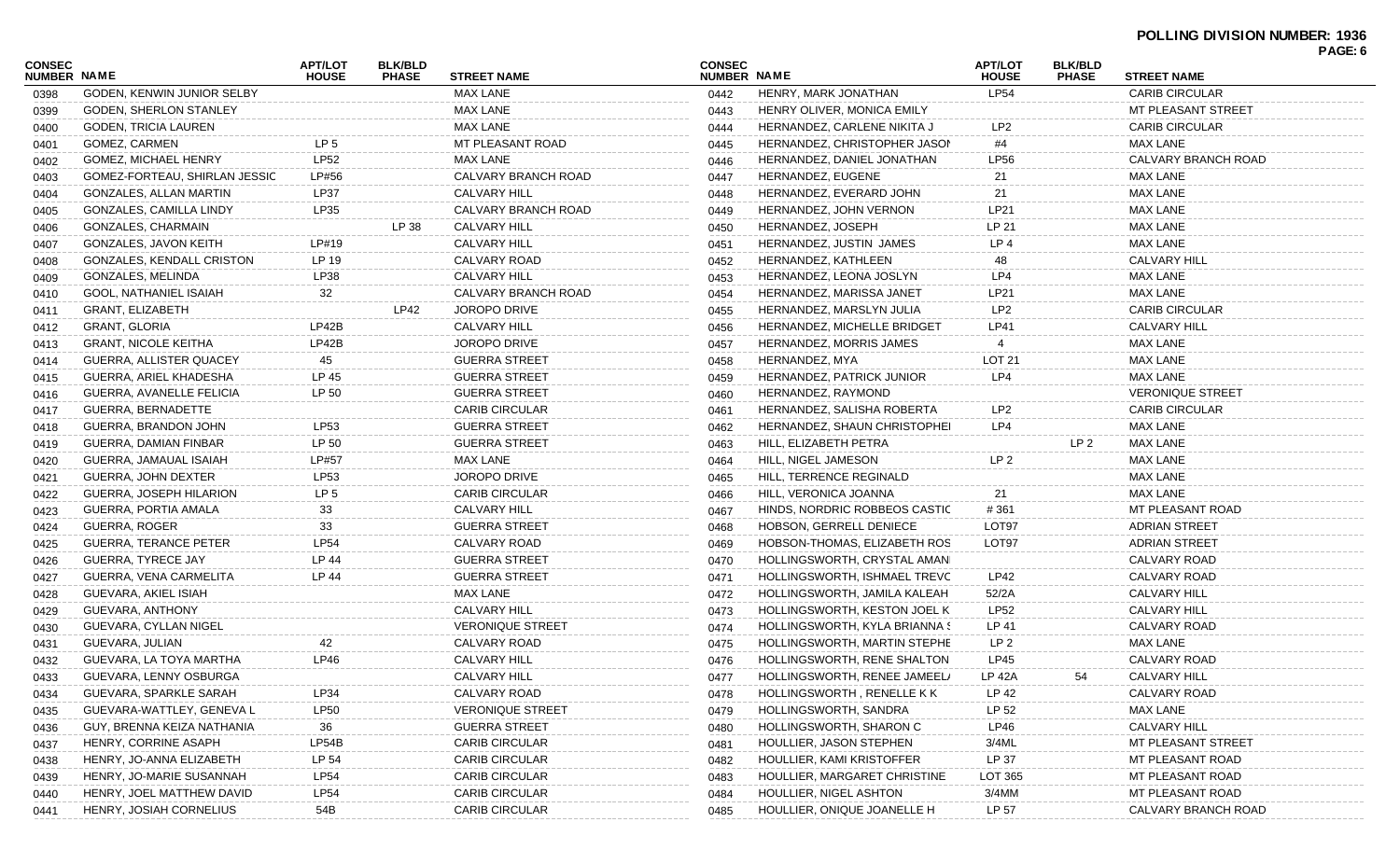| CONSEC<br><b>NUMBER NAME</b> |                                | <b>APT/LOT</b><br><b>HOUSE</b> | <b>BLK/BLD</b><br><b>PHASE</b> | <b>STREET NAME</b>        | <b>CONSEC</b><br>NUMBER NAME |                               | <b>APT/LOT</b><br><b>HOUSE</b> | <b>BLK/BLD</b><br><b>PHASE</b> | <b>STREET NAME</b>      | <b>PAGE: 7</b> |
|------------------------------|--------------------------------|--------------------------------|--------------------------------|---------------------------|------------------------------|-------------------------------|--------------------------------|--------------------------------|-------------------------|----------------|
| 0486                         | HOULLIER, OWEN ROMUALD         |                                |                                | <b>QUARRY STREET</b>      | 0530                         | JOSEPH, TERRI MARCIA AYANNA   | 53                             |                                | <b>MT PLEASANT ROAD</b> |                |
| 0487                         | HOULLIER, REANN MARY           | LP 57                          |                                | CALVARY BRANCH ROAD       | 0531                         | JOSEPH-MAHARAJ, SANDY         | 45                             |                                | MT PLEASANT ROAD        |                |
| 0488                         | HOULLIER, RYAN RICHARD         | LP33                           |                                | MT PLEASANT ROAD          | 0532                         | JOSEPH-REYES, ANN JEMMA       | 28                             |                                | <b>JOROPO DRIVE</b>     |                |
| 0489                         | <b>HOULLIER, SOLA</b>          | $\frac{3}{4}$ MM               |                                | <b>MT PLEASANT ROAD</b>   | 0533                         | KANGOO, NIKEISHA SHENESE K    | LP 44                          |                                | <b>GUERRA STREET</b>    |                |
| 0490                         | HOULLIER, TONIA THERESA        | LP 36                          |                                | MT PLEASANT ROAD          | 0534                         | KATWAROO, SARITA GABRIELLE    | 15                             |                                | <b>MAX LANE</b>         |                |
| 0491                         | HULASSIE, RESHMA MARISSA       | 69                             |                                | CALVARY BRANCH ROAD       | 0535                         | KENTERO, JASON LEON           | LP52                           |                                | <b>MAX LANE</b>         |                |
| 0492                         | IRISH-LAMBERT, ACQUESCIA TASS' | LP 54                          |                                | <b>QUARRY STREET</b>      | 0536                         | KENTERO, MARCIA TISHA         | LP52                           |                                | <b>MAX LANE</b>         |                |
| 0493                         | <b>ISAAC, ANTHONY</b>          | LP4/41                         |                                | MAX LANE                  | 0537                         | KERR, KERROD ADRIEL DARNELL   | LP 47                          |                                | <b>CALVARY ROAD</b>     |                |
| 0494                         | JACKSON, NICHOLAS              | 3/4MM                          |                                | <b>BLANCHISSEUSE ROAD</b> | 0538                         | <b>KERR, KLECHEL ATRICE N</b> | <b>LP47</b>                    |                                | CALVARY ROAD            |                |
| 0495                         | JACKSON, PETER MARTIN          | 3/4MM                          |                                | MT PLEASANT ROAD          | 0539                         | KING, ALICIA MARY             | LP1/41                         |                                | <b>MAX LANE</b>         |                |
| 0496                         | JADOO, KELVIN GAMDLIEL KADESH  |                                |                                | <b>MARIE STREET</b>       | 0540                         | KING, KEVON EMMANUEL          | 11                             |                                | CALVARY ROAD            |                |
| 0497                         | JAMES, BRANDON DANIEL          | LP4                            |                                | MAX LANE                  | 0541                         | KING, PETER                   |                                | 361                            | MT PLEASANT ROAD        |                |
| 0498                         | JAMES, JOSEPHINE               | 21                             |                                | <b>MAX LANE</b>           | 0542                         | KING, ROSEMIN MARCELLINE      | 52                             |                                | <b>MARIE STREET</b>     |                |
| 0499                         | JAMES, JULIA                   |                                |                                | CALVARY BRANCH ROAD       | 0543                         | LAHORIE, JOVANI KERRON        |                                | OPP LP52                       | CALVARY BRANCH ROAD     |                |
| 0500                         | JAMES, LAWRENCE JOSEPH         |                                |                                | MAX LANE                  | 0544                         | LAHORIE, NIKOLAI JAMAL KEREEM | LP 52                          |                                | CALVARY BRANCH ROAD     |                |
| 0501                         | JAMES, MARTIN                  | LP <sub>4</sub>                |                                | <b>MAX LANE</b>           | 0545                         | LAHORIE, RAY PAUL             | OPP LP52                       |                                | CALVARY BRANCH ROAD     |                |
| 0502                         | JAMES, STEVE FELIX             | LP4                            |                                | <b>MAX LANE</b>           | 0546                         | LAMBERT, DELEON HAZLEY        | 33                             |                                | <b>GUERRA STREET</b>    |                |
| 0503                         | JAMES-LAHORIE, NIKEISHA S      |                                |                                | CALVARY BRANCH ROAD       | 0547                         | LAMBERT-GRANVILLE, DENISE T L | <b>LP54</b>                    |                                | CALVARY BRANCH ROAD     |                |
| 0504                         | JAMES-QUINTERO, CHRISTINE D    | LP 51                          |                                | MAX LANE                  | 0548                         | LAURENT, TAMIAH LEYLA DAYNA   | 351                            |                                | <b>CARIB CIRCULAR</b>   |                |
| 0505                         | <b>JEROME, GIBSON KANHI</b>    | LP23                           |                                | <b>CALVARY HILL</b>       | 0549                         | LAWRENCE, ANDERSON CURTIS     | LP46                           |                                | CALVARY ROAD            |                |
| 0506                         | JOHN, ABIGAIL SALLY            | LP 41                          |                                | <b>MAYPOLE DRIVE</b>      | 0550                         | LAWRENCE, DAVE FRANCIS        | LP46                           |                                | CALVARY ROAD            |                |
| 0507                         | JOHN, ARNOLD MITCH             |                                | LP 41                          | <b>MAYPOLE DRIVE</b>      | 0551                         | LAWRENCE, DEBORAH JOANNE      |                                |                                | CALVARY ROAD            |                |
| 0508                         | JOHN, CAROL MARINA             | LP36                           |                                | MT PLEASANT ROAD          | 0552                         | LAWRENCE, ELIZABETH PETULA    | LP46                           |                                | <b>CALVARY HILL</b>     |                |
| 0509                         | JOHN, CHRISTIANA               | LP 38                          |                                | CALVARY BRANCH ROAD       | 0553                         | LAWRENCE, THALYAH LIVICAH KHA | LP#46                          |                                | CALVARY ROAD            |                |
| 0510                         | JOHN, EMMANUEL CHRISTY         | LP36                           |                                | MT PLEASANT ROAD          | 0554                         | LAWRENCE, UNA                 | LP 46                          |                                | CALVARY ROAD            |                |
| 0511                         | JOHN, GERALD AARON             | LP40                           |                                | <b>MAYPOLE DRIVE</b>      | 0555                         | LE BLANC, XAVIER SIMEON       | LP 43                          |                                | CALVARY ROAD            |                |
| 0512                         | JOHN, GIVON DARON              | 3/4MP                          |                                | MAX LANE                  | 0556                         | LEANDER, NYIASHA IESHA SIMONE | LP23                           |                                | <b>MAX LANE</b>         |                |
| 0513                         | JOHN, HAYDEN DWAYNE            | LP41                           |                                | CALVARY ROAD              | 0557                         | LEANDER-BOODOO, ANGELINE      | <b>LP22</b>                    |                                | <b>MAX LANE</b>         |                |
| 0514                         | JOHN, IRVING SHELDON           | <b>LP41</b>                    |                                | <b>CALVARY HILL</b>       | 0558                         | LESTON, CHERISE               | LP41                           |                                | <b>CALVARY HILL</b>     |                |
| 0515                         | JOHN, JAMES                    |                                |                                | <b>MARIE STREET</b>       | 0559                         | LESTON, SHANESE ADORA         | LP 41                          |                                | CALVARY ROAD            |                |
| 0516                         | JOHN, KAYLENE ANN              | 3/4MP                          |                                | <b>MT PLEASANT ROAD</b>   | 0560                         | LEWIS, ANTHONY ROCHESTER      | LP 52                          |                                | MAX LANE                |                |
| 0517                         | JOHN, MIGUEL VIVIAN            | 40                             |                                | <b>MAYPOLE DRIVE</b>      | 0561                         | LEWIS, ARLENE                 |                                |                                | <b>QUARRY STREET</b>    |                |
| 0518                         | JOHN, REYNOLD                  |                                |                                | <b>CALVARY HILL</b>       | 0562                         | LEWIS, ARLET GERALDINE        |                                |                                | <b>QUARRY STREET</b>    |                |
| 0519                         | JOHN, SHAQUILLE ZACKERY        | LP#41                          |                                | <b>MAYPOLE DRIVE</b>      | 0563                         | LEWIS, ARNOLD                 | LP42                           |                                | <b>JOROPO DRIVE</b>     |                |
| 0520                         | JOHN, SINDY SAMANTHA           | LP41                           |                                | <b>CALVARY HILL</b>       | 0564                         | LEWIS, FRANCIS                | <b>LP55</b>                    |                                | <b>CALVARY HILL</b>     |                |
| 0521                         | JOHN, TERELL BRENDON JEREMIAH  | LP#50                          |                                | <b>VERONIQUE STREET</b>   | 0565                         | LEWIS, HILLARY BERNADINE      | LP 53                          |                                | <b>QUARRY STREET</b>    |                |
| 0522                         | JOHN, VANESSA ESTELLE          | 35                             | <b>LP52</b>                    | CALVARY BRANCH ROAD       | 0566                         | LEWIS, JELENA HANAH           | LP 52                          |                                | CALVARY BRANCH ROAD     |                |
| 0523                         | JONES, ANTHONY LEON            | 45                             |                                | <b>MARIE STREET</b>       | 0567                         | LEWIS, JENNIFER               | LP42                           |                                | JOROPO DRIVE            |                |
| 0524                         | JONES, RAYMOND                 | 53                             |                                | MT PLEASANT ROAD          | 0568                         | LEWIS, JUSTIN ANTHONY         | #3                             |                                | MAX LANE                |                |
| 0525                         | JONES, RONNELL MARK            | #53                            |                                | MT PLEASANT ROAD          | 0569                         | LEWIS, KARISSA SARAH          | <b>LP52</b>                    |                                | CALVARY BRANCH ROAD     |                |
| 0526                         | JOSEPH, BRANDY FAITH           | <b>LP41</b>                    |                                | CALVARY ROAD              | 0570                         | LEWIS, KEISHA STACY           | LP52                           |                                | CALVARY BRANCH ROAD     |                |
| 0527                         | JOSEPH, MARTIN JASON           | <b>LP41</b>                    |                                | CALVARY ROAD              | 0571                         | LEWIS, KESTER QUACY           | <b>LP47</b>                    |                                | CALVARY HILL            |                |
| 0528                         | JOSEPH, OLIVER                 | LP <sub>2</sub>                |                                | <b>MAX LANE</b>           | 0572                         | LEWIS, KIM-LEE SIMONE         | LP 52                          |                                | CALVARY BRANCH ROAD     |                |
| 0529                         | JOSEPH, SHAQUILLE CLAYTON J JR | LP53B                          |                                | <b>ADRIAN STREET</b>      | 0573                         | LEWIS, MARK TIMOTHY           | <b>LP57</b>                    |                                | CALVARY BRANCH ROAD     |                |
|                              |                                |                                |                                |                           |                              |                               |                                |                                |                         |                |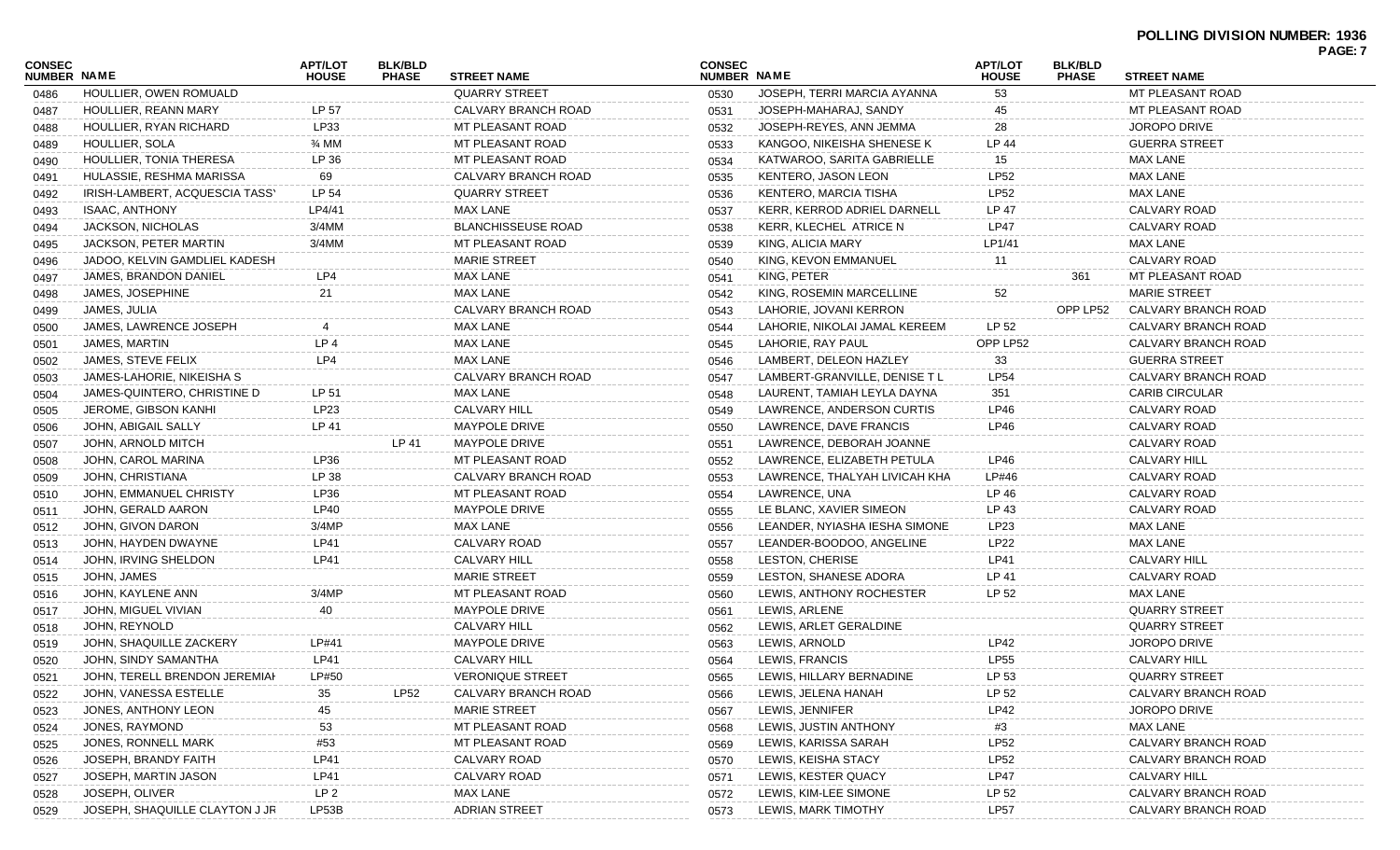| <b>CONSEC</b><br>NUMBER NAME |                                | <b>APT/LOT</b>  | <b>BLK/BLD</b><br><b>PHASE</b> | <b>STREET NAME</b>   | <b>CONSEC</b><br>NUMBER NAME |                               | <b>APT/LOT</b><br><b>HOUSE</b> | <b>BLK/BLD</b><br><b>PHASE</b> | <b>STREET NAME</b>      | PAGE: 8 |
|------------------------------|--------------------------------|-----------------|--------------------------------|----------------------|------------------------------|-------------------------------|--------------------------------|--------------------------------|-------------------------|---------|
| 0574                         | LEWIS, MATTHIAS CLEONSON       | <b>HOUSE</b>    |                                | <b>MAYPOLE DRIVE</b> | 0618                         | LOPEZ-SKERRITT, VICTORIA      | LP38                           |                                | <b>CALVARY HILL</b>     |         |
| 0575                         | LEWIS, NIGEL CLINTON           |                 |                                | <b>MAX LANE</b>      | 0619                         | LYNCH, DERIQUE MICIAH         | LP 56                          | 13                             | CALVARY BRANCH ROAD     |         |
| 0576                         | LEWIS, NIXON GABRIEL           | LP <sub>2</sub> |                                | MT PLEASANT STREET   | 0620                         | LYNCH, FABIANAH GABRIELLA     | <b>LP56</b>                    |                                | CALVARY BRANCH ROAD     |         |
| 0577                         | LEWIS, ORVILLE JOHN            | <b>LP59</b>     |                                | <b>QUARRY STREET</b> | 0621                         | LYNCH, GREVILLE COURTVILLE    | LP62                           |                                | <b>CALVARY HILL</b>     |         |
| 0578                         | LEWIS, PATRICIA ANNETTE        | LP41            |                                | <b>MAYPOLE DRIVE</b> | 0622                         | LYNCH, KEMPRICIA MARCIA       | LP62                           |                                | <b>CALVARY HILL</b>     |         |
| 0579                         | LEWIS, PAUL                    | 47              |                                | <b>CALVARY HILL</b>  | 0623                         | MADEIRA, ELISHA CHRISENDAY    | <b>LP52</b>                    |                                | ADRIAN STREET           |         |
| 0580                         | LEWIS, ROCHELLE                | LP 57           |                                | CALVARY BRANCH ROAD  | 0624                         | MADEIRA, JEFFREY              | <b>LP52</b>                    |                                | <b>ADRIAN STREET</b>    |         |
|                              | LEWIS, ROLAND                  | <b>LP55</b>     |                                | <b>QUARRY STREET</b> | 0625                         | MADEIRA, RANDOLPH             | LP 6A                          |                                | <b>MARIE STREET</b>     |         |
| 0581<br>0582                 | LEWIS, STEVE                   | <b>LP 47</b>    |                                | CALVARY ROAD         | 0626                         | MADOO, DAVID                  | 42                             |                                | CALVARY BRANCH ROAD     |         |
|                              | LEWIS, TANISHA                 | #3              |                                | <b>ADRIAN STREET</b> | 0627                         | MAHABIR, LUTCHMIN             | LP <sub>2</sub>                |                                | <b>MAX LANE</b>         |         |
| 0583                         | LEWIS, TEVIN STEPHEN           | #52             |                                | <b>ADRIAN STREET</b> |                              | MAHARAJ, RAVINDRA RYAN        | 45                             |                                | MT PLEASANT ROAD        |         |
| 0584                         | LEWIS-GALERA, THAIS MANDA      |                 | LP 46                          | <b>CALVARY HILL</b>  | 0628                         | MAHARAJ, SATNARINE BRENT      | 13                             |                                | <b>MAX LANE</b>         |         |
| 0585                         | LEWIS-MOLLINEAU, KERVELLE SHIN | <b>LP52</b>     |                                | CALVARY BRANCH ROAD  | 0629                         | MAHARAJ, ZINA                 | 30                             |                                | <b>MAX LANE</b>         |         |
| 0586                         | LEZAMA, JUDITH ANN             | 33              |                                | <b>GUERRA STREET</b> | 0630                         | MALCHAN, CRYSTAL SOPHIA       | LP3121                         |                                | <b>MAX LANE</b>         |         |
| 0587                         |                                |                 |                                |                      | 0631                         |                               |                                |                                | <b>MAX LANE</b>         |         |
| 0588                         | LIVERPOOL, TERRANCE PAUL J     |                 | 66                             | <b>CALVARY HILL</b>  | 0632                         | MALCHAN, DAMIAN JOHN          |                                |                                |                         |         |
| 0589                         | LOCHANSINGH, RISHIE LOMUS      | 42B             |                                | JOROPO DRIVE         | 0633                         | MALCHAN, JOHN                 | 17                             |                                | <b>MT PLEASANT ROAD</b> |         |
| 0590                         | LONDON, AKIL STEPHEN           | LP 23           |                                | <b>MAX LANE</b>      | 0634                         | MALCHAN, NIGEL CURTIS         |                                |                                | <b>MAX LANE</b>         |         |
| 0591                         | LOPEZ, AARON PATRICK           | LP38            |                                | <b>QUARRY STREET</b> | 0635                         | MALCHAN, SHELDON WILFRED      | 17                             |                                | <b>MAX LANE</b>         |         |
| 0592                         | LOPEZ, ASHTON ALVIN            | LP15            |                                | <b>MAX LANE</b>      | 0636                         | MALCHAN, SYLVESTER            |                                |                                | <b>MAX LANE</b>         |         |
| 0593                         | LOPEZ, CINDY NATALIE           | 47              |                                | <b>CALVARY HILL</b>  | 0637                         | MANNETTE, FRAN MAKEDA ZAIDITU | 26                             |                                | <b>CALVARY ROAD</b>     |         |
| 0594                         | LOPEZ, DARYL CURTIS            | LP39            |                                | <b>CALVARY HILL</b>  | 0638                         | MARCANO, DONEY CARLOS         | $3/4$ MM                       |                                | MT PLEASANT ROAD        |         |
| 0595                         | LOPEZ, DUURYL NATHANIEL ESIAH! | LP 39           |                                | <b>CALVARY HILL</b>  | 0639                         | MARCANO, KIMBERLY CRYSTAL P   | LP 38                          |                                | MT PLEASANT ROAD        |         |
| 0596                         | LOPEZ, GARFIELD TERANCE        |                 |                                | <b>CALVARY HILL</b>  | 0640                         | MATHURA, DANE RAMDEEN         | LP 42                          |                                | MT PLEASANT ROAD        |         |
| 0597                         | LOPEZ, JEFFREY CALLISTUS       | 15              |                                | <b>MAX LANE</b>      | 0641                         | MATIERRIENNE-WALKER, LE SEAN  | $2 - 4$                        |                                | <b>MARIE STREET</b>     |         |
| 0598                         | LOPEZ, JUDY JULLIET            | <b>LP52</b>     |                                | CALVARY BRANCH ROAD  | 0642                         | MC CLEAN-LOPEZ, AYANNA M O    | 38                             |                                | <b>CALVARY HILL</b>     |         |
| 0599                         | LOPEZ, KENDEL MAURICE          | LP 42           |                                | MT PLEASANT STREET   | 0643                         | MC GILLVERY, AKESHA KOLLEEN   | LP42                           |                                | MT PLEASANT ROAD        |         |
| 0600                         | LOPEZ, KERCHELLE IOLA AMOY     | LP 42           |                                | MT PLEASANT ROAD     | 0644                         | MC GILLVERY, ANYSHA KERISSA   | LP 42                          |                                | MT PLEASANT ROAD        |         |
| 0601                         | LOPEZ, KERENE LAURA            | 15              |                                | <b>MAX LANE</b>      | 0645                         | MEDINA, TYRONE ISAIAH         | #16                            |                                | <b>MAX LANE</b>         |         |
| 0602                         | LOPEZ, KESTON                  | LP42            |                                | MT PLEASANT ROAD     | 0646                         | MELONEY, LYNDON ARKEL         | LP 42                          |                                | <b>JOROPO DRIVE</b>     |         |
| 0603                         | LOPEZ, KIMBERLY KYRELLE        |                 | <b>LP47</b>                    | <b>CALVARY HILL</b>  | 0647                         | MENDEZ, JANICE                | <b>LP56</b>                    |                                | ADRIAN STREET           |         |
| 0604                         | LOPEZ, LAEL AYANNA             | LP 39           | 38                             | <b>CALVARY HILL</b>  | 0648                         | MENDEZ, TRENA                 |                                |                                | <b>ADRIAN STREET</b>    |         |
| 0605                         | LOPEZ, LUCIA                   | 37              |                                | CALVARY BRANCH ROAD  | 0649                         | MENDOZA, LEON                 | LP62                           |                                | CALVARY ROAD            |         |
| 0606                         | LOPEZ, MARCUS JOEL             | 47              |                                | <b>JOROPO DRIVE</b>  | 0650                         | MOHAMMED. CELENE MICHELLE C:  | LP 46                          |                                | CALVARY ROAD            |         |
| 0607                         | LOPEZ, PATRICIA MICHELLE       | LP39            |                                | <b>QUARRY STREET</b> | 0651                         | MOHAMMED, DANIEL CHARLES WAI  | LP46                           |                                | CALVARY ROAD            |         |
| 0608                         | LOPEZ, PAULA                   | 15              |                                | <b>MAX LANE</b>      | 0652                         | MOHAMMED, DORA                | LP 46                          |                                | CALVARY ROAD            |         |
| 0609                         | LOPEZ, RENNIE DEVIN            | 15              |                                | MAX LANE             | 0653                         | MOHAMMED, JENNA SHEENA        | LP 53B                         |                                | <b>ADRIAN STREET</b>    |         |
| 0610                         | LOPEZ, RIA APPLE               | LP52            |                                | CALVARY BRANCH ROAD  | 0654                         | MOHAMMED, SHERESA CHANTAL J   | LP 46                          |                                | CALVARY ROAD            |         |
| 0611                         | LOPEZ, RICARDO JUDE            | 5               |                                | <b>QUARRY STREET</b> | 0655                         | MONSEGUE, SHARLENE YOLANDE    | LP54                           |                                | CALVARY BRANCH ROAD     |         |
| 0612                         | LOPEZ, RYAN VAUGHN             | # 38            |                                | CALVARY ROAD         | 0656                         | MOORE, DYLAN FERDINAND DON    | LP 52                          |                                | CALVARY BRANCH ROAD     |         |
| 0613                         | LOPEZ, SUSAN MARCIA            | LP #63          |                                | CALVARY BRANCH ROAD  | 0657                         | MOORE, ENRIQUE RIVALVO        | LP 52                          |                                | CALVARY BRANCH ROAD     |         |
| 0614                         | LOPEZ, VICTOR JOSEPH           | LP 39           |                                | CALVARY HILL         | 0658                         | MOORE, RENALDO FERNANDO       | #52                            |                                | CALVARY BRANCH ROAD     |         |
| 0615                         | LOPEZ, WESLEY MARLON           | LP40            |                                | CALVARY ROAD         | 0659                         | MORENO, MARLENE PAMELA        |                                |                                | CALVARY HILL            |         |
| 0616                         | LOPEZ, YANNA KIERA C L         | 15              |                                | <b>MAX LANE</b>      | 0660                         | MORENO-LEWIS, SHARON MARINA   | 45                             |                                | CALVARY HILL            |         |
| 0617                         | LOPEZ-MEADE, CAMILLE CHARLENI  | <b>LP15</b>     |                                | <b>MAX LANE</b>      | 0661                         | MUNROE, JANICE ISABEL         | 31                             |                                | CALVARY BRANCH ROAD     |         |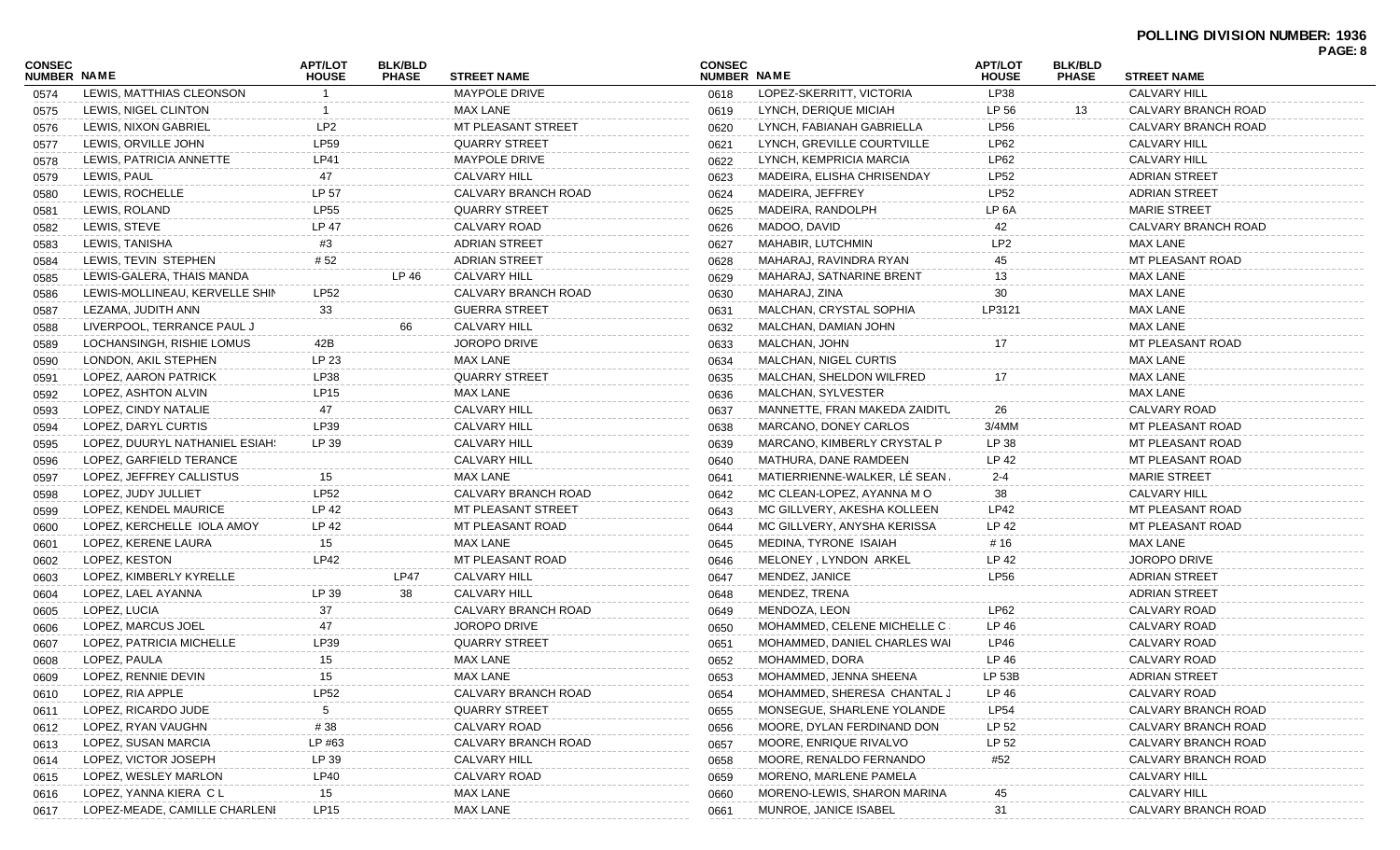|                              |                                  |                                |                                |                         |                                     |                               |                                |                                |                       | <u>FAGL.J</u> |
|------------------------------|----------------------------------|--------------------------------|--------------------------------|-------------------------|-------------------------------------|-------------------------------|--------------------------------|--------------------------------|-----------------------|---------------|
| CONSEC<br><b>NUMBER NAME</b> |                                  | <b>APT/LOT</b><br><b>HOUSE</b> | <b>BLK/BLD</b><br><b>PHASE</b> | <b>STREET NAME</b>      | <b>CONSEC</b><br><b>NUMBER NAME</b> |                               | <b>APT/LOT</b><br><b>HOUSE</b> | <b>BLK/BLD</b><br><b>PHASE</b> | <b>STREET NAME</b>    |               |
| 0662                         | MUNROE-LOPEZ, ANABELLA ALANA     | 29                             |                                | MAX LANE                | 0706                                | PAUL, CHRISTABEL ANGELA       | 28                             |                                | <b>MAX LANE</b>       |               |
| 0663                         | NANTON, ANTHONY DAVID            | <b>LP41</b>                    |                                | MT PLEASANT ROAD        | 0707                                | PAUL, JASON SHORN STEVE       | <b>LP40</b>                    |                                | <b>CALVARY HILL</b>   |               |
| 0664                         | NELSON ABAYOMI, LOUISE DIANNE    | LP 58                          |                                | CALVARY BRANCH ROAD     | 0708                                | PAUL, LYNSAY REBECCA          | # 18                           |                                | CALVARY BRANCH ROAD   |               |
| 0665                         | NERO, DENISE                     | LP5                            |                                | <b>CARIB CIRCULAR</b>   | 0709                                | PAUL, RACHEL REBECCA          | 18                             |                                | CALVARY BRANCH ROAD   |               |
| 0666                         | NESTOR, VICTOR                   | LP 51                          |                                | <b>GUERRA STREET</b>    | 0710                                | PAUL-BANFIELD, STACEY E       | 18                             |                                | CALVARY BRANCH ROAD   |               |
| 0667                         | NICKIE, ALEXIA KRISTEN LAURA-LEI | #50                            |                                | JOROPO DRIVE            | 0711                                | PEREZ, ALICIA RENE            | 53                             |                                | MT PLEASANT ROAD      |               |
| 0668                         | NORAY, WAYNE ANTHONY             | 41                             |                                | CALVARY HILL            | 0712                                | PEREZ, RICHARD                | 53                             |                                | MT PLEASANT ROAD      |               |
| 0669                         | NOREIGA, ADRIANNA MEGAN          | #53                            |                                | <b>QUARRY STREET</b>    | 0713                                | PEREZ, RICHIE RICARDO         | 53                             |                                | MT PLEASANT ROAD      |               |
| 0670                         | NURSE, GERMAINE ELIZABETH        | LP <sub>2</sub>                |                                | MAX LANE                | 0714                                | PERSAD, EVA                   | LPA6                           |                                | <b>MARIE STREET</b>   |               |
| 0671                         | O'BRIEN, ALLAN BARTHOLOMEW       | 54/38                          |                                | <b>QUARRY STREET</b>    | 0715                                | PETERS, KELSEY ASHMEED        | <b>LP47</b>                    |                                | <b>CALVARY HILL</b>   |               |
| 0672                         | O'BRIEN, ANGELA                  | LP 54/38                       |                                | QUARRY STREET           | 0716                                | PHILLIP, ANGELO NIGEL         | 361                            |                                | MT PLEASANT ROAD      |               |
| 0673                         | O'BRIEN, ANTHONY EMERSON         | LP 54/38                       |                                | <b>QUARRY STREET</b>    | 0717                                | PHILLIP, INDIRA JENNIFER      |                                | 361                            | MT PLEASANT STREET    |               |
| 0674                         | O'BRIEN, DIANE                   | LP 54                          | 38                             | <b>QUARRY STREET</b>    | 0718                                | PHILLIPS, NICHOLAS            | LP32                           |                                | <b>ADRIAN STREET</b>  |               |
| 0675                         | OCHOA, CAMILLE                   |                                | 42B                            | <b>JOROPO DRIVE</b>     | 0719                                | PIERRE, ANDERSON              | 64                             |                                | MAX LANE              |               |
| 0676                         | OCHOA, KYLE TERREL               | LP 51                          |                                | <b>JOROPO DRIVE</b>     | 0720                                | PIERRE, CYPRIANA              | LOT <sub>43</sub>              |                                | MT PLEASANT ROAD      |               |
| 0677                         | OLIVER, CANDICE SIMONE           | #44                            |                                | <b>CALVARY HILL</b>     | 0721                                | PIERRE, DEXTER KERWIN         |                                |                                | MAX LANE              |               |
| 0678                         | OLIVER, MARLON ANTHONY           | LP23                           |                                | MT PLEASANT ROAD        | 0722                                | PIERRE, DORCAS VILMA          |                                |                                | <b>MAX LANE</b>       |               |
| 0679                         | OLIVER, STEPHANIE KELLEY         |                                | 24                             | MT PLEASANT ROAD        | 0723                                | PIERRE, JOSIAH                | LP 54                          |                                | CALVARY BRANCH ROAD   |               |
| 0680                         | OLIVERRIE, YVETTE                | LP 52                          |                                | <b>ADRIAN STREET</b>    | 0724                                | PIERRE, JOYCE DULCIE          |                                |                                | MT PLEASANT ROAD      |               |
| 0681                         | OLLIVIERRE, SEAN OWEN            | LP 3                           |                                | CALVARY BRANCH ROAD     | 0725                                | PIERRE, JUNIOR SEBASTIEN      | 28                             |                                | MAX LANE              |               |
| 0682                         | OLLIVIERRE. SHAQUILLE SEBASTIE   | LP 61                          |                                | CALVARY BRANCH ROAD     | 0726                                | PIERRE, KIMERLY JOSANNE       | LP28                           |                                | <b>MAX LANE</b>       |               |
| 0683                         | OLTON-RAMDHANEE, PATRICIA I      | LP40                           |                                | MT PLEASANT ROAD        | 0727                                | PIERRE, MARLON MICHAEL        | LP 1/41                        |                                | MAX LANE              |               |
| 0684                         | ORR, CONCORDIA DEBRA             | LP37                           |                                | MT PLEASANT ROAD        | 0728                                | PIERRE, PHILIP                | <b>LP52</b>                    |                                | MAX LANE              |               |
| 0685                         | OSBORNE, ANN                     | LP 5-25                        |                                | <b>CARIB CIRCULAR</b>   | 0729                                | PIERRE, SELWYN FELIX          |                                |                                | MAX LANE              |               |
| 0686                         | PADILLA, CASSANDRA NATALIE A     | LP41                           |                                | MAX LANE                | 0730                                | PIERRE, SIMON SIMEON          | 28                             |                                | MAX LANE              |               |
| 0687                         | PADILLA, CHAE DERION C           | LP 41                          |                                | <b>CALVARY HILL</b>     | 0731                                | PIERRE-PAUL, ANN SANCTRAN     | # 28                           |                                | MAX LANE              |               |
| 0688                         | PADILLA, CLEO AGNES              | LP41                           |                                | <b>CALVARY HILL</b>     | 0732                                | PLAZA, ALANA NEVIA            |                                | 33                             | <b>CALVARY HILL</b>   |               |
| 0689                         | PADILLA, DIANNE KELLY            | 32                             |                                | CALVARY BRANCH ROAD     | 0733                                | PRINCE, ALBERT MAURICE        | LP 36                          |                                | CALVARY ROAD          |               |
| 0690                         | PADILLA, JOSE KEVIN              | <b>LP41</b>                    |                                | CALVARY ROAD            | 0734                                | QUINTERO, CALLISTUS           | LP51                           |                                | <b>MAX LANE</b>       |               |
| 0691                         | PADILLA, JULIANA                 |                                | 30                             | <b>GUERRA STREET</b>    | 0735                                | QUINTERO, CANDICE GISELLE     | 153                            | LP <sub>2</sub>                | MAX LANE              |               |
| 0692                         | PADILLA, NICHOLAI SIMON          | LP 32                          |                                | CALVARY BRANCH ROAD     | 0736                                | QUINTERO, CHRISTIAN DERRICK   | 5                              |                                | MAX LANE              |               |
| 0693                         | PADILLA, SAMANTHA ROBERTA        | # 32                           |                                | CALVARY BRANCH ROAD     | 0737                                | QUINTERO, CHRISTOPHER         |                                | LP2A/54                        | MAX LANE              |               |
| 0694                         | PADILLA-JOSEPH, CLARE JANET      | <b>LP41</b>                    |                                | CALVARY HILL            | 0738                                | QUINTERO, CHRISTOPHER         | LP <sub>2</sub>                |                                | MT PLEASANT ROAD      |               |
| 0695                         | PAMPONETTE, CAROL MARY-ANN       | 61                             |                                | CALVARY HILL            | 0739                                | QUINTERO, LEVON NEIL          | LP <sub>2</sub> A              |                                | MAX LANE              |               |
| 0696                         | PAPONETTE, JOAN EDITH            |                                |                                | <b>MAX LANE</b>         | 0740                                | QUINTERO, NATHANIEL CHRISTOPH | LP <sub>2</sub>                |                                | MAX LANE              |               |
| 0697                         | PAPONETTE, MIKEY ALEX AUGUSTI    | LP4                            |                                | MAX LANE                |                                     | 0741 QUINTERO, STEPHON JERON  | LP22                           |                                | MAX LANE              |               |
| 0698                         | PAPONETTE ROCHFORD, DEBRA CI     | LP37                           |                                | MT PLEASANT ROAD        | 0742                                | QUINTERO-ROBERTSON, MARIA     | LP <sub>2</sub>                |                                | MT PLEASANT ROAD      |               |
| 0699                         | PARK, MARVIN ANTHONY             | LP2                            |                                | <b>VERONIQUE STREET</b> | 0743                                | RALPH, STACEY BELINDA PENNY   | LP5                            |                                | <b>CALVARY HILL</b>   |               |
| 0700                         | PARK, MAURICE NICHOLAS SOLOM     | LP2                            |                                | <b>CARIB CIRCULAR</b>   | 0744                                | RAMDASS, DINDIAL              |                                |                                | <b>CARIB CIRCULAR</b> |               |
| 0701                         | PARK-SANCHEZ, STACY NATALIE      | LP <sub>2</sub>                |                                | <b>CARIB CIRCULAR</b>   | 0745                                | RAMDASS, JUAN-DIEGO ANAND     | LP <sub>3</sub>                |                                | <b>CARIB CIRCULAR</b> |               |
| 0702                         | PARRIS, JASON PATRICK            |                                |                                | <b>QUARRY STREET</b>    | 0746                                | RAMDEEN, HENRY                | LOT <sub>11</sub>              | LP 4                           | MT PLEASANT ROAD      |               |
| 0703                         | PARRIS, JAVON BENEDICT           | LP <sub>29</sub>               |                                | QUARRY STREET           | 0747                                | RAMDHANEE, ANDREW             | <b>LP40</b>                    |                                | MT PLEASANT ROAD      |               |
| 0704                         | PAUL, BRANDON WILLIAM            | LP2/54                         |                                | QUARRY STREET           | 0748                                | RAMDHANEE, MARTIN             | <b>LP14</b>                    |                                | MT PLEASANT ROAD      |               |
| 0705                         | PAUL, BRENTON PATRICK            | LOT363                         |                                | MAX LANE                | 0749                                | RAMDHANEE, MICHELLE           | LP 40                          |                                | MT PLEASANT ROAD      |               |
|                              |                                  |                                |                                |                         |                                     |                               |                                |                                |                       |               |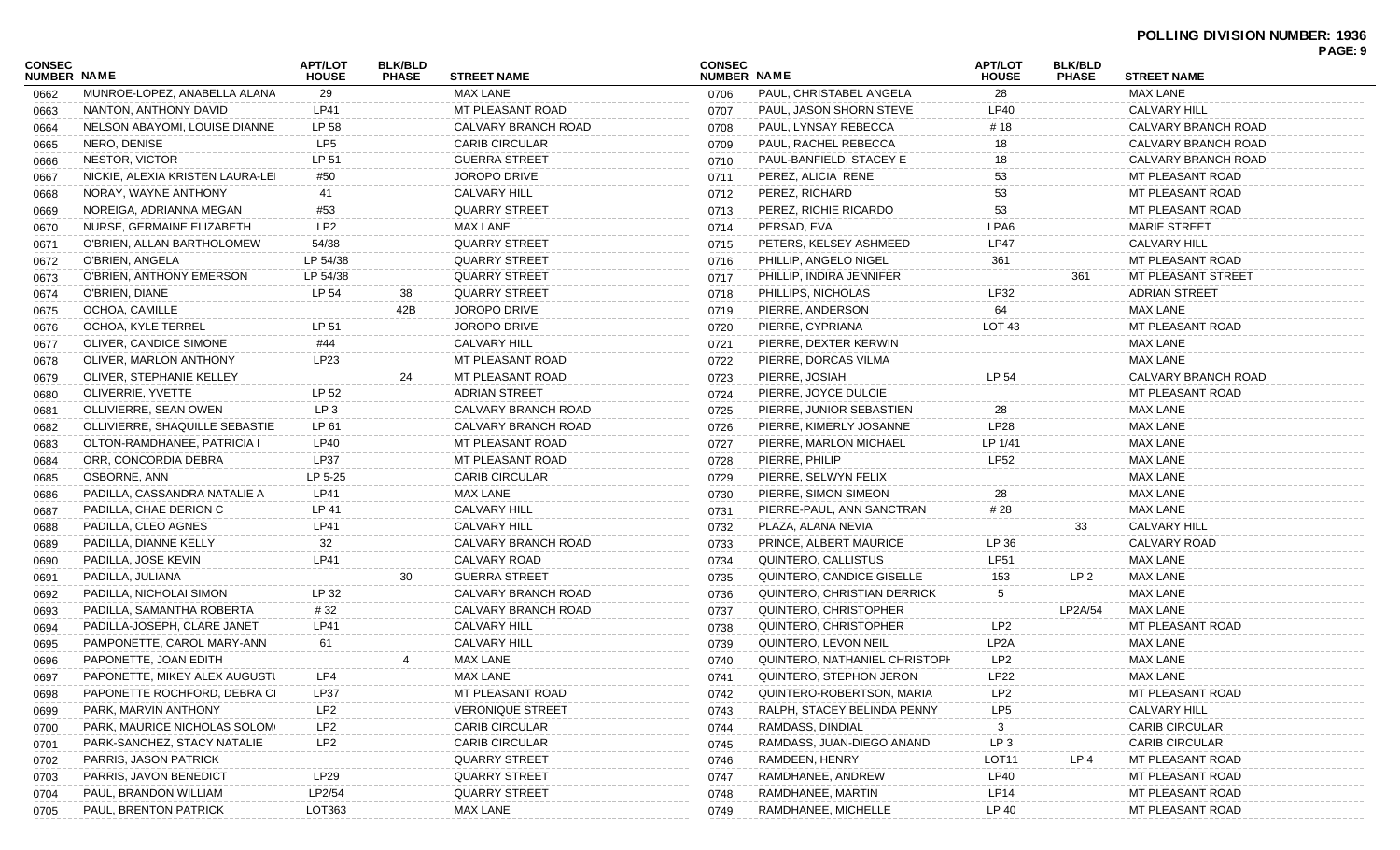| <b>CONSEC</b><br><b>NUMBER NAME</b> |                               | <b>APT/LOT</b><br><b>HOUSE</b> | <b>BLK/BLD</b><br><b>PHASE</b> | <b>STREET NAME</b>        | <b>CONSEC</b><br><b>NUMBER NAME</b> |                               | <b>APT/LOT</b><br><b>HOUSE</b> | <b>BLK/BLD</b><br><b>PHASE</b> | <b>STREET NAME</b>    |  |
|-------------------------------------|-------------------------------|--------------------------------|--------------------------------|---------------------------|-------------------------------------|-------------------------------|--------------------------------|--------------------------------|-----------------------|--|
| 0750                                | RAMSAROOP, STEPHANIE          | LP4/54                         |                                | MAX LANE                  | 0794                                | SANCHEZ, BRIAN                |                                |                                | <b>CALVARY HILL</b>   |  |
| 0751                                | RAYMOND, HOLLY                |                                | <b>LP59</b>                    | <b>CARIB CIRCULAR</b>     | 0795                                | SANCHEZ, CHRISTIAN MICHAEL    | $LP$ #19                       |                                | CALVARY BRANCH ROAD   |  |
| 0752                                | REYES, BONIFACIO              |                                |                                | MT PLEASANT ROAD          | 0796                                | SANCHEZ, GLEN                 | LP 52                          |                                | CALVARY BRANCH ROAD   |  |
| 0753                                | REYES, GILLIAN AVONELLE S F   | <b>LP50</b>                    |                                | CALVARY ROAD              | 0797                                | SANCHEZ, HUBERT RICKIE        |                                |                                | <b>QUARRY STREET</b>  |  |
| 0754                                | REYES, JASON DILLON           |                                |                                | MT PLEASANT ROAD          | 0798                                | SANCHEZ, KESTER WENDELL       | LP 52                          |                                | CALVARY BRANCH ROAD   |  |
| 0755                                | REYES, JOHN                   | 28                             |                                | CALVARY BRANCH ROAD       | 0799                                | SANCHEZ, RICKIE REGAN         |                                | 39                             | <b>QUARRY STREET</b>  |  |
| 0756                                | <b>REYES, KEIVA KARREL</b>    | <b>LP52</b>                    |                                | CALVARY BRANCH ROAD       | 0800                                | SANCHEZ. WENDELL MICHAEL      |                                |                                | <b>CARIB CIRCULAR</b> |  |
| 0757                                | REYES, KRYSTAL LUELLE AMANDA  |                                | <b>LP50</b>                    | <b>JOROPO DRIVE</b>       | 0801                                | SANCHEZ-RAMDASS, MICHELLE AN  |                                |                                | <b>CARIB CIRCULAR</b> |  |
| 0758                                | <b>REYES, MICHAEL</b>         | LP 37                          |                                | CALVARY ROAD              | 0802                                | SANDY, SHELDON GARTH          | LP 40                          |                                | MT PLEASANT ROAD      |  |
| 0759                                | REYES, PHYLLIS CATHERINE      | LP52                           |                                | CALVARY BRANCH ROAD       | 0803                                | SANTOO, ABRAHAM               | 48                             |                                | MT PLEASANT ROAD      |  |
| 0760                                | RICHARD, JAMARLEY NOAH        | 52                             |                                | CALVARY BRANCH ROAD       | 0804                                | SANTOO, BEVERLY MICHELLE      | LP3                            | LOT 38                         | MAX LANE              |  |
| 0761                                | RICHARD, MARK DAVID           | LP64                           |                                | <b>CALVARY HILL</b>       | 0805                                | SANTOO, BRITTNEY              | LP 38                          |                                | <b>MAX LANE</b>       |  |
| 0762                                | RICHARD, NAOMI MONIQUE        | #52                            |                                | CALVARY BRANCH ROAD       | 0806                                | SANTOO, DANIEL                | LP3                            |                                | <b>MAX LANE</b>       |  |
| 0763                                | RICHARDS, VICTOR              |                                |                                | <b>QUARRY STREET</b>      | 0807                                | SANTOO, DONALD                | LP4                            |                                | MT PLEASANT ROAD      |  |
| 0764                                | RICHARDS, WINMARK             |                                |                                | <b>VERONIQUE STREET</b>   | 0808                                | SANTOO, INGRID                |                                | LP <sub>4</sub>                | MAX LANE              |  |
| 0765                                | RICHARDS POPE, LESLEYANN A M  | LP50                           |                                | <b>VERONIQUE STREET</b>   | 0809                                | SANTOO, RIAD DAMIAN           |                                |                                | MT PLEASANT ROAD      |  |
| 0766                                | RICHARDSON, JEANELE           | LP 52                          |                                | <b>ADRIAN STREET</b>      | 0810                                | SCOTT, ANDELL DAVID GREGORIO  | LP <sub>3</sub>                |                                | MAX LANE              |  |
| 0767                                | RICHARDSON, LEANDRA AMALA     | OPP LP 45                      |                                | <b>GUERRA STREET</b>      | 0811                                | SCOTT, FRANKLYN               | LP <sub>3</sub>                |                                | <b>MAX LANE</b>       |  |
| 0768                                | RICHARDSON, LYNESE DINELLE M  | LP52                           |                                | <b>ADRIAN STREET</b>      | 0812                                | SCOTT, JENNIFER               | LP 53                          |                                | CALVARY BRANCH ROAD   |  |
| 0769                                | RICHARDSON, ROXANNA NARISHA   | <b>LP52</b>                    |                                | <b>ADRIAN STREET</b>      | 0813                                | SCOTT. JOSEPHINE BERNADETTE   | LP43                           |                                | CALVARY ROAD          |  |
| 0770                                | RICHARDSON, SHARI TIFFANY A   | LP 52                          |                                | <b>ADRIAN STREET</b>      | 0814                                | <b>SCOTT, JUSTIN MARINUS</b>  |                                |                                | CALVARY BRANCH ROAD   |  |
| 0771                                | RICHARDSON-WILLIAMS, VANESSA  | LP 52                          |                                | <b>ADRIAN STREET</b>      | 0815                                | SCOTT, SALBASTIAN             |                                |                                | <b>MARIE STREET</b>   |  |
| 0772                                | RILEY-LOPEZ, RHONDA SHERMA    | 39                             |                                | CALVARY ROAD              | 0816                                | SCOTT-LEWIS, ELIZABETH P      | 3                              |                                | MT PLEASANT ROAD      |  |
| 0773                                | ROBERTS, CURTIS JIMMY         | 000                            | 000                            | MT PLEASANT ROAD          | 0817                                | SEALES, JOSIAH ANTONIO KAALON | LP 41                          |                                | CALVARY ROAD          |  |
| 0774                                | ROBERTS, GEORGE               | <b>LP47</b>                    |                                | MT PLEASANT STREET        | 0818                                | <b>SEALES, SUSAN MARLENE</b>  | LP41                           |                                | <b>CALVARY HILL</b>   |  |
| 0775                                | ROBERTS, MICHELLE JULIA       | <b>LP47</b>                    |                                | <b>CALVARY HILL</b>       | 0819                                | SEBRO, MELICE ADONNELL        | LP <sub>2</sub>                |                                | <b>MAX LANE</b>       |  |
| 0776                                | ROBERTSON, RASHAD RAKEEM      | LP <sub>2</sub>                |                                | MAX LANE                  | 0820                                | SEEPERSAD, PAUL O'BRIEN       | LP41                           |                                | <b>MAX LANE</b>       |  |
| 0777                                | ROBERTSON, ROYCE NICHOLAS     | LP <sub>2</sub>                |                                | <b>MAX LANE</b>           | 0821                                | SEETAL, RAMKHELAWAN           | <b>LP52</b>                    |                                | CALVARY BRANCH ROAD   |  |
| 0778                                | ROBINSON, PERCIVAL LLEWELLYN  | 14                             |                                | CALVARY BRANCH ROAD       | 0822                                | SEOW, BARRY ROGER             | OPPLP53                        |                                | <b>CALVARY HILL</b>   |  |
| 0779                                | RODRIGUEZ, BRANDON LARRY      | LP36                           |                                | MT PLEASANT ROAD          | 0823                                | SEOW, KRYSTIANA VALENA DERYK. | LP 50                          |                                | <b>JOROPO DRIVE</b>   |  |
| 0780                                | RODRIGUEZ, VENICE             | LP 52                          |                                | CALVARY BRANCH ROAD       | 0824                                | <b>SEOW, SHIRLEY</b>          | OPP LP 53                      |                                | <b>CALVARY HILL</b>   |  |
| 0781                                | ROGERS, LESLEYANN MARY        | <b>LP53 B</b>                  |                                | MT PLEASANT ROAD          | 0825                                | SERETTE, ALICIA JENELLE       | <b>LP40</b>                    |                                | MT PLEASANT ROAD      |  |
| 0782                                | ROGERS, RONALD LARRY          | LP53B                          |                                | <b>MT PLEASANT STREET</b> | 0826                                | SERRETTE, ALANA RHODA         | LP #41                         |                                | CALVARY ROAD          |  |
| 0783                                | ROGERS, RUSSELL SHELDON       | LP53                           |                                | <b>ADRIAN STREET</b>      | 0827                                | SHADE, NAILAH HELENA CRYSTAL  | LP46                           |                                | CALVARY ROAD          |  |
| 0784                                | ROMNEY, PAREX JOEY MARK       | LP 41                          |                                | <b>CALVARY HILL</b>       | 0828                                | SHOREY, DEXTER CARDINAL       |                                |                                | <b>CALVARY HILL</b>   |  |
| 0785                                | ROSE, REYON RENALDO           | LP36                           |                                | CALVARY HILL              | 0829                                | SIMMONS, MARTIN               |                                |                                | MT PLEASANT ROAD      |  |
| 0786                                | SALAVARIA, AUGUSTINE          |                                |                                | MT PLEASANT ROAD          | 0830                                | SIMON, JUNIOR DEXTER          | <b>LP47</b>                    |                                | <b>CALVARY HILL</b>   |  |
| 0787                                | SALINA, PATRICO               |                                |                                | MAX LANE                  | 0831                                | SINGH, JAYDON EMMANUEL ORIEN  | LP54                           |                                | CALVARY BRANCH ROAD   |  |
| 0788                                | SALINA, RICARDO               | LP 16                          |                                | MAX LANE                  | 0832                                | SINGH, NATASHA ROSHANI        | 30                             |                                | <b>MAX LANE</b>       |  |
| 0789                                | SAMPSON, TYRESE JALEEM        | 293                            |                                | <b>VERONIQUE STREET</b>   | 0833                                | SIRJU, SHEKINAH NAOMI CHELSEA | 35                             |                                | MT PLEASANT ROAD      |  |
| 0790                                | SAMUEL, BERNICE               | $\mathbf{2}$                   |                                | <b>CALVARY HILL</b>       | 0834                                | SMITH, ONIKA GISELLE          | 62                             |                                | CALVARY ROAD          |  |
| 0791                                | SAMUEL, BRENT PETER           | LP 46                          |                                | <b>CALVARY ROAD</b>       | 0835                                | SULLIVAN-GEORGE, JENNIFER     | LP 43                          |                                | CALVARY ROAD          |  |
| 0792                                | SAMUEL, DYLAN NIKELL DEVAUGHN | 28                             |                                | <b>GUERRA STREET</b>      | 0836                                | SUPERVILLE, HAZEL             | 33                             |                                | <b>GUERRA STREET</b>  |  |
| 0793                                | SAMUEL, JOAN                  | 72                             |                                | <b>CALVARY HILL</b>       | 0837                                | SUPERVILLE, NICHOLAS NIKE     | <b>LP41</b>                    |                                | MT PLEASANT ROAD      |  |
|                                     |                               |                                |                                |                           |                                     |                               |                                |                                |                       |  |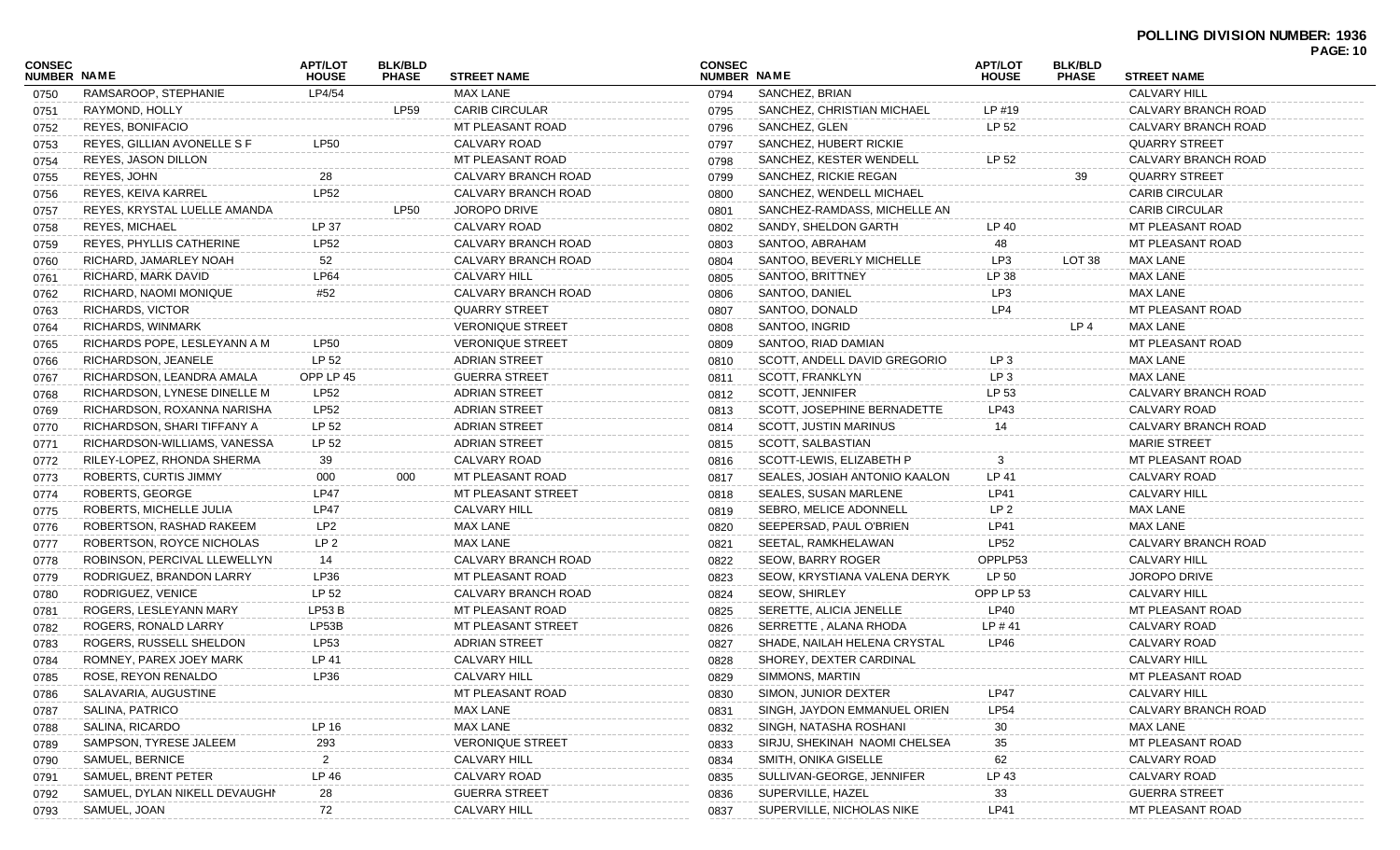## **POLLING DIVISION NUMBER: 1936**

| MT PLEASANT ROAD<br>SUTHERLAND, NICHOLASIA<br>0838<br>34<br><b>GUERRA STREET</b><br>TELESFORD, BARRY ROBERT<br>0839<br>34<br><b>GUERRA STREET</b><br>TELESFORD, BOBBY BURT<br>0840<br><b>LP54</b><br><b>CALVARY HILL</b><br>TELESFORD, SHANTIE MOONIE<br>0841<br>LP 50<br>THOMAS, KAI GYNEE<br>LOT #97<br><b>ADRIAN STREET</b><br>0842<br>THOMAS, KEVIN DOMINIC<br><b>JOROPO DRIVE</b><br>0843<br>46<br>THOMAS, MATTHEW<br>CALVARY HILL<br>0844<br>97<br><b>ADRIAN STREET</b><br>THOMAS, OSEI AKEEM JELANI<br>0845<br>CALVARY BRANCH ROAD<br>THOMAS-ANTOINE, ANN-MARIE<br>0846<br>LP 53<br>TOM, JOSEPH PAUL<br><b>ADRIAN STREET</b><br>0847<br>TOM, MICHELLE KATHLEEN<br>LP35B<br><b>ADRIAN STREET</b><br>0848<br>LP52<br>TORRES, ABBIE JULIET<br>CALVARY BRANCH ROAD<br>0849<br>LP52<br>CALVARY BRANCH ROAD<br>TORRES, ARLENE ELIZABETH<br>0850<br>34<br>CALVARY BRANCH ROAD<br>TORRES, CHANTELL GLENESSA<br>0851<br>34<br>CALVARY BRANCH ROAD<br>TORRES, GERARD MICHAEL<br>0852<br><b>LP52</b><br>CALVARY BRANCH ROAD<br>TORRES, HELEN<br>0853<br>LP52<br>CALVARY BRANCH ROAD<br>TORRES, JIMMY CHARLES<br>0854<br>TORRES, TAMIA FAITH<br>52<br>CALVARY BRANCH ROAD<br>0855<br>TORRES, TYREIK AMARU<br>52<br>CALVARY BRANCH ROAD<br>0856<br>TOUSSAINT, CALISTRA<br>LP 54<br><b>CARIB CIRCULAR</b><br>0857<br>TOUSSAINT, GEORGIE<br>LP5<br>MT PLEASANT ROAD<br>0858<br>LP45<br>CALVARY HILL<br>TROTMAN-HOLLINGSWORTH, SHEV<br>0859<br>LP41<br>VALENTINE, GREGORY<br>CALVARY ROAD<br>0860<br>LP51B<br>VIALVA, MICHAEL MASSANEO<br><b>JOROPO DRIVE</b><br>0861<br>LP 51B<br>VIALVA, TYLER MITCHELL<br><b>JOROPO DRIVE</b><br>0862<br>LP 46<br>VICTOR, NATASHA MARY<br>CALVARY HILL<br>0863<br>LP 46<br>CALVARY ROAD<br>VICTOR, TED CONRAD<br>0864<br>LP 63<br>CALVARY BRANCH ROAD<br>VICTORY-LASHLEY, ELIZABETH ANC<br>0865<br>LP42<br><b>JOROPO DRIVE</b><br>VILLAFANA, ANDY JOSEPH<br>0866<br>LP42<br>VILLAFANA, CHERRY-ANN CANDACI<br><b>JOROPO DRIVE</b><br>0867<br>LP42B<br>VILLAFANA, MARILYN<br><b>JOROPO DRIVE</b><br>0868 | 0882<br>0883<br>0884<br>0885<br>0886<br>0887<br>0888<br>0889<br>0890<br>0891<br>0892<br>0893<br>0894<br>0895 |
|----------------------------------------------------------------------------------------------------------------------------------------------------------------------------------------------------------------------------------------------------------------------------------------------------------------------------------------------------------------------------------------------------------------------------------------------------------------------------------------------------------------------------------------------------------------------------------------------------------------------------------------------------------------------------------------------------------------------------------------------------------------------------------------------------------------------------------------------------------------------------------------------------------------------------------------------------------------------------------------------------------------------------------------------------------------------------------------------------------------------------------------------------------------------------------------------------------------------------------------------------------------------------------------------------------------------------------------------------------------------------------------------------------------------------------------------------------------------------------------------------------------------------------------------------------------------------------------------------------------------------------------------------------------------------------------------------------------------------------------------------------------------------------------------------------------------------------------------------------------------------------------------------------------------------------------------------------------------------------------------------------------------------------|--------------------------------------------------------------------------------------------------------------|
|                                                                                                                                                                                                                                                                                                                                                                                                                                                                                                                                                                                                                                                                                                                                                                                                                                                                                                                                                                                                                                                                                                                                                                                                                                                                                                                                                                                                                                                                                                                                                                                                                                                                                                                                                                                                                                                                                                                                                                                                                                  |                                                                                                              |
|                                                                                                                                                                                                                                                                                                                                                                                                                                                                                                                                                                                                                                                                                                                                                                                                                                                                                                                                                                                                                                                                                                                                                                                                                                                                                                                                                                                                                                                                                                                                                                                                                                                                                                                                                                                                                                                                                                                                                                                                                                  |                                                                                                              |
|                                                                                                                                                                                                                                                                                                                                                                                                                                                                                                                                                                                                                                                                                                                                                                                                                                                                                                                                                                                                                                                                                                                                                                                                                                                                                                                                                                                                                                                                                                                                                                                                                                                                                                                                                                                                                                                                                                                                                                                                                                  |                                                                                                              |
|                                                                                                                                                                                                                                                                                                                                                                                                                                                                                                                                                                                                                                                                                                                                                                                                                                                                                                                                                                                                                                                                                                                                                                                                                                                                                                                                                                                                                                                                                                                                                                                                                                                                                                                                                                                                                                                                                                                                                                                                                                  |                                                                                                              |
|                                                                                                                                                                                                                                                                                                                                                                                                                                                                                                                                                                                                                                                                                                                                                                                                                                                                                                                                                                                                                                                                                                                                                                                                                                                                                                                                                                                                                                                                                                                                                                                                                                                                                                                                                                                                                                                                                                                                                                                                                                  |                                                                                                              |
|                                                                                                                                                                                                                                                                                                                                                                                                                                                                                                                                                                                                                                                                                                                                                                                                                                                                                                                                                                                                                                                                                                                                                                                                                                                                                                                                                                                                                                                                                                                                                                                                                                                                                                                                                                                                                                                                                                                                                                                                                                  |                                                                                                              |
|                                                                                                                                                                                                                                                                                                                                                                                                                                                                                                                                                                                                                                                                                                                                                                                                                                                                                                                                                                                                                                                                                                                                                                                                                                                                                                                                                                                                                                                                                                                                                                                                                                                                                                                                                                                                                                                                                                                                                                                                                                  |                                                                                                              |
|                                                                                                                                                                                                                                                                                                                                                                                                                                                                                                                                                                                                                                                                                                                                                                                                                                                                                                                                                                                                                                                                                                                                                                                                                                                                                                                                                                                                                                                                                                                                                                                                                                                                                                                                                                                                                                                                                                                                                                                                                                  |                                                                                                              |
|                                                                                                                                                                                                                                                                                                                                                                                                                                                                                                                                                                                                                                                                                                                                                                                                                                                                                                                                                                                                                                                                                                                                                                                                                                                                                                                                                                                                                                                                                                                                                                                                                                                                                                                                                                                                                                                                                                                                                                                                                                  |                                                                                                              |
|                                                                                                                                                                                                                                                                                                                                                                                                                                                                                                                                                                                                                                                                                                                                                                                                                                                                                                                                                                                                                                                                                                                                                                                                                                                                                                                                                                                                                                                                                                                                                                                                                                                                                                                                                                                                                                                                                                                                                                                                                                  |                                                                                                              |
|                                                                                                                                                                                                                                                                                                                                                                                                                                                                                                                                                                                                                                                                                                                                                                                                                                                                                                                                                                                                                                                                                                                                                                                                                                                                                                                                                                                                                                                                                                                                                                                                                                                                                                                                                                                                                                                                                                                                                                                                                                  |                                                                                                              |
|                                                                                                                                                                                                                                                                                                                                                                                                                                                                                                                                                                                                                                                                                                                                                                                                                                                                                                                                                                                                                                                                                                                                                                                                                                                                                                                                                                                                                                                                                                                                                                                                                                                                                                                                                                                                                                                                                                                                                                                                                                  |                                                                                                              |
|                                                                                                                                                                                                                                                                                                                                                                                                                                                                                                                                                                                                                                                                                                                                                                                                                                                                                                                                                                                                                                                                                                                                                                                                                                                                                                                                                                                                                                                                                                                                                                                                                                                                                                                                                                                                                                                                                                                                                                                                                                  |                                                                                                              |
|                                                                                                                                                                                                                                                                                                                                                                                                                                                                                                                                                                                                                                                                                                                                                                                                                                                                                                                                                                                                                                                                                                                                                                                                                                                                                                                                                                                                                                                                                                                                                                                                                                                                                                                                                                                                                                                                                                                                                                                                                                  |                                                                                                              |
|                                                                                                                                                                                                                                                                                                                                                                                                                                                                                                                                                                                                                                                                                                                                                                                                                                                                                                                                                                                                                                                                                                                                                                                                                                                                                                                                                                                                                                                                                                                                                                                                                                                                                                                                                                                                                                                                                                                                                                                                                                  | 0896                                                                                                         |
|                                                                                                                                                                                                                                                                                                                                                                                                                                                                                                                                                                                                                                                                                                                                                                                                                                                                                                                                                                                                                                                                                                                                                                                                                                                                                                                                                                                                                                                                                                                                                                                                                                                                                                                                                                                                                                                                                                                                                                                                                                  | 0897                                                                                                         |
|                                                                                                                                                                                                                                                                                                                                                                                                                                                                                                                                                                                                                                                                                                                                                                                                                                                                                                                                                                                                                                                                                                                                                                                                                                                                                                                                                                                                                                                                                                                                                                                                                                                                                                                                                                                                                                                                                                                                                                                                                                  | 0898                                                                                                         |
|                                                                                                                                                                                                                                                                                                                                                                                                                                                                                                                                                                                                                                                                                                                                                                                                                                                                                                                                                                                                                                                                                                                                                                                                                                                                                                                                                                                                                                                                                                                                                                                                                                                                                                                                                                                                                                                                                                                                                                                                                                  |                                                                                                              |
|                                                                                                                                                                                                                                                                                                                                                                                                                                                                                                                                                                                                                                                                                                                                                                                                                                                                                                                                                                                                                                                                                                                                                                                                                                                                                                                                                                                                                                                                                                                                                                                                                                                                                                                                                                                                                                                                                                                                                                                                                                  |                                                                                                              |
|                                                                                                                                                                                                                                                                                                                                                                                                                                                                                                                                                                                                                                                                                                                                                                                                                                                                                                                                                                                                                                                                                                                                                                                                                                                                                                                                                                                                                                                                                                                                                                                                                                                                                                                                                                                                                                                                                                                                                                                                                                  |                                                                                                              |
|                                                                                                                                                                                                                                                                                                                                                                                                                                                                                                                                                                                                                                                                                                                                                                                                                                                                                                                                                                                                                                                                                                                                                                                                                                                                                                                                                                                                                                                                                                                                                                                                                                                                                                                                                                                                                                                                                                                                                                                                                                  |                                                                                                              |
|                                                                                                                                                                                                                                                                                                                                                                                                                                                                                                                                                                                                                                                                                                                                                                                                                                                                                                                                                                                                                                                                                                                                                                                                                                                                                                                                                                                                                                                                                                                                                                                                                                                                                                                                                                                                                                                                                                                                                                                                                                  |                                                                                                              |
|                                                                                                                                                                                                                                                                                                                                                                                                                                                                                                                                                                                                                                                                                                                                                                                                                                                                                                                                                                                                                                                                                                                                                                                                                                                                                                                                                                                                                                                                                                                                                                                                                                                                                                                                                                                                                                                                                                                                                                                                                                  |                                                                                                              |
|                                                                                                                                                                                                                                                                                                                                                                                                                                                                                                                                                                                                                                                                                                                                                                                                                                                                                                                                                                                                                                                                                                                                                                                                                                                                                                                                                                                                                                                                                                                                                                                                                                                                                                                                                                                                                                                                                                                                                                                                                                  |                                                                                                              |
|                                                                                                                                                                                                                                                                                                                                                                                                                                                                                                                                                                                                                                                                                                                                                                                                                                                                                                                                                                                                                                                                                                                                                                                                                                                                                                                                                                                                                                                                                                                                                                                                                                                                                                                                                                                                                                                                                                                                                                                                                                  |                                                                                                              |
|                                                                                                                                                                                                                                                                                                                                                                                                                                                                                                                                                                                                                                                                                                                                                                                                                                                                                                                                                                                                                                                                                                                                                                                                                                                                                                                                                                                                                                                                                                                                                                                                                                                                                                                                                                                                                                                                                                                                                                                                                                  |                                                                                                              |
|                                                                                                                                                                                                                                                                                                                                                                                                                                                                                                                                                                                                                                                                                                                                                                                                                                                                                                                                                                                                                                                                                                                                                                                                                                                                                                                                                                                                                                                                                                                                                                                                                                                                                                                                                                                                                                                                                                                                                                                                                                  |                                                                                                              |
|                                                                                                                                                                                                                                                                                                                                                                                                                                                                                                                                                                                                                                                                                                                                                                                                                                                                                                                                                                                                                                                                                                                                                                                                                                                                                                                                                                                                                                                                                                                                                                                                                                                                                                                                                                                                                                                                                                                                                                                                                                  |                                                                                                              |
|                                                                                                                                                                                                                                                                                                                                                                                                                                                                                                                                                                                                                                                                                                                                                                                                                                                                                                                                                                                                                                                                                                                                                                                                                                                                                                                                                                                                                                                                                                                                                                                                                                                                                                                                                                                                                                                                                                                                                                                                                                  |                                                                                                              |
|                                                                                                                                                                                                                                                                                                                                                                                                                                                                                                                                                                                                                                                                                                                                                                                                                                                                                                                                                                                                                                                                                                                                                                                                                                                                                                                                                                                                                                                                                                                                                                                                                                                                                                                                                                                                                                                                                                                                                                                                                                  |                                                                                                              |
|                                                                                                                                                                                                                                                                                                                                                                                                                                                                                                                                                                                                                                                                                                                                                                                                                                                                                                                                                                                                                                                                                                                                                                                                                                                                                                                                                                                                                                                                                                                                                                                                                                                                                                                                                                                                                                                                                                                                                                                                                                  |                                                                                                              |
| LP 42<br>VILLAFANA, MARTIN<br><b>JOROPO DRIVE</b><br>0869                                                                                                                                                                                                                                                                                                                                                                                                                                                                                                                                                                                                                                                                                                                                                                                                                                                                                                                                                                                                                                                                                                                                                                                                                                                                                                                                                                                                                                                                                                                                                                                                                                                                                                                                                                                                                                                                                                                                                                        |                                                                                                              |
| LP 3A/39<br>CALVARY BRANCH ROAD<br>VILLARROEL GOMEZ, NEWTON A<br>0870                                                                                                                                                                                                                                                                                                                                                                                                                                                                                                                                                                                                                                                                                                                                                                                                                                                                                                                                                                                                                                                                                                                                                                                                                                                                                                                                                                                                                                                                                                                                                                                                                                                                                                                                                                                                                                                                                                                                                            |                                                                                                              |
| 45<br>WALKER, CARL JOHN EDMOURE<br>MT PLEASANT STREET<br>0871                                                                                                                                                                                                                                                                                                                                                                                                                                                                                                                                                                                                                                                                                                                                                                                                                                                                                                                                                                                                                                                                                                                                                                                                                                                                                                                                                                                                                                                                                                                                                                                                                                                                                                                                                                                                                                                                                                                                                                    |                                                                                                              |
| 45<br><b>MARIE STREET</b><br>WALKER, KYLE DEREAM KAZEMBE<br>0872                                                                                                                                                                                                                                                                                                                                                                                                                                                                                                                                                                                                                                                                                                                                                                                                                                                                                                                                                                                                                                                                                                                                                                                                                                                                                                                                                                                                                                                                                                                                                                                                                                                                                                                                                                                                                                                                                                                                                                 |                                                                                                              |
| 45<br>WALKER, MURIEL CAJETAN<br><b>MARIE STREET</b><br>0873                                                                                                                                                                                                                                                                                                                                                                                                                                                                                                                                                                                                                                                                                                                                                                                                                                                                                                                                                                                                                                                                                                                                                                                                                                                                                                                                                                                                                                                                                                                                                                                                                                                                                                                                                                                                                                                                                                                                                                      |                                                                                                              |
| WALKER-JONES, SHARIFA MAKEDA<br><b>MARIE STREET</b><br>45<br>0874                                                                                                                                                                                                                                                                                                                                                                                                                                                                                                                                                                                                                                                                                                                                                                                                                                                                                                                                                                                                                                                                                                                                                                                                                                                                                                                                                                                                                                                                                                                                                                                                                                                                                                                                                                                                                                                                                                                                                                |                                                                                                              |
| WALKER-QUASHIE, SHIOVAN M<br>MT PLEASANT STREET<br>45<br>0875                                                                                                                                                                                                                                                                                                                                                                                                                                                                                                                                                                                                                                                                                                                                                                                                                                                                                                                                                                                                                                                                                                                                                                                                                                                                                                                                                                                                                                                                                                                                                                                                                                                                                                                                                                                                                                                                                                                                                                    |                                                                                                              |
| 35<br>CALVARY ROAD<br>WARD-DE VERTEUIL, CADESJA LAT<br>0876                                                                                                                                                                                                                                                                                                                                                                                                                                                                                                                                                                                                                                                                                                                                                                                                                                                                                                                                                                                                                                                                                                                                                                                                                                                                                                                                                                                                                                                                                                                                                                                                                                                                                                                                                                                                                                                                                                                                                                      |                                                                                                              |
| MT PLEASANT ROAD<br>WILLIAMS, ANDREA PATRICE S<br>53<br>0877                                                                                                                                                                                                                                                                                                                                                                                                                                                                                                                                                                                                                                                                                                                                                                                                                                                                                                                                                                                                                                                                                                                                                                                                                                                                                                                                                                                                                                                                                                                                                                                                                                                                                                                                                                                                                                                                                                                                                                     |                                                                                                              |
| 43<br><b>GUERRA STREET</b><br><b>WILLIAMS, CAROL</b><br>0878                                                                                                                                                                                                                                                                                                                                                                                                                                                                                                                                                                                                                                                                                                                                                                                                                                                                                                                                                                                                                                                                                                                                                                                                                                                                                                                                                                                                                                                                                                                                                                                                                                                                                                                                                                                                                                                                                                                                                                     |                                                                                                              |
| 33<br>CALVARY HILL<br>WILLIAMS, DALE ALAN<br>0879                                                                                                                                                                                                                                                                                                                                                                                                                                                                                                                                                                                                                                                                                                                                                                                                                                                                                                                                                                                                                                                                                                                                                                                                                                                                                                                                                                                                                                                                                                                                                                                                                                                                                                                                                                                                                                                                                                                                                                                |                                                                                                              |
| WILLIAMS, ELISHAH JOSIAH<br><b>MAX LANE</b><br>20<br>0880                                                                                                                                                                                                                                                                                                                                                                                                                                                                                                                                                                                                                                                                                                                                                                                                                                                                                                                                                                                                                                                                                                                                                                                                                                                                                                                                                                                                                                                                                                                                                                                                                                                                                                                                                                                                                                                                                                                                                                        |                                                                                                              |
| 53<br>MT PLEASANT ROAD<br>WILLIAMS, ELMA OCTAVIA<br>0881                                                                                                                                                                                                                                                                                                                                                                                                                                                                                                                                                                                                                                                                                                                                                                                                                                                                                                                                                                                                                                                                                                                                                                                                                                                                                                                                                                                                                                                                                                                                                                                                                                                                                                                                                                                                                                                                                                                                                                         |                                                                                                              |

|                                     |                               |                                |                                |                         | <b>PAGE: 11</b> |
|-------------------------------------|-------------------------------|--------------------------------|--------------------------------|-------------------------|-----------------|
| <b>CONSEC</b><br><b>NUMBER NAME</b> |                               | <b>APT/LOT</b><br><b>HOUSE</b> | <b>BLK/BLD</b><br><b>PHASE</b> | <b>STREET NAME</b>      |                 |
| 0882                                | WILLIAMS, GERVAN MARLON       | <b>LP52</b>                    |                                | <b>ADRIAN STREET</b>    |                 |
| 0883                                | WILLIAMS, HAYDEN MICHAEL      | 33                             |                                | <b>GUERRA STREET</b>    |                 |
| 0884                                | <b>WILLIAMS, KEITH ELLIOT</b> | <b>LP47</b>                    |                                | <b>CALVARY HILL</b>     |                 |
| 0885                                | WILLIAMS, NATALIE PATRICE C   | 54                             |                                | <b>GUERRA STREET</b>    |                 |
| 0886                                | WILLIAMS, SEBASTIEN BRIAN     |                                | 54                             | <b>GUERRA STREET</b>    |                 |
| 0887                                | WILLIAMS-CHARLES, KERNA MARSI | LP39                           |                                | <b>QUARRY STREET</b>    |                 |
| 0888                                | WILLIAMS-JAMES, MARVA         | 53                             |                                | MT PLEASANT ROAD        |                 |
| 0889                                | WILLIAMS-PEREZ, ALICE HELEN   | 53                             |                                | <b>MT PLEASANT ROAD</b> |                 |
| 0890                                | <b>WONG, NATALIE HERDIS</b>   | #226                           |                                | <b>MARIE STREET</b>     |                 |
| 0891                                | WOODMAN, AINSLEY ANTHONY      | <b>LP53</b>                    |                                | <b>MARIE STREET</b>     |                 |
| 0892                                | WOODMAN, AINSLEY JOHN         | LP53                           |                                | <b>MARIE STREET</b>     |                 |
| 0893                                | WOODMAN, JOAN                 |                                |                                | <b>MARIE STREET</b>     |                 |
| 0894                                | <b>WOODMAN, KEVIN MARCUS</b>  | LP 53                          |                                | <b>MARIE STREET</b>     |                 |
| 0895                                | WOODMAN, RAY ANTHONY          | LP53                           |                                | <b>MARIE STREET</b>     |                 |
| 0896                                | WOODMAN-CIELTO, RHONDA STAC   | <b>LP53</b>                    |                                | <b>MARIE STREET</b>     |                 |
| 0897                                | WYSE, JENIELLE LAWRISA ANYA   | LP 57                          |                                | CALVARY BRANCH ROAD     |                 |
| 0898                                | WYSE, KEON ANDREW JORGHINO    | LP 52                          |                                | <b>MAYPOLE DRIVE</b>    |                 |
|                                     |                               |                                |                                |                         |                 |